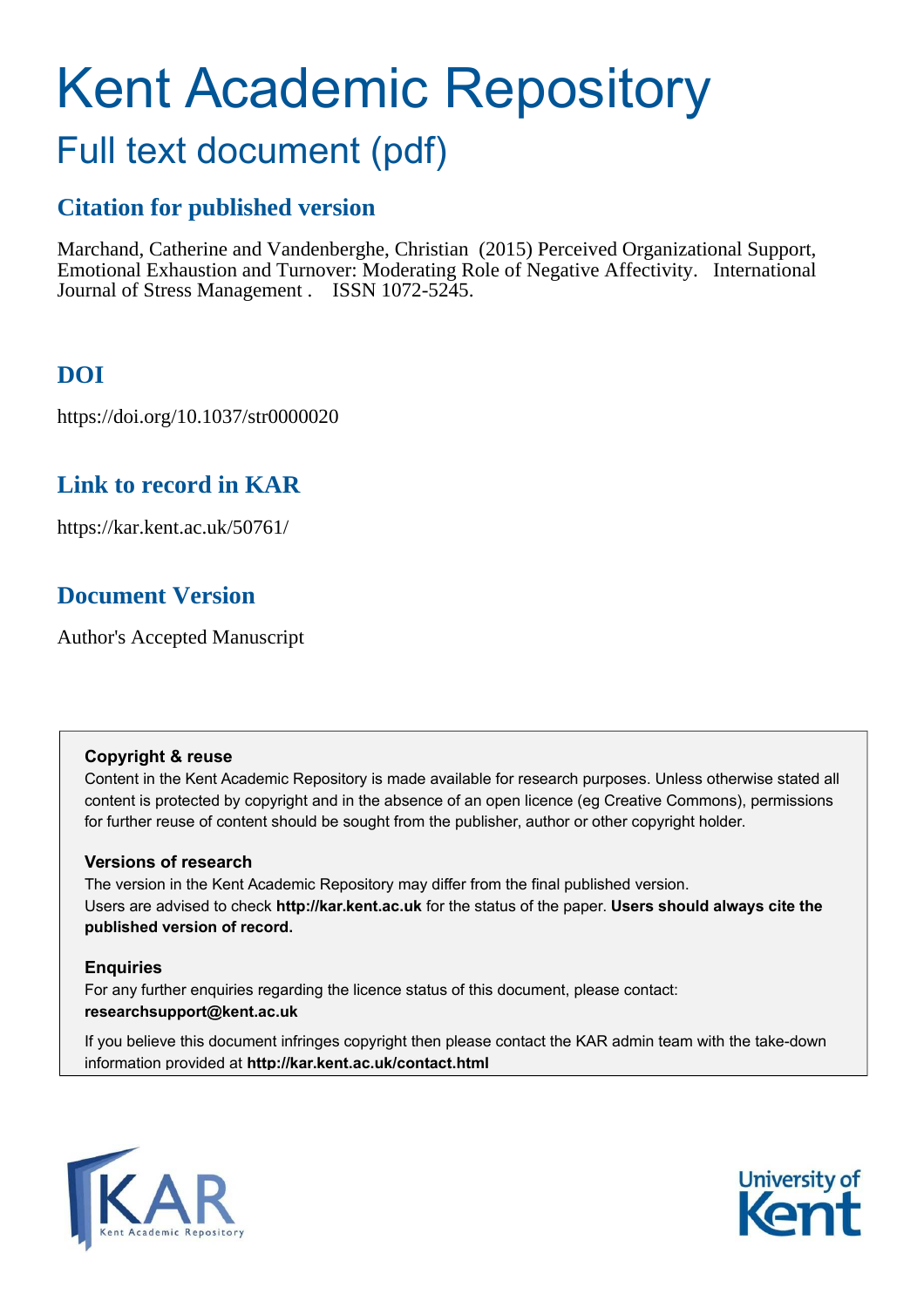Running head: PERCEIVED SUPPORT, EMOTIONAL EXHAUSTION, AND TURNOVER

Perceived Organizational Support, Emotional Exhaustion, and Turnover:

The Moderating Role of Negative Affectivity

Catherine Marchand HEC Montréal Management Department 3000 chemin Côte Ste-Catherine, Montréal (Québec) Canada H3T 2A7 Email : catherine.marchand@hec.ca

Christian Vandenberghe, Ph.D. HEC Montréal Management Department 3000 chemin Côte Ste-Catherine, Montréal (Québec) Canada H3T 2A7 Email : christian.vandenberghe@hec.ca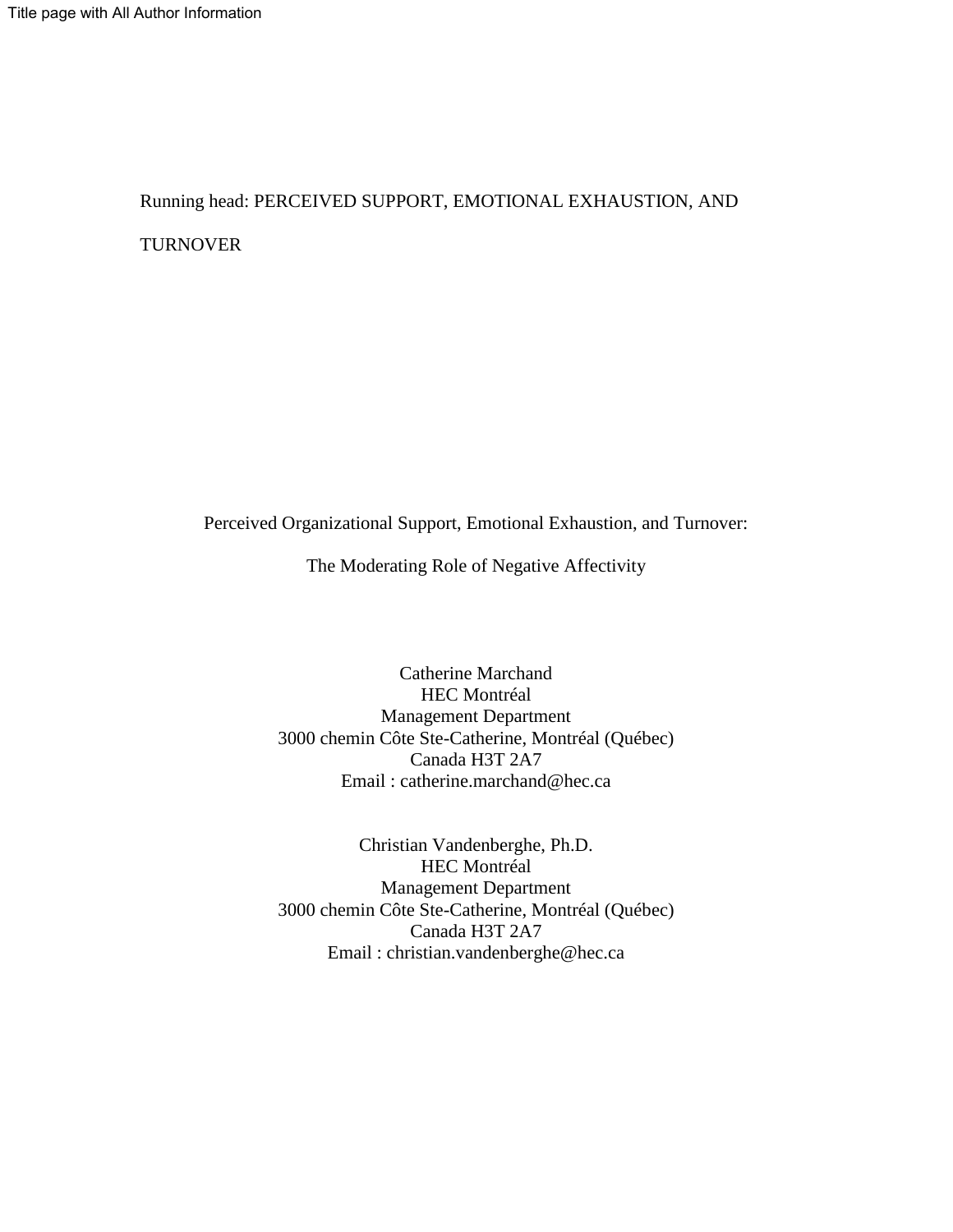# PERCEIVED SUPPORT, EMOTIONAL EXHAUSTION, AND TURNOVER 1

Running head: PERCEIVED SUPPORT, EMOTIONAL EXHAUSTION, AND TURNOVER

Perceived Organizational Support, Emotional Exhaustion, and Turnover: The Moderating Role

of Negative Affectivity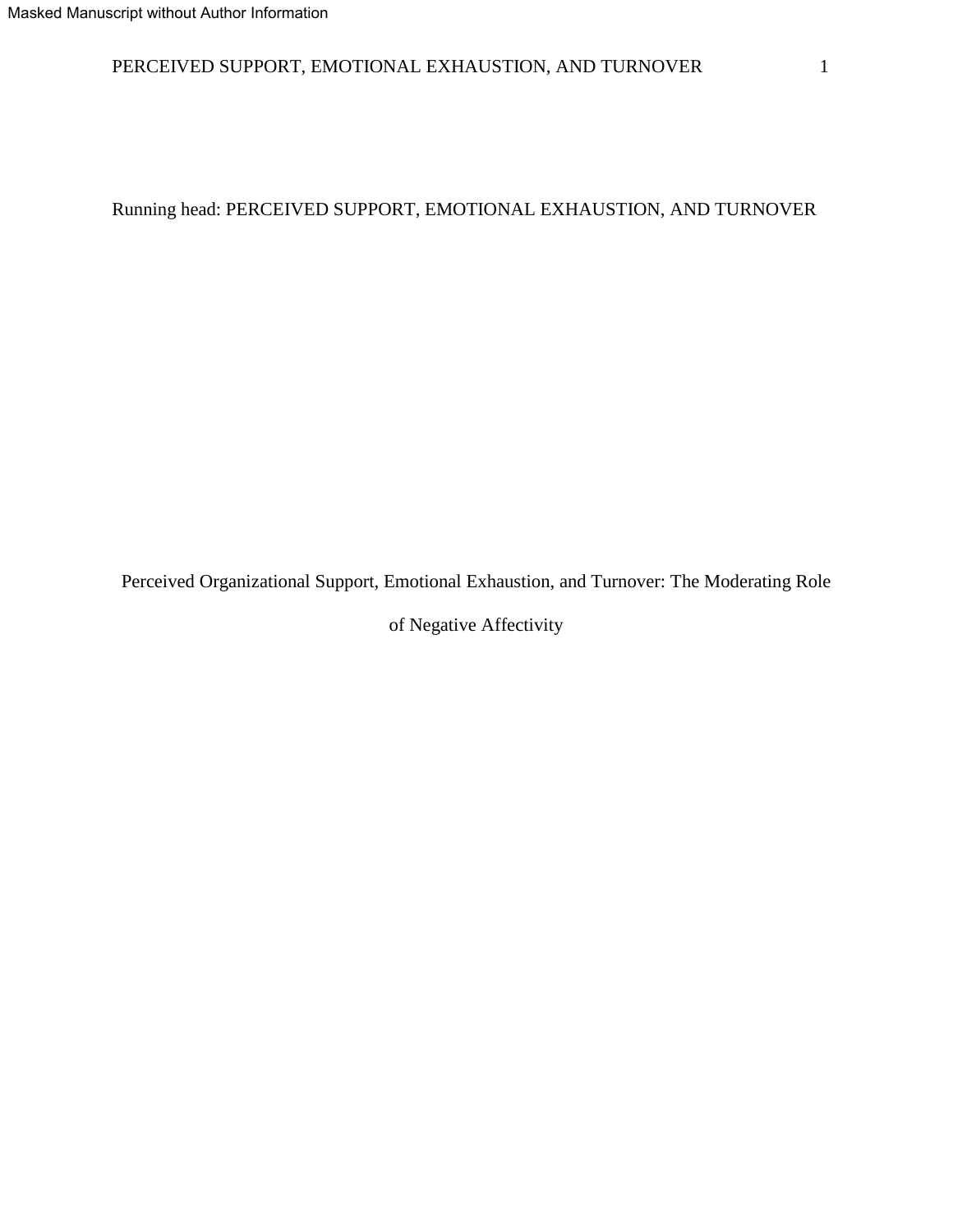#### Abstract

Using principles from conservation of resources theory (Hobfoll, 1989), this study examined the time-lagged relationship between perceived organizational support (POS; measured at Time 1), emotional exhaustion (measured six months later), and turnover (measured one year after Time 1), and included negative affectivity (NA) as a moderator. Drawing upon a sample of employees from multiple organizations ( $N = 135$ ), we found POS to be unrelated to emotional exhaustion but the latter to be negatively related to turnover. NA moderated the relationship between POS and emotional exhaustion and POS's indirect relationship to turnover, these relationships being stronger and positive at high levels of NA. Moreover, NA moderated the link between emotional exhaustion and turnover, this link being stronger and positive when NA was low. We discuss the relevance of conservation of resource theory as a useful framework for interpreting POS's effects.

Keywords: Perceived Organizational Support, Emotional Exhaustion, Turnover, Negative Affectivity, Conservation of Resources Theory.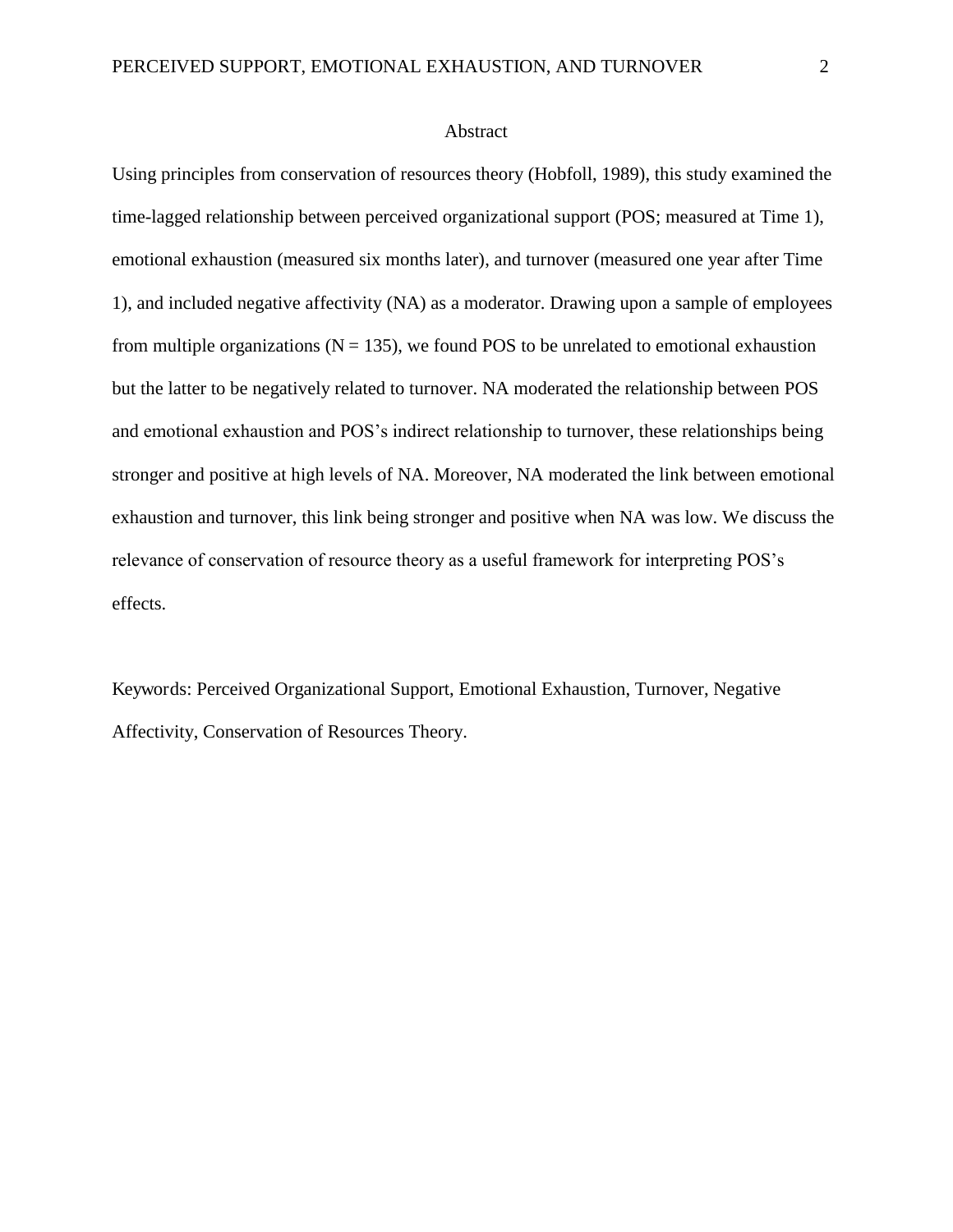# **Perceived Organizational Support, Emotional Exhaustion, and Turnover: The Moderating Role of Negative Affectivity**

In the last two decades, perceived organizational support (POS) has been the focus of much attention in the organizational behavior literature (Baran, Shanock, & Miller, 2012; Rhoades & Eisenberger, 2002). POS reflects employees' perception of "the extent to which the organization values their contributions and cares about their well-being" (Eisenberger, Huntington, Hutchison, & Sowa, 1986, p. 504). Research has shown that POS emerges from a variety of antecedents, including work conditions, and distributive and procedural justice, and relates to a wide array of outcomes, such as organizational commitment, intention to stay, and employee performance (Loi, Hang-Yue, & Foley, 2006; Rhoades & Eisenberger, 2002; Riggle, Edmondson, & Hansen, 2009; Wong, Wong, & Ngo, 2012). Organizational support theory (e.g., Eisenberger et al., 1986; Rhoades & Eisenberger, 2002) states that POS develops as a result of social exchange relationships with the organization (Baran et al., 2012; Blau, 1964; Cropanzano & Mitchell, 2005) and instills a sense of obligation that leads to positive attitudes toward the organization and performance.

In the present study, we use Conservation of Resources (COR) theory (Hobfoll, 1988, 1989) as an alternative framework explaining POS's workings. COR theory has been developed to explain the stress process by focusing on the essential role of resources in stress reactions and burnout (Halbesleben, 2006; Hobfoll, 2011; Holahan, Moos, Holahan, & Cronkite, 1999). Hobfoll (2002, p. 307) defined resources as "those entities that either are centrally valued in their own right (e.g., self-esteem, close attachments, health, and inner peace) or act as a means to obtain centrally valued ends (e.g., money, social support, and credit)". Following COR theory (Hobfoll, 1989, 2002), POS can be considered as a social resource because it would signal to employees that help is available during work completion.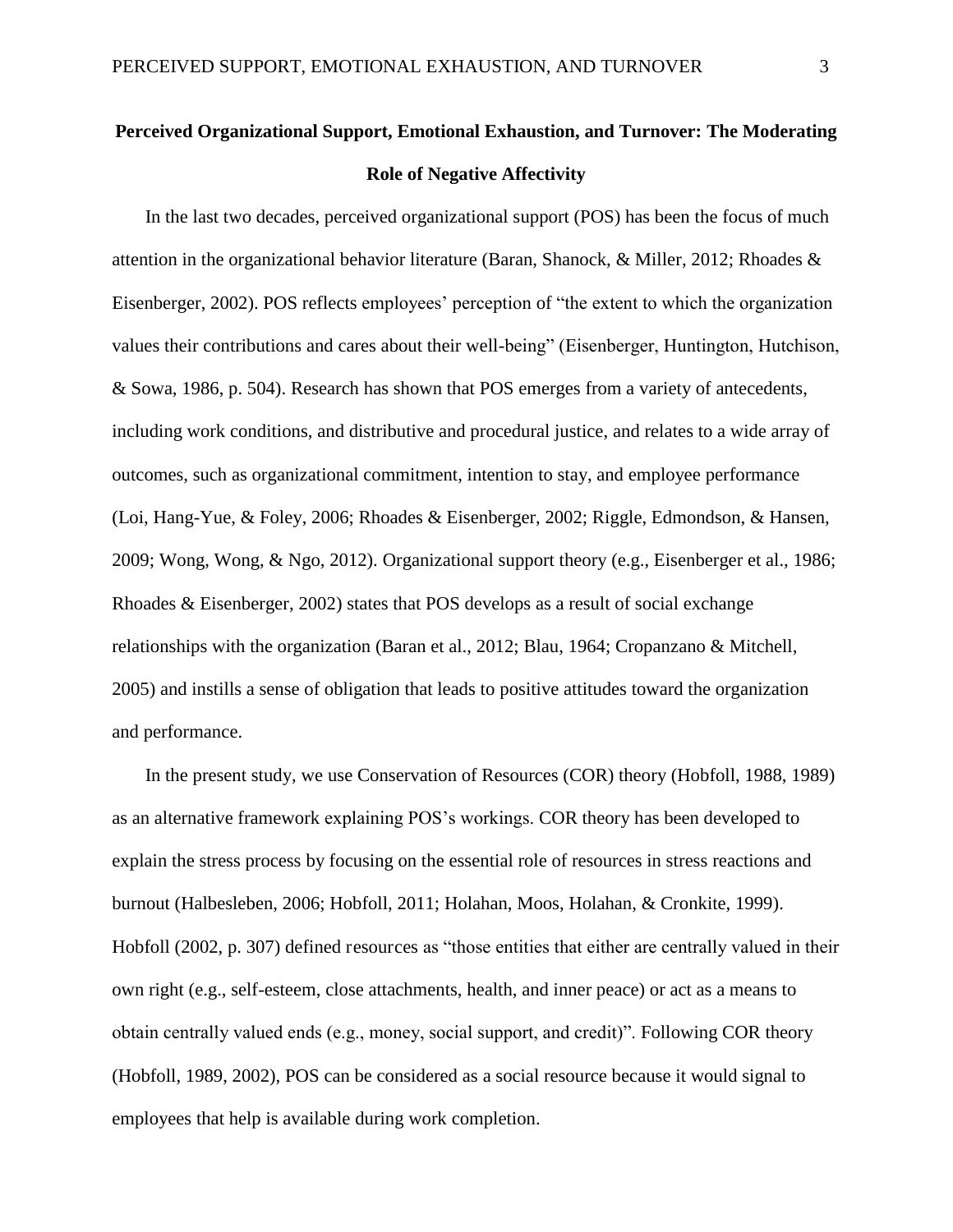We contend that POS can act as a resource that ultimately leads to reduced turnover. We extend research on POS and turnover (e.g., Eisenberger, Stinglhamber, Vandenberghe, Sucharski, & Rhoades, 2002; Rhoades & Eisenberger, 2002; Stinglhamber & Vandenberghe, 2003) by exploring the possibility that POS results in employees enjoying more resources that can be used for completing work duties more effectively, thereby reducing the risk of emotional exhaustion (which reflects one's feeling that emotional resources are drained [Halbesleben, 2006] or "overextended and depleted" [Maslach, Schaufeli, & Leiter, 2001, p. 399]). Lower emotional exhaustion would in turn lead to reduced turnover. Thus, the present study fills an important gap in the POS literature by testing a neglected mediator of POS's effect on turnover, i.e., emotional exhaustion.

As a second objective, we investigate whether (a) POS's effect on emotional exhaustion and (b) emotional exhaustion's effect on turnover are moderated by negative affectivity (NA), which, to our knowledge, has not been examined in previous research. NA reflects a disposition towards experiencing negative emotions such as those expressed by adjectives as "depressed" or "fearful" (Watson, Clark, & Tellegen, 1988) and involves a pessimistic interpretation of reality (Bowling, Hendricks, & Wagner, 2008; Weiss & Cropanzano, 1996). First, we argue that because they tend to perceive their environment negatively (Bowling et al., 2008), high-NA employees will experience the support from the organization (POS) in negative terms. That is, they will think support is not disinterested and that the organization shows support to force them to work harder on its behalf. Hence, we expect that among high-NA individuals POS will have stressful effects, resulting in more emotional exhaustion and ultimately increased turnover. Second, because both NA (Barsade, Brief, & Spataro, 2003; Ng & Sorensen, 2009) and emotional exhaustion (Wright & Cropanzano, 1998) act as stress factors causing withdrawal, it is likely that they will substitute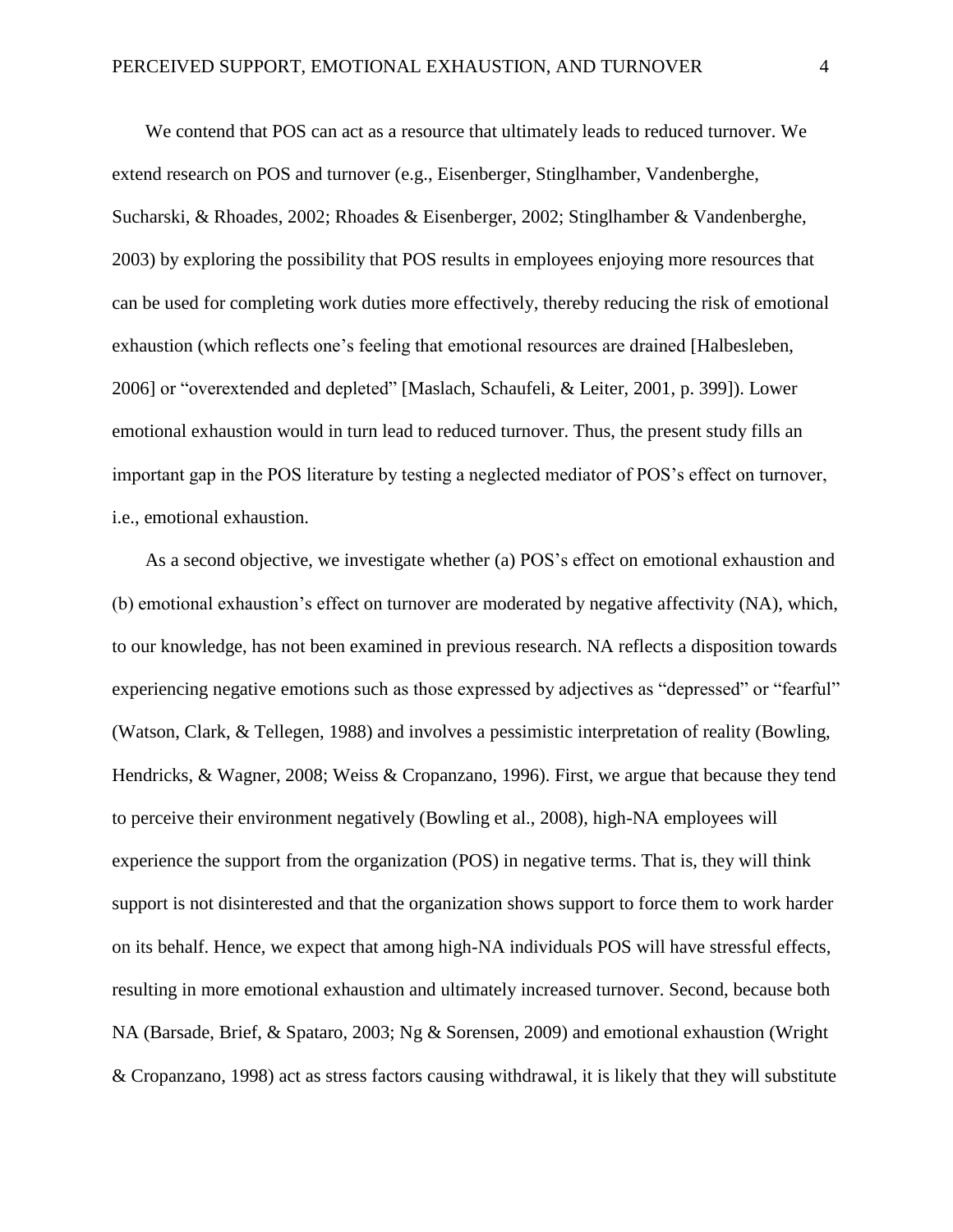for one another and enter in a "compensatory" form of interaction. That is, we expect emotional exhaustion to exert a more significant and positive effect on turnover when NA is low (vs. high).

By adopting a COR theory perspective on POS's workings and investigating its effects on emotional exhaustion and indirect relationship to turnover, this study intends to highlight a neglected aspect of POS, namely its central role in individuals' cycle of resource gains/losses and how this affects the turnover process. Moreover, we explore an important boundary condition, individuals' level of NA, a line of inquiry that remains largely neglected in POS research. In doing so, this study intends to demonstrate that providing support to employees (i.e., POS) is not a universal means of reducing psychological strain. Rather, POS may be counterproductive among high-NA employees and increase both emotional exhaustion and turnover likelihood. A final strength of the present study is that we rely on a 1-year, three-wave time-lagged study to examine our hypotheses. As much prior POS research has been crosssectional, this study's findings will represent a valuable extension to previous endeavors in this area. Our theoretical model is presented in Figure 1. In the next sections, we discuss our theoretical model and hypotheses.

#### **Hypothesis Development**

#### **POS, Emotional Exhaustion, and Turnover**

POS, which represents the organization's commitment to employees (Armeli, Eisenberger, Fasolo, & Lynch, 1998), creates a sense of obligation towards the organization. Such felt obligation leads to a variety of positive attitudes and behavior benefitting the organization. For example, POS has been found to be positively related to organizational commitment, job satisfaction, and organizational identification (Allen, Shore, & Griffeth, 2003; Riggle et al., 2009; Rhoades & Eisenberger, 2002; Sluss, Klimchak, & Holmes, 2008) and to be negatively associated with absenteeism, turnover intention, and voluntary turnover (Allen et al., 2003;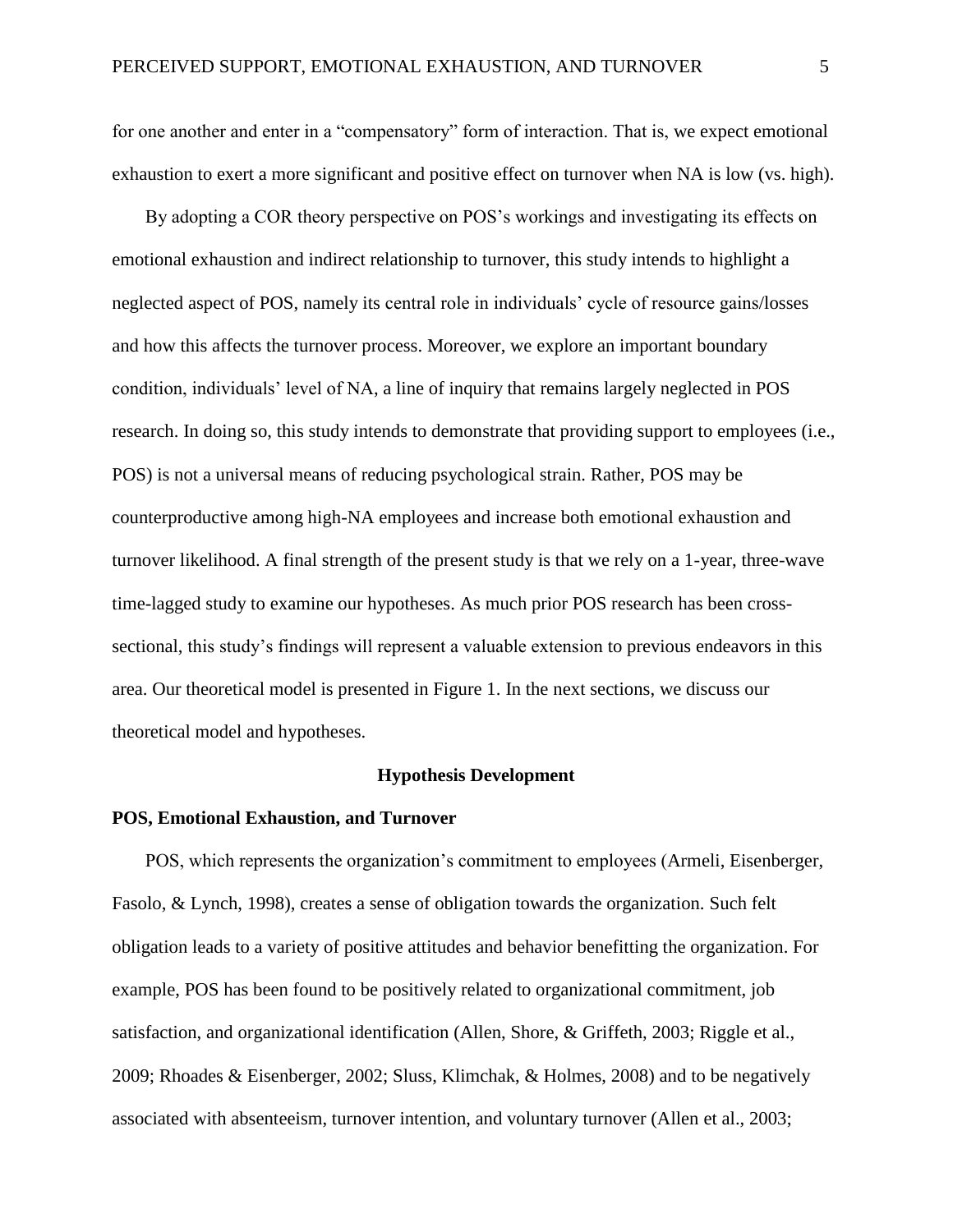Dawley, Houghton, & Bucklew, 2010; Harris, Harris, & Harvey, 2007; Hochwarter, Kacmar, Perrewe, & Johnson, 2003; Maertz, Griffeth, Campbell, & Allen, 2007; O'Neill, Vandenberg, Dejoy, & Wilson, 2009; Rhoades & Eisenberger, 2002).

In this study, we argue that POS can be conceived as a social resource that is available to employees as it carries the feeling of being esteemed, cared about, and rewarded by the organization (Eisenberger et al., 1986). All of these aspects constitute resources from the perspective of COR theory (Hobfoll, 1989). Furthermore, POS is indicative of a relationship with the organization that gives access to assistance when it comes to deal with demanding or stressful job conditions. Consistent with this view, research has demonstrated that POS is negatively associated with emotional exhaustion (e.g., Jawahar, Stone, & Kisamore, 2007) and psychological distress (Ilies, Dimotakis, & De Pater, 2010), and positively related to well-being (e.g., Armstrong-Stassen, 2004). These results are also in line with previous meta-analytic work reporting negative relationships between social support and emotional exhaustion (e.g., Crawford, LePine, & Rich, 2010; Halbesleben, 2006; Lee & Ashforth, 1996).

These results can be interpreted using COR theory principles. Essentially, the provision of support (e.g., POS) reduces the likelihood of finding complications at work and of being distracted while completing one's work. POS also improves the clarity of work expectations, and the understanding of norms. Moreover, as suggested by Armstrong-Stassen's (2004) study, it is likely that employees enjoying high POS engage more easily in control coping and refrain from using avoidance coping at work. Therefore, POS helps employees to work in an environment in which access to information and instrumental support are facilitated and/or to successfully cope with demanding situations (Armstrong-Stassen, 2004; Baran et al., 2012). All of this explains that POS should lead to a virtuous cycle of resource gains, as would be predicted by COR theory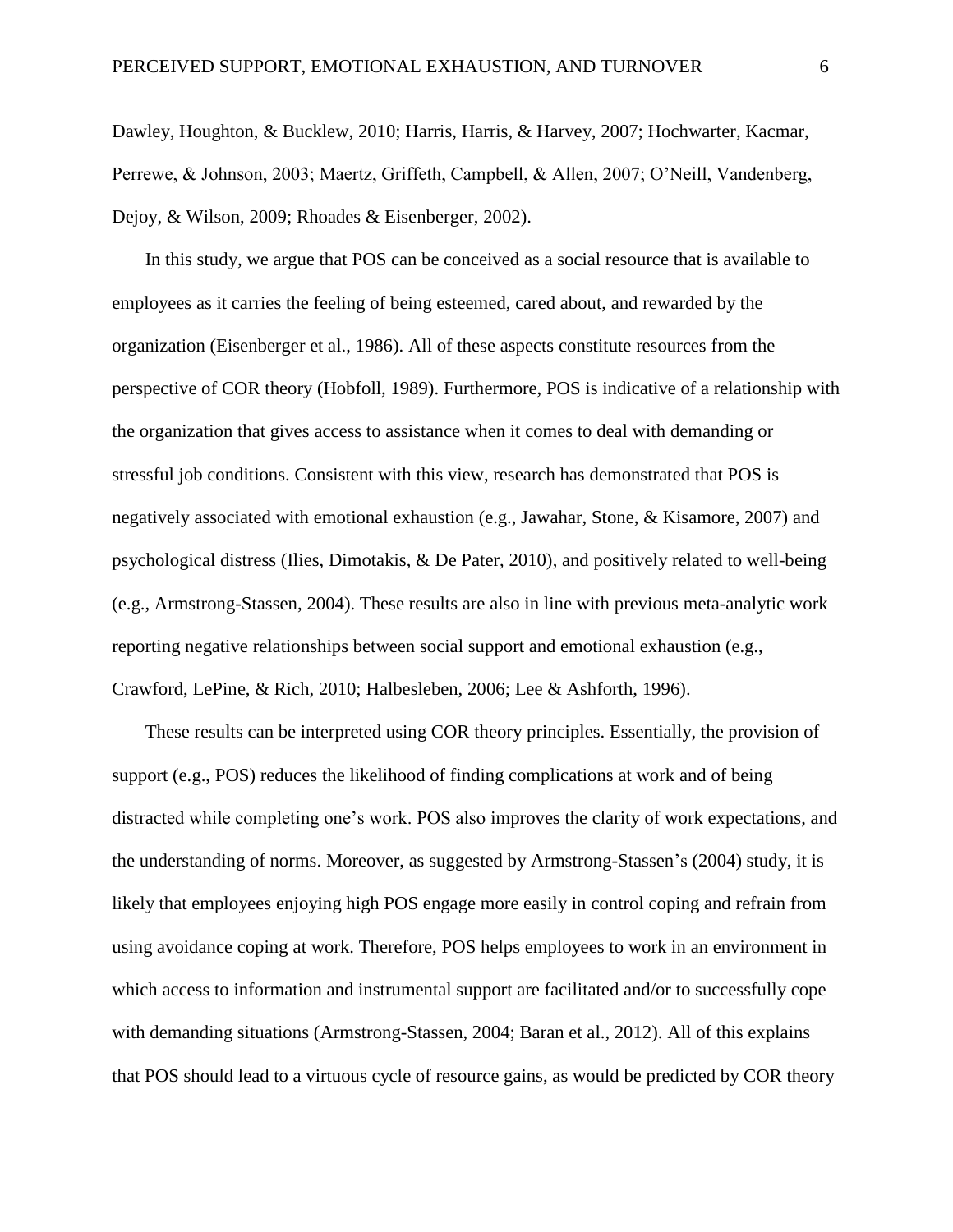(Hobfoll, 1989, 2011), ultimately reducing the likelihood of experiencing emotional exhaustion over time. The following hypothesis summarizes the above reasoning and findings.

Hypothesis 1a: POS will be negatively related to emotional exhaustion.

We further argue that POS can lead to reduced turnover through lower emotional exhaustion. As described above, POS should first reduce the likelihood of experiencing emotional exhaustion over time. In turn, lower emotional exhaustion should result in reduced turnover, as suggested by several studies (Cordes & Dougherty, 1993; Lapointe, Vandenberghe, & Panaccio, 2011; Lee & Ashforth, 1996; Swider & Zimmerman, 2010). Indeed, people experiencing emotional exhaustion are likely to cope with the deprivation of resources at work through withdrawing from their environment (Maslach et al., 2001) in order to avoid further put their health in danger (Cole & Bedeian, 2007; Hobfoll, 1989; Swider & Zimmerman, 2010; Wright & Cropanzano, 1998). In other words, leaving would represent a self-protective strategy. Taken together, these arguments suggest that POS will be negatively and indirectly related to turnover through emotional exhaustion. The above discussion leads to the following hypotheses:

Hypothesis 1b: Emotional exhaustion will be positively related to turnover.

Hypothesis 1c: Emotional exhaustion will mediate a negative relationship between POS and turnover.

#### **NA as a Moderator between POS and Emotional Exhaustion**

COR theory has highlighted the critical role of resources in the emergence of burnout and stress reactions (Halbesleben, 2006; Hobfoll, 2011; Holahan et al., 1999). Hobfoll (2002, p. 307) defined "resources as those entities that either are centrally valued in their own right (e.g., selfesteem, close attachments, health and inner peace) or act as a means to obtain centrally valued ends (e.g., money, social support, and credit)". Related research has also identified two main categories of resources: personal and social resources (Hobfoll, 1989, Hobfoll, Freedy, Lane, &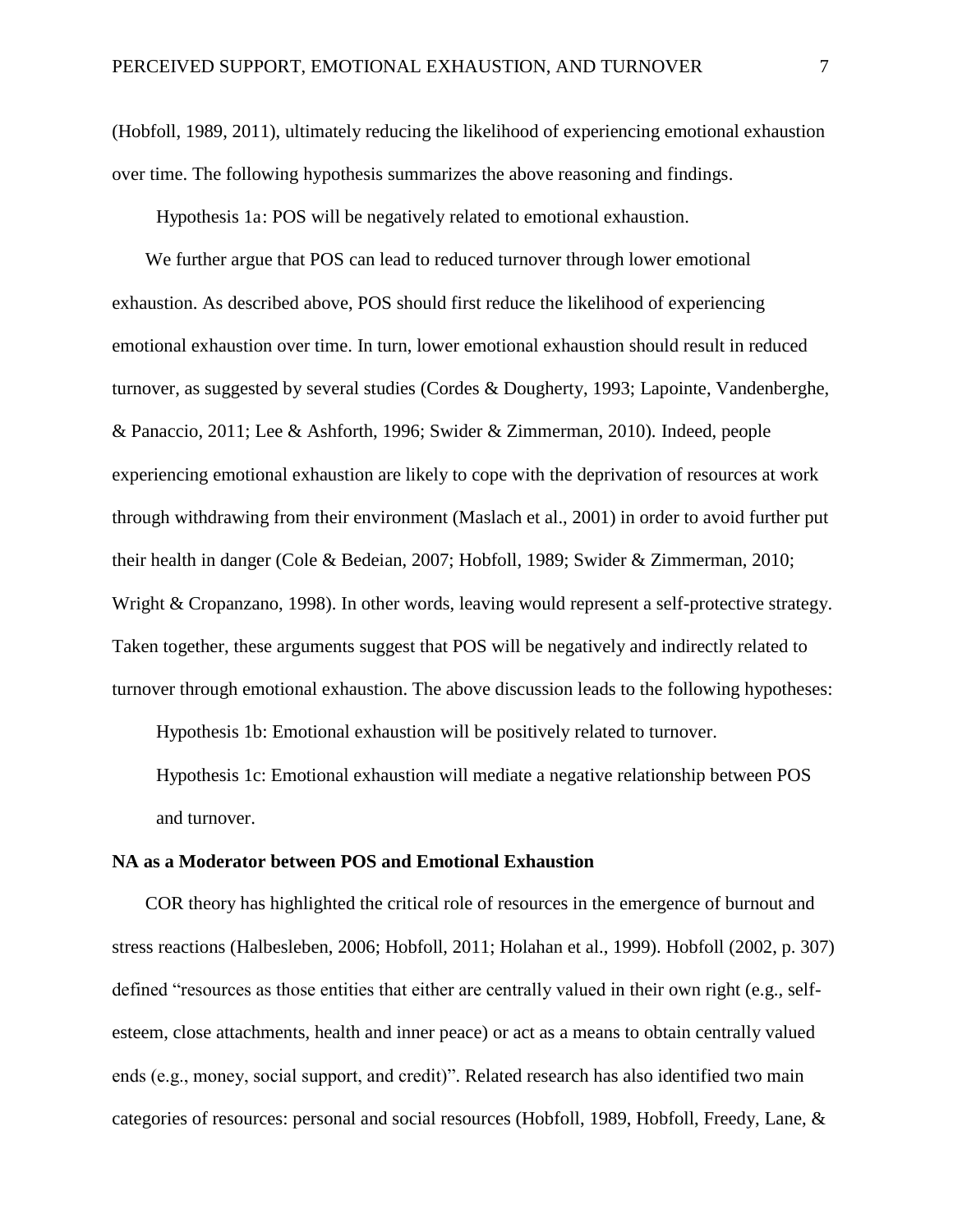Geller, 1990; Hobfoll & Lilly, 1993; Morelli & Cunningham, 2012). Personal resources refer to personal characteristics (e.g., personality traits), energies (e.g., time spent to obtain pay), objects (e.g., a house), or conditions (e.g., job status). Personal resources help individuals to cope with stressful situations, facilitate resource acquisition, and influence individual perceptions, attitudes, and behavior (Barsade et al., 2003; Ng & Sorensen, 2009). As such, these resources prevent burnout from occurring (Halbesleben, 2006, p. 1135). Social resources, such as social support, are defined as "those 'social interactions or relationships that provide individuals with actual assistance or with a feeling of attachment to a person or group that is perceived as caring or loving' " (cf. Hobfoll & Stokes, 1988; Hobfoll et al., 1990, p. 467). These resources play a central role in individuals' well-being as they give access to a wide spectrum of personal resources (e.g., by reinforcing positive aspects of the self; Halbesleben, 2006) and social resources (e.g., instrumental and emotional support) through relationships with others. Social resources emanating from the organization can be summarized in POS appraisals.

One well-established disposition that falls in the category of personal resources is the affectivity trait. However, this trait has two components, positive affectivity (PA; i.e., a tendency to experience positive emotions), and NA (i.e., a propensity to experience negative emotions) (Ng & Sorensen, 2009; Watson et al., 1988), with the former representing a personal resource that relates negatively to stress variables and the latter being positively related to these outcomes (Connolly & Viswesvaran, 2000, Ng & Sorensen, 2009; Thoresen, Kaplan, Barsky, de Chermont, & Warren, 2003). In this study, we specifically focus on NA as we anticipate that it will counteract the reducing effect of POS on emotional exhaustion. High-NA individuals feel more distress, anger, anxiety, and guilt (Watson & Clark, 1984; Watson & Pennebaker, 1989) than individuals with low NA. As they perceive a lack of (personal) resources to effectively deal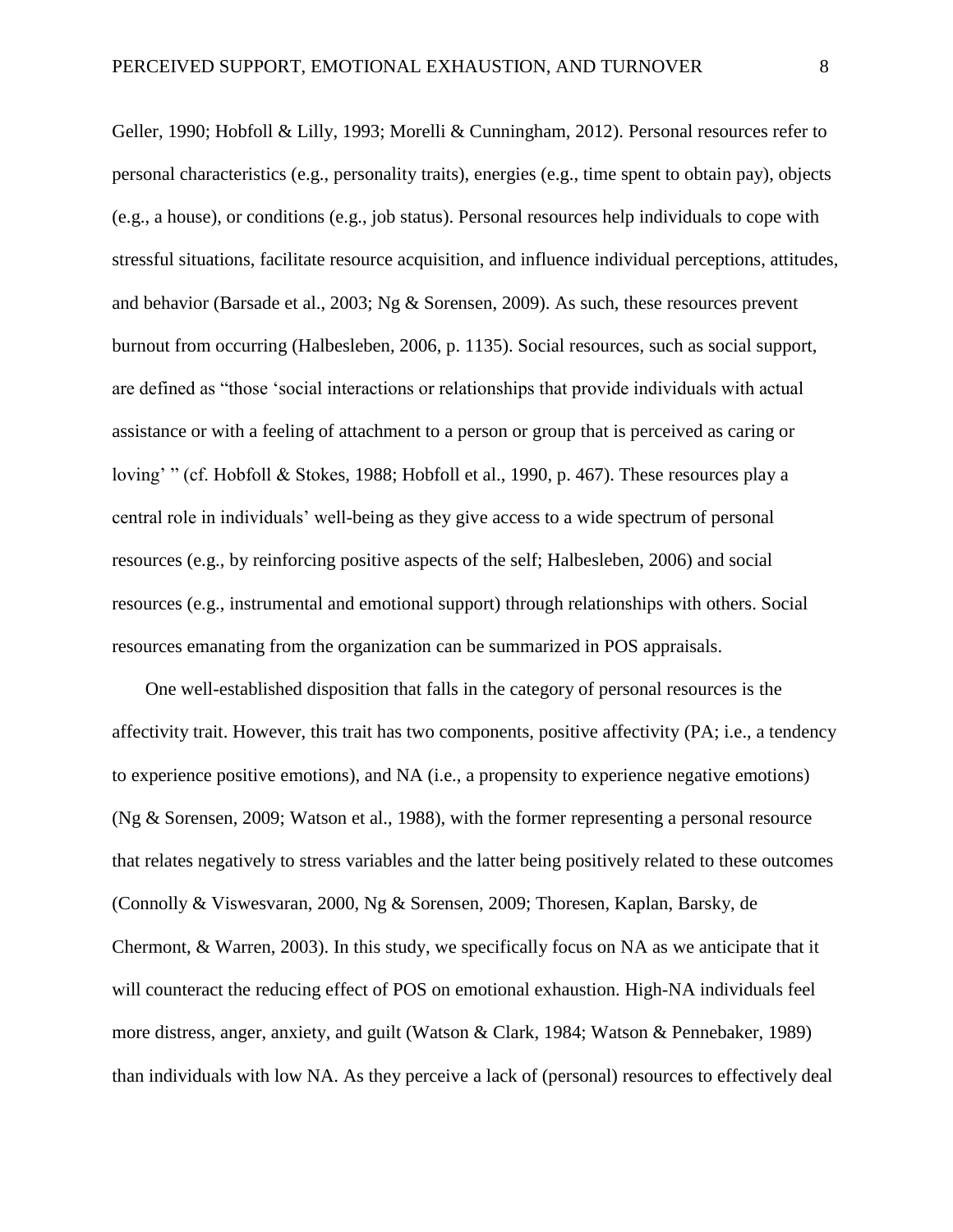with job demands, high-NA individuals experience increased stress and uncertainty (Spector, Zapf, Chen, & Frese, 2000).

NA has also been studied as a moderator in a variety of investigations. For example, Stoeva, Chiu, and Greenhaus (2002) found that NA moderated the positive relationship between family stress and family interference with work in such a way that the relationship was stronger at high levels of NA, indicating that NA acted as a stress inducer. Similarly, Abraham (1999) found that NA moderated the relationship between emotional dissonance and job satisfaction, resulting in a more negative relationship when NA was high. Hochwarter, Perrewé, Hall, and Ferris (2005) looked at the moderating effect of NA in the relationship between felt accountability and job tension. The relationship between felt accountability and job tension was actually more positive when NA was high, suggesting that high-NA individuals perceived accountability as a stress factor. Finally, Iverson, Olekalns, and Erwin (1998) investigated the moderating role of NA in the relationship between coworkers' support and depersonalization (i.e., one dimension of burnout; Maslach et al., 2001). These authors found that high-NA individuals experienced more depersonalization as a result of co-worker support than their low-NA counterparts.

The above findings are particularly interesting because they convey converging evidence that NA acts as a stress enhancer (Abraham, 1999; Hochwarter et al., 2005; Spector et al., 2000, Stoeva et al., 2002). Iverson et al.'s (1998) study further demonstrates that even indications of support from the environment (i.e., co-workers) are experienced as stressful by high-NA individuals. Indeed, because high-NA individuals interpret their environment negatively (Bowling et al., 2008), they likely appraise POS as an indication that their organization want them to work harder and that support is not for free. In other words, high-NA individuals will react to POS by thinking that the organization has high expectations towards them, which may increase stress and anxiety (Baran et al., 2012). This suggests that these individuals would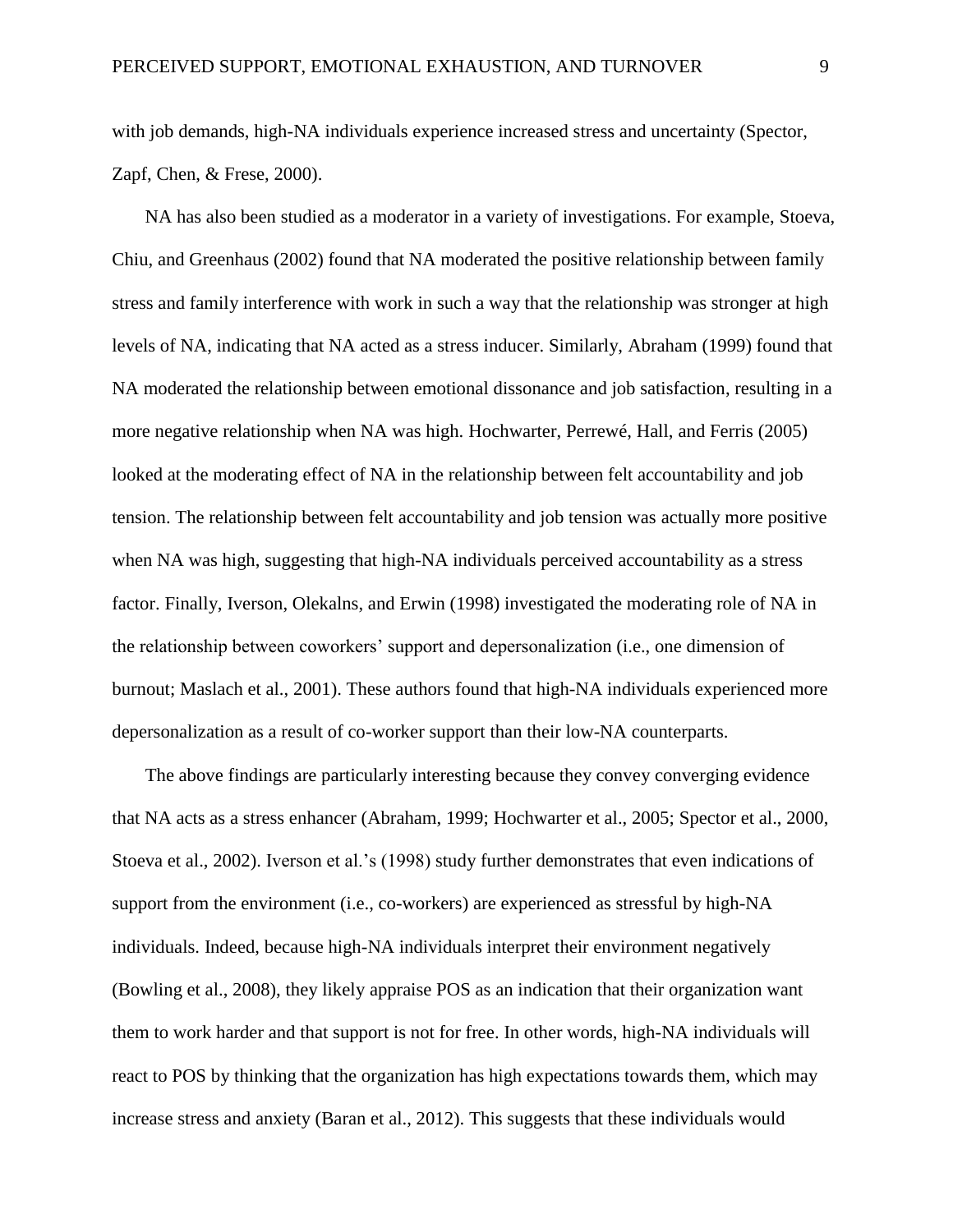experience POS as an organizational demand rather than as an organizational resource (Mackey & Perrewe, 2014). We thus posit that compared to their low-NA counterparts, high-NA employees will derive more emotional exhaustion over time from the supportive actions of the organization (as reflected in POS). This leads to the following hypothesis.

Hypothesis 2a: NA will moderate the relationship between POS and emotional exhaustion such that POS will be more strongly and positively related to emotional exhaustion at high (vs. low) levels of NA.

Following the argument presented above, we argue that NA will also moderate the indirect relationship between POS and turnover through emotional exhaustion. Indeed, the stronger emotional exhaustion experienced by high-NA individuals as a result of the anticipated interaction between NA and POS should incite them to find ways to protect themselves from further resource loss (Maslach et al., 2001). Given that emotional exhaustion tends to instill an avoidance coping style (Whitman, Halbesleben, & Holmes, 2014), it is likely that the likelihood of withdrawing from the organizational context, hence leaving, would be increased (Allen et al., 2003; Lapointe, et al., 2011; Swider & Zimmerman, 2010). Thus, a positive indirect relationship between POS and turnover through emotional exhaustion should be observed among high-NA individuals. Following Edwards and Lambert (2007), this represents a first-stage moderated mediation effect, wherein NA moderates the first path of the indirect link of POS to turnover (e.g., the link between POS and emotional exhaustion). We thus propose the following hypothesis.

Hypothesis 2b: NA will act as a first-stage moderator of the indirect relationship between POS and actual turnover through emotional exhaustion such that this indirect relationship will be stronger and positive at high (vs. low) levels of NA.

#### **NA as a Moderator between Emotional Exhaustion and Turnover**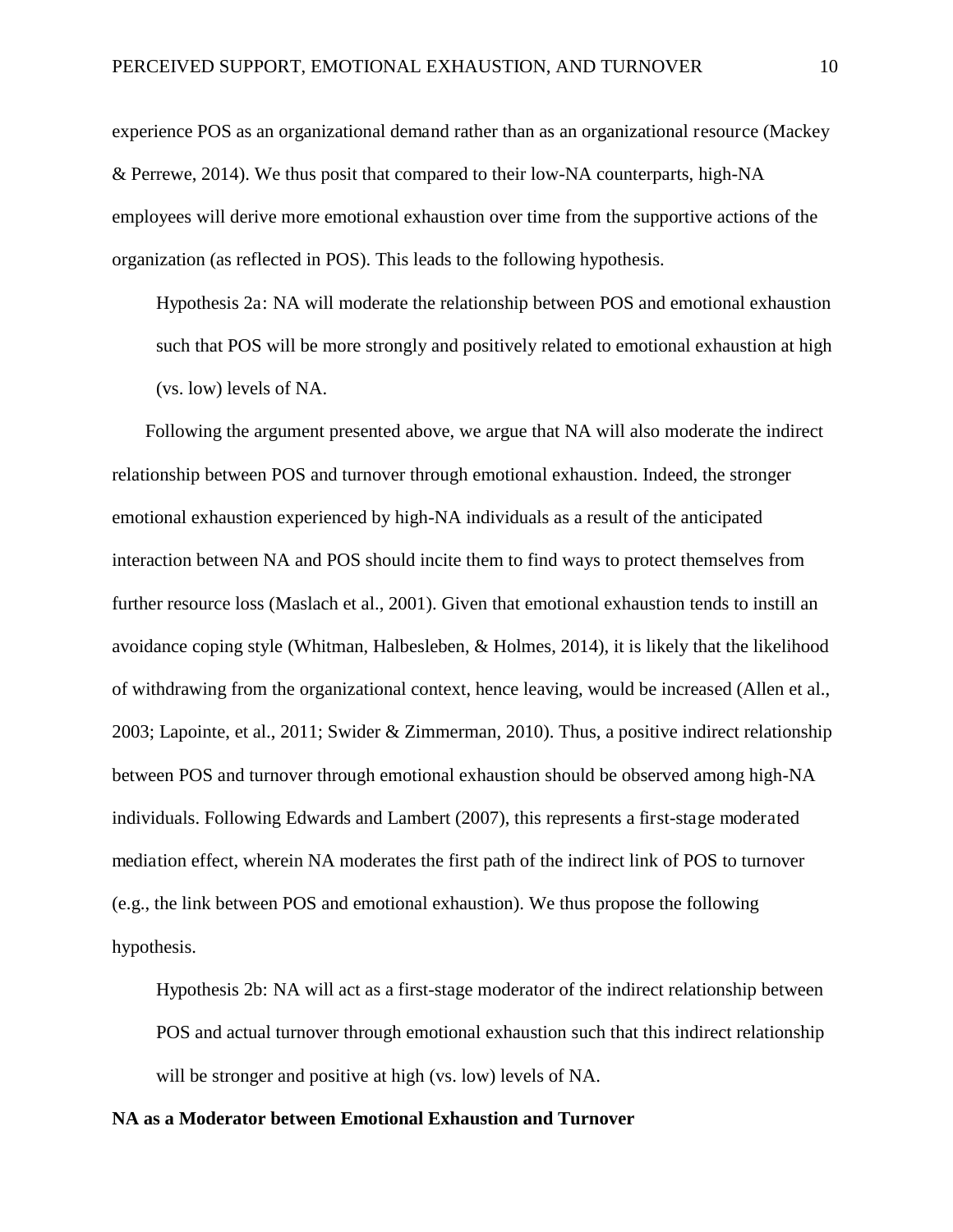We argue that NA can also act as a moderator of the relationship between emotional exhaustion and turnover. Research has established that emotional exhaustion relates positively to employee turnover (e.g., Lapointe et al., 2011; Lee & Ashforth, 1996; Swider & Zimmerman, 2010). The rationale justifying this effect lies in the avoidance coping style that is typically associated with emotional exhaustion. That is, emotionally exhausted individuals tend to leave their organization because staying would cause further psychological damage and resource loss (Cole & Bedeian, 2007; Maslach et al., 2001; Swider & Zimmerman, 2010; Wright & Cropanzano, 1998). In effect, evidence suggests that NA increases the likelihood of leaving (Thoresen et al. 2003; Zimmerman, 2008). Such positive relationship can be explained by the fact that NA involves a negative perception of oneself and the environment, and the resulting observation that those who perceive their work environment in negative terms are more inclined to leave their organization (Maertz & Griffeth, 2004; Zimmerman, 2008). Following Watson, Wiese, Vaidya, and Tellegen's (1999) work, NA is the emotional/subjective component of the behavioral inhibition system, which has a neurobiological basis and acts as the driver of avoidance behavior in human life. High levels of NA would indicate the need to escape from unpleasant or aversive situations and would be fundamentally associated with avoidance behavior (e.g., turnover).

Our discussion leads to the observation that both emotional exhaustion and NA are linked to a withdrawal tendency. Emotional exhaustion would lead to withdrawal because it represents a psychological state of resource loss caused by a stressful environment (Halbesleben, 2006) while NA would cause withdrawal as it represents a dispositional tendency to escape from situations perceived to be aversive (Watson et al., 1999). Therefore, the two variables may substitute for one another and enter in what is called a compensatory form of interaction (Johnson, Groff, & Taing, 2009). Thus, emotional exhaustion should exert a more significant and positive effect on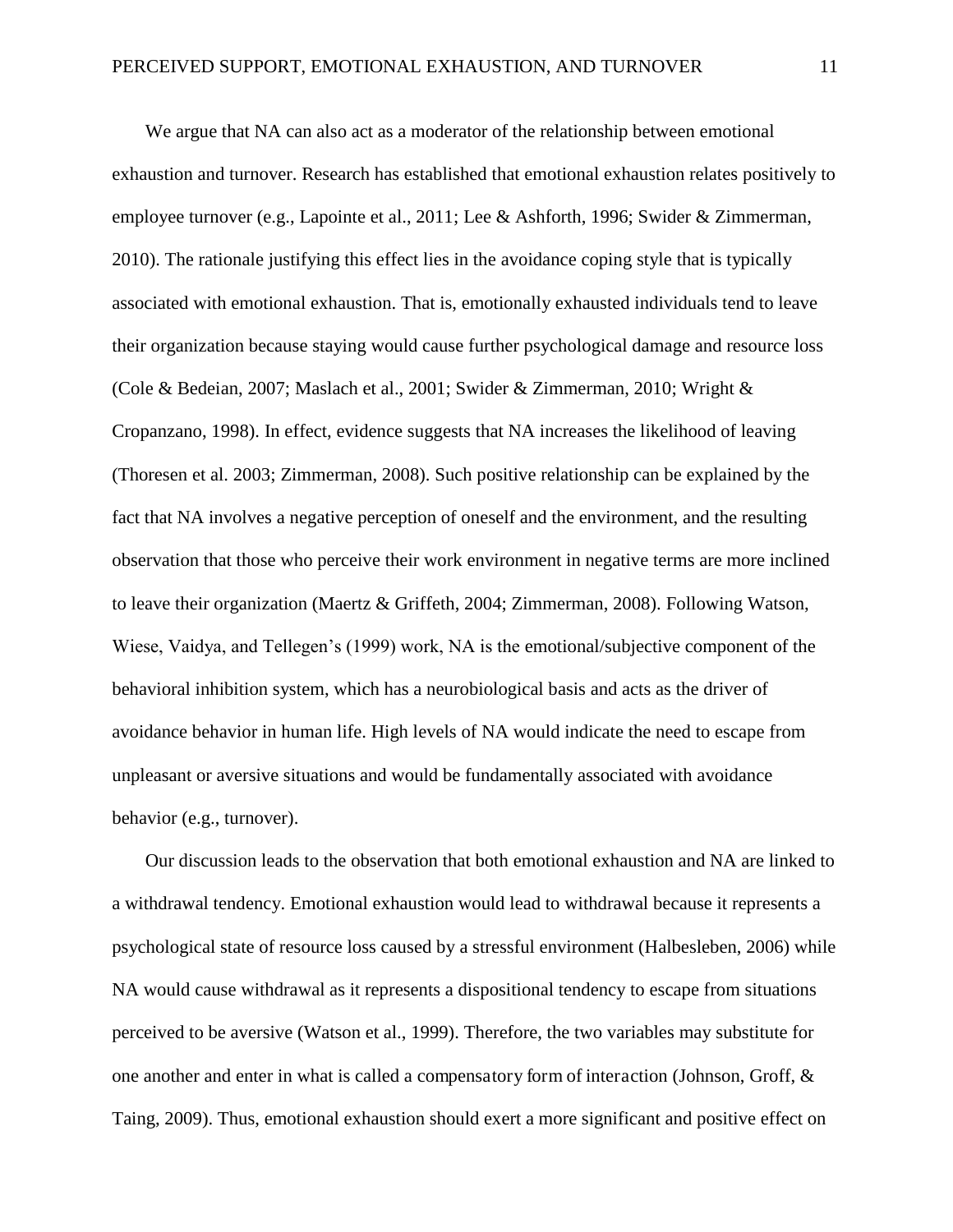turnover when NA is low rather than high. In effect, emotional exhaustion would not make much of a difference among people with high levels of NA as these people would be already inclined to think of leaving. In contrast, when NA is low, emotional exhaustion can have stronger effects on turnover, because there would be no dispositional basis among low-NA individuals to a priori think of leaving the organization. Note that a synergistic form of interaction is unlikely to happen as this would require that emotional exhaustion and NA have nonredundant and multiplicative effects on turnover (Johnson et al., 2009). Thus, we expect the relationship between emotional exhaustion and turnover to be stronger (and positive) when NA is low. As an extension of this, the indirect relationship between POS and turnover should be stronger and negative when NA is low. The latter prediction reflects a second-stage moderated mediation effect (Edwards & Lambert, 2007), wherein NA moderates the second path of the indirect link of POS to turnover (e.g., the link between emotional exhaustion and turnover). The following hypotheses are thus proposed.

Hypothesis 3a: NA will moderate the relationship between emotional exhaustion and turnover such that emotional exhaustion will be more strongly and positively related to turnover at low (vs. high) levels of NA.

Hypothesis 3b: NA will act as a second-stage moderator of the indirect relationship between POS and actual turnover through emotional exhaustion such that this indirect relationship will be stronger and negative at low (vs. high) levels of NA.

#### **Method**

#### **Sample and Procedure**

We contacted a large sample of prospective participants from the network of our research team and invited them to participate in a study of job attitudes and perceptions. Email invitations included an introductory message describing the purpose of the study, ensured respondents that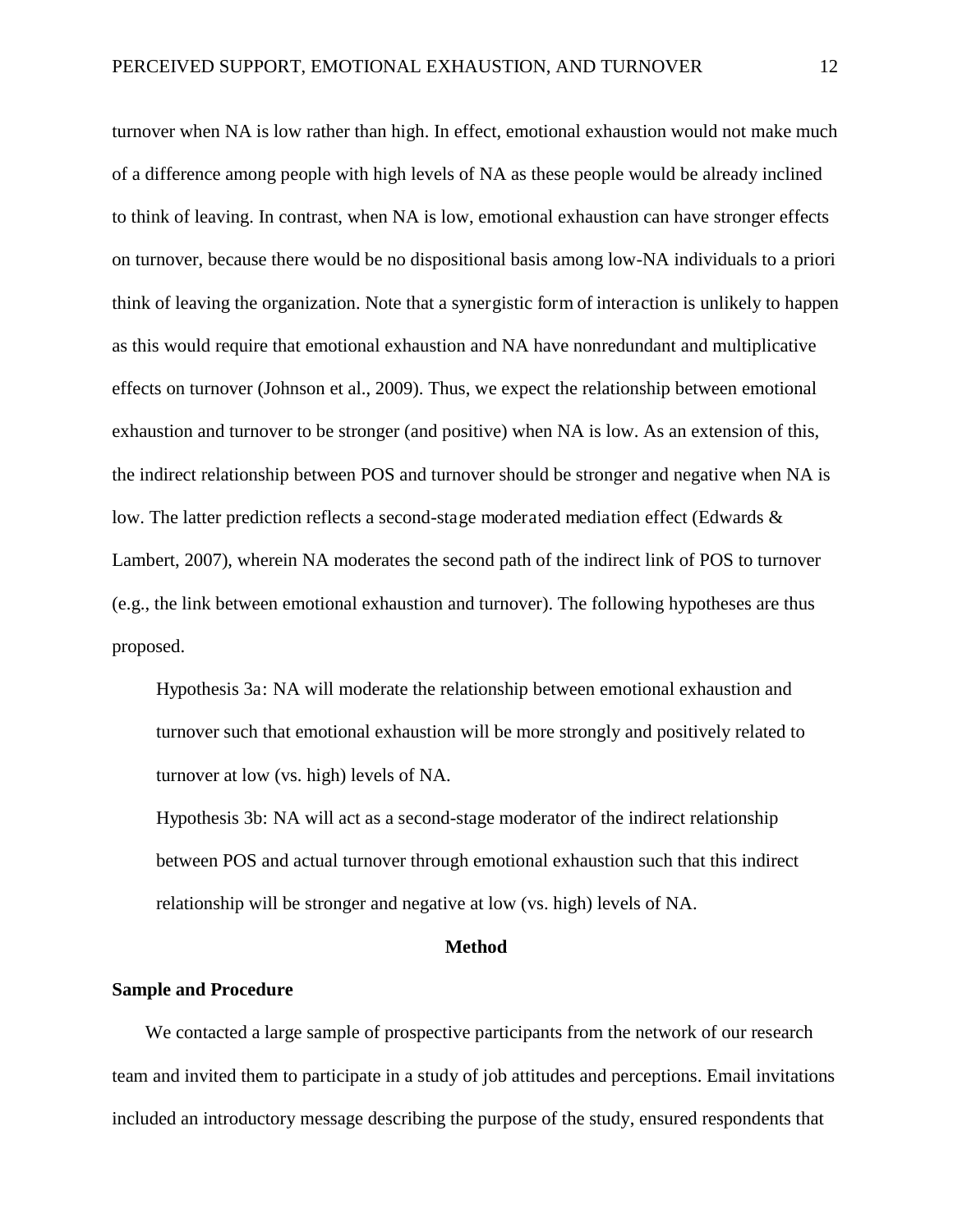responses would be confidential, and contained a link to the Time 1 questionnaire (which comprised among others POS and NA items, and demographics [age, gender, and organizational tenure]). Respondents were asked to provide their private email addresses so they could be contacted six months later to complete the Time 2 questionnaire (namely including emotional exhaustion items). Six months after Time 2, participants were contacted to report their employment status (e.g., whether they stayed or left, and if they left, whether it was on a voluntary basis or not). This was the Time 3 survey. Data across the three surveys were matched via respondents' (private) email addresses. We chose a six-month interval between the surveys because this time separation is appropriate to disassociate cues across measurement occasions and allows forgetting responses to the previous survey (Podsakoff, MacKenzie, & Podsakoff, 2012). Moreover, this timeframe has been found to be appropriate to capture the expected true effects of POS over time (e.g., Allen & Shanock, 2013).

In total, 1150 prospective respondents were contacted for purpose of participation in the study. Among them, 277 (24.1%) provided usable responses at Time 1. At Time 2, 163 usable surveys were obtained, for a 58.8% response rate. Finally, at Time 3, 135 usable responses were collected, for an 82.8% response rate. To determine whether subject attrition across time led to non-random sampling, we tested whether the probability of remaining in the sample at Time 3 could be predicted by Time 1 (age, gender, organizational tenure, POS, and NA) and Time 2 (emotional exhaustion) variables (Goodman & Blum, 1996). The criterion was a dummy-coded variable classifying respondents as stayers (i.e., those who responded at Time 3) vs. leavers (i.e., those who did not respond at Time 3). The logistic regression model was nonsignificant,  $\chi^2$  (6) = 4.84, ns, and none of the predictors was significant. This suggests that attrition across time was random in this study.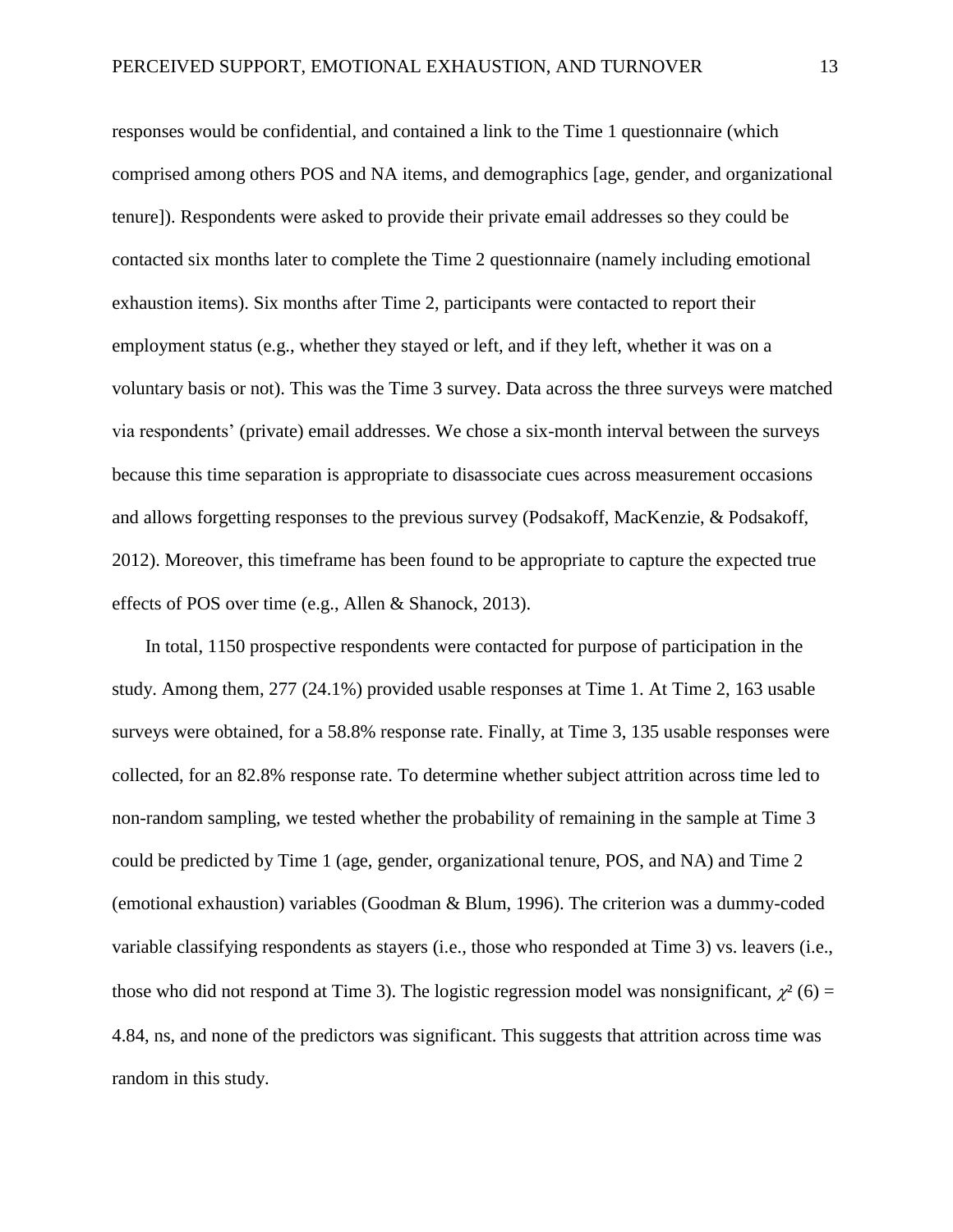Among respondents for whom complete data were available across measurement times ( $N =$ 135), average age was  $40.31$  years (SD = 9.60), average organizational tenure was 8.93 years (SD  $= 6.95$ ), and 65.10% were female. Among these participants, 42.0% held managerial positions, with the remainder holding non-managerial positions; and 55.0% worked in the private sector. Respondents worked in many different industries and occupations, including professional, scientific, and technical services (28.2%), education (12.2%), health and social services (16.8%), manufacturing (12.2%), retail and logistics (6.9%), and finance, insurance, real estate and public administration (11.5%).

#### **Measures**

All substantive variables except turnover were assessed using a 5-point Likert-type scale (1  $=$  strongly disagree;  $5 =$  strongly agree). The study was conducted in French using scales translated and validated in French from original scales developed in English.

**POS**. To measure perceptions of support from the organization, we used an 8-item, French version (Stinglhamber & Vandenberghe, 2004) of Eisenberger et al.'s (1986) POS scale (e.g., "The organization values my contribution to its well-being";  $\alpha$  = .92). Previous work has reported adequate psychometric properties for this translated version of the POS scale (Panaccio & Vandenberghe, 2009; Vandenberghe, Bentein, & Stinglhamber, 2004), which was found to incrementally predict affective organizational commitment, over and above measures of leadermember exchange and perceived group cohesiveness (Vandenberghe et al., 2004).

**NA**. A French version (Panaccio, Vandenberghe, & Ben Ayed, 2014) of Watson et al.'s (1988) 10-item scale was used to measure trait NA (e.g., "hostile" and "ashamed",  $\alpha = .88$ ).

**Emotional exhaustion**. To measure emotional exhaustion, we used a shortened 5-item version, validated in French (Lapointe et al., 2011), of Schaufeli, Leiter, Maslach, and Jackson's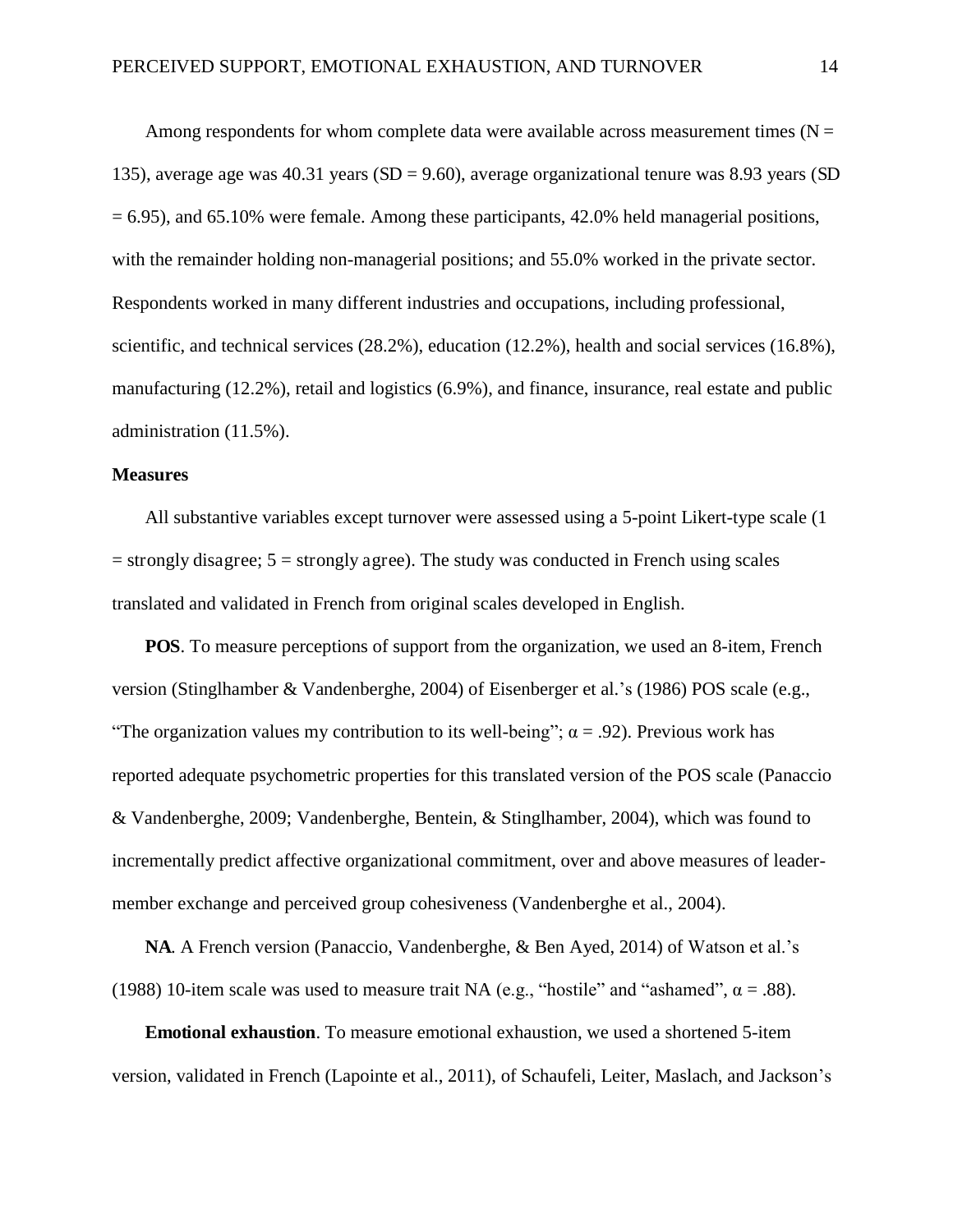(1996) Maslach Burnout Inventory–General Survey (e.g. "I feel emotionally drained by my work";  $\alpha = .87$ ).

**Turnover**. We tracked respondents 6 months after the Time 2 survey to determine whether they had remained with their organization or left. Voluntary turnover was defined as a binary outcome (i.e., stay was coded as 0, while voluntary turnover was coded as 1). The voluntary turnover rate between Time 2 and Time 3 was 7.4% in this study. Involuntary turnover cases were excluded from the sample.

**Control variables**. We controlled for age, gender, and organizational tenure in the analyses examining our hypotheses because these variables have been found to correlate with stress reactions (Bradley, 2007) and/or turnover (Griffeth, Hom, & Gaertner, 2000).

#### **Results**

#### **Confirmatory Factor Analyses**

We first conducted confirmatory factor analyses on our data to examine the distinctiveness of the three multi-item variables of the study. LISREL 8.80 (Jöreskog, Sörbom, Du Toit, & Du Toit, 2001) and a covariance matrix with the maximum likelihood method of estimation were used to run these analyses. Given the limited sample size  $(N = 135)$ , we reduced the complexity of the measurement model by creating three parcels for POS and NA using the high-to-low loadings procedure suggested by Little, Cunningham, Shahar, and Widaman (2002). We used  $\chi^2$ difference tests to compare the three-factor model to more parsimonious, nested models obtained by combining factors on a two-by-two basis (Bentler & Bonett, 1980). As can be seen from Table 1, the hypothesized model obtained good fit to the data:  $\chi^2(41) = 56.00$ , ns, NNFI = .98,  $CFI = .98$ , SRMR = .05, RMSEA = .05. As can also be seen from Table 1, this model outperformed any alternative two-factor model or a one-factor model ( $p < .001$ ). These results confirm the distinctiveness of our core multi-item constructs.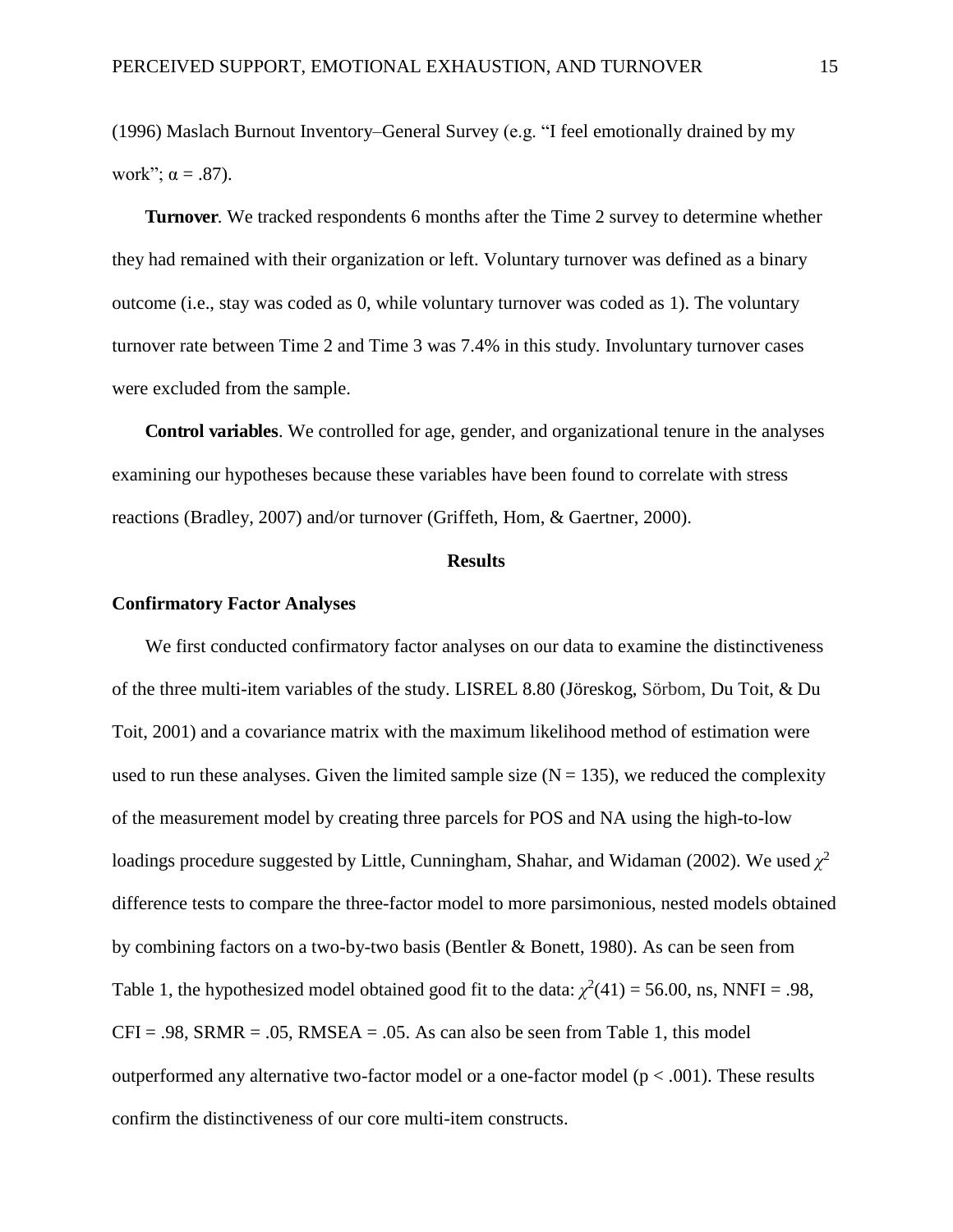#### **Descriptive Statistics and Intercorrelations**

Descriptive statistics and correlations for the study variables are shown in Table 2. Variables had reasonably strong reliability ( $\alpha s > 0.70$ ). Among correlations, it is worth noting that NA was positively related to emotional exhaustion ( $r = .20$ ,  $p < .05$ ), whereas emotional exhaustion was positively related to turnover  $(r = .24, p < .01)$ . In contrast, the relationships of POS with NA (r  $= -0.01$ , ns), emotional exhaustion (r = .06, ns), and turnover (r = -.12, ns) were all nonsignificant.

#### **Hypothesis Tests**

In order to test our hypotheses, we first conducted a moderated multiple regression analysis using emotional exhaustion as the dependent variable. Control variables (age, gender, and organizational tenure) were entered at Step 1, followed by the main predictors, POS and NA, which have been centered (Aiken & West, 1991), at Step 2. Finally, the POS  $\times$  NA product term was entered at Step 3. Results are presented in Table 3. Second, as turnover is a binary outcome, we conducted a moderated logistic regression predicting Time 3 turnover. Control variables were entered at Step 1, followed by centered POS and NA, at Step 2. The POS  $\times$  NA product term was entered at Step 3, while the presumed mediator between POS and turnover, emotional exhaustion, and the emotional exhaustion  $\times$  NA product term, were entered at Step 4. Results are presented in Table 4. Tables 3 and 4 provide the necessary information to test our hypotheses.<sup>1</sup>

Hypothesis 1a stated that POS would be negatively related to emotional exhaustion. As can be seen from Table 3, Time 1 POS was unrelated to Time 2 emotional exhaustion ( $\beta$  = .07, ns; Table 3, Model 2), disconfirming Hypothesis 1a. Next, Hypothesis 1b predicted that emotional exhaustion would be positively related to turnover. As can be seen from Table 4, the relationship between Time 2 emotional exhaustion and Time 3 turnover was indeed significantly positive (B  $= 2.17$ , p < .01; Table 4, Model 4), lending support to Hypothesis 1b. Hypothesis 1c stated that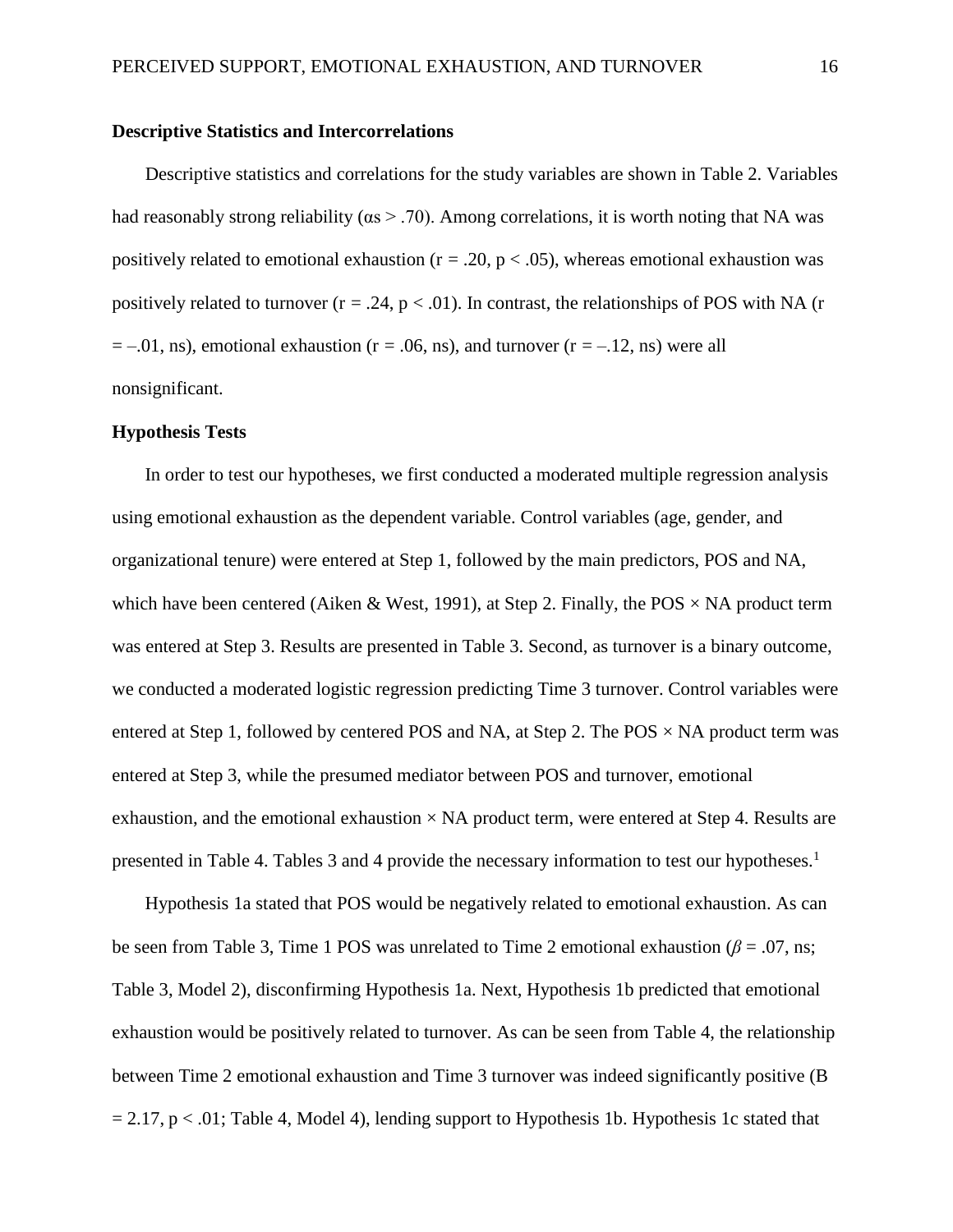emotional exhaustion would mediate a negative relationship between POS and turnover. This was formally tested using a bootstrapping procedure and Preacher and Hayes's (2008) SPSS macro. We estimated the indirect effect of POS on turnover using 1,000 bootstrapped resamples (with replacement) from the full sample, which allowed us to create a bias-corrected confidence interval (CI) for the estimated indirect effect (MacKinnon, Lockwood, & Williams, 2004).

The bootstrap approach to testing indirect effects is known to overcome the limitations of the Baron and Kenny (1986) method and its associated Sobel test (Sobel, 1982). Basically, Baron and Kenny's approach requires that the independent variable be first shown to be significantly related to the dependent variable. This condition is not correct because "requiring a significant relationship between X and Y in the first step can obscure a mediated effect that is accompanied by a direct effect of opposite sign" (Edwards & Lambert, 2007, p. 3). Moreover, the Sobel test can provide inaccurate results because it relies on the assumption of a normal distribution for the product of the path coefficients involved in the mediation, an assumption that is oftentimes unsupported (Edwards & Lambert, 2007). Therefore, a bootstrap approach, which uses the actual sampling distribution of the data to derive CIs for estimated indirect effects, is preferred (MacKinnon, Lockwood, Hoffman, West, & Sheets, 2002).

To preserve statistical power, we removed control variables (the sample size for this analysis dropped to 112 with the controls included, while it was 126 without the controls). This was further justified by the fact that controls were unrelated to turnover (see Table 4). This analysis revealed that the indirect effect of POS on turnover through Time 2 emotional exhaustion was nonsignificant as the CI included zero (.07, 95% IC =  $-.17, .42$ ).<sup>2</sup> Thus, Hypothesis 1c was rejected.

Hypothesis 2a stated that NA would moderate the relationship between POS and emotional exhaustion, this relationship being expected to be stronger and positive when NA is high. As can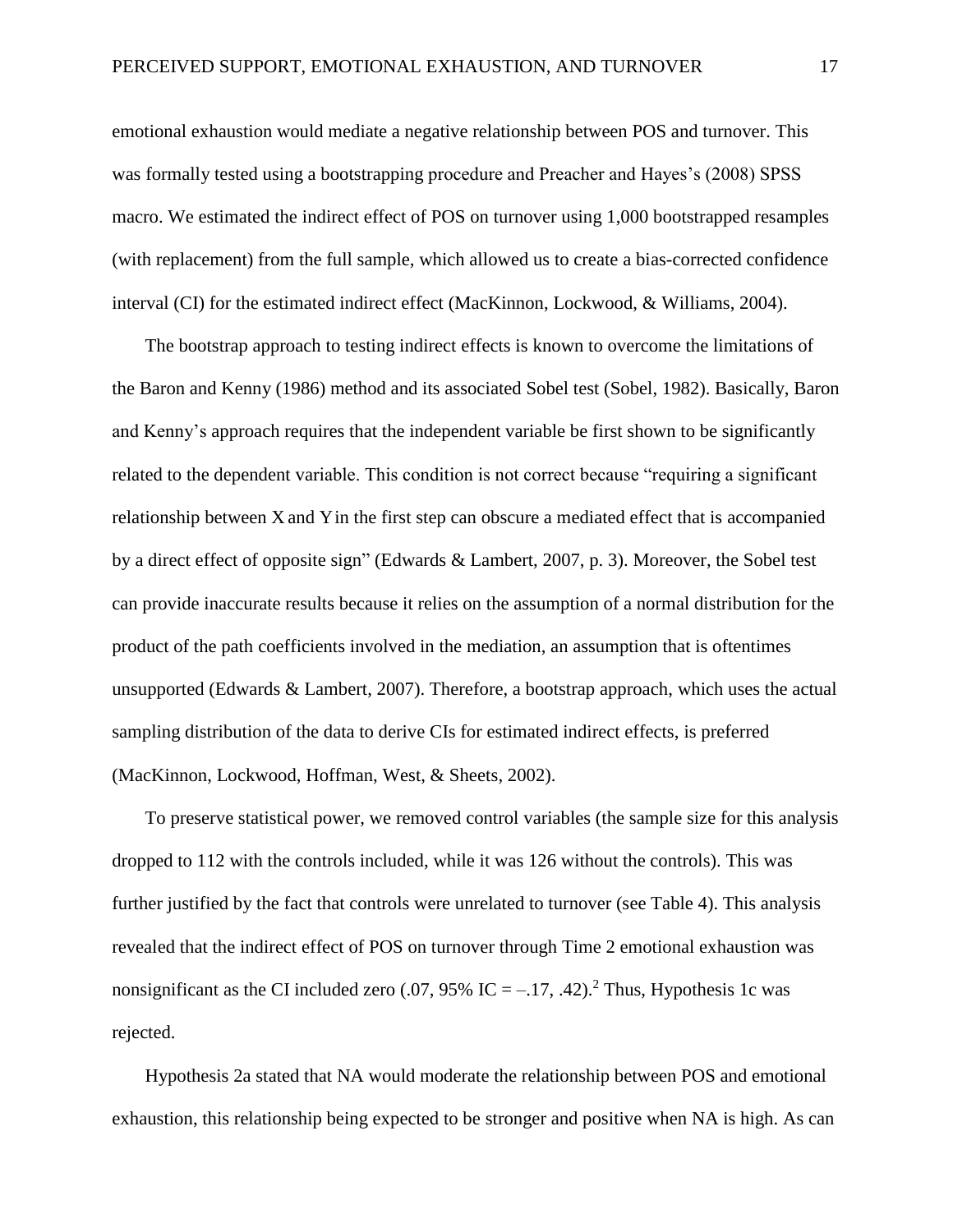be seen from Table 3, NA interacted with POS in predicting emotional exhaustion ( $\beta$  = .20, p < .05,  $\Delta R^2$  = .04; Table 3, Model 3). To illustrate the nature of this interaction, we plotted the regression line for POS on emotional exhaustion at 1 SD below and 1 SD above the mean of NA (Aiken & West, 1991) (see Figure 2). The regression line for Time 1 POS on Time 2 emotional exhaustion was significantly positive when NA was high, t  $(111) = 2.20$ , p < .05, but nonsignificant when NA was low t  $(111) = -1.15$ , ns. The slopes of these regression lines were also significantly different from one another t  $(111) = 2.20$ ,  $p < .05$ . Hypothesis 2a is thus supported.

Hypothesis 2b presents a first-stage moderated mediation model (Edwards & Lambert, 2007) in which NA moderates the indirect relationship between POS and turnover through emotional exhaustion such that this relationship would be expected to be stronger and positive when NA is high. To formally test this hypothesis, we used the same bootstrapping procedure described above (Preacher & Hayes, 2008). As for the test of Hypothesis 1c presented above, and for the same reasons, we dropped the controls. The indirect effect of POS on turnover through emotional exhaustion was significantly moderated by NA  $(.45, 95\%$  IC = .04, 1.57): as expected, this indirect effect was significant and positive when NA was high  $(.34, 95\% \text{ IC} = .02, 1.11)$  but nonsignificant when NA was low  $(-.24, 95\% \text{ IC} = -1.11, .06)$ .<sup>3</sup> Hypothesis 2b is thus supported.

Hypothesis 3a stated that NA would also moderate the relationship between emotional exhaustion and turnover such that this relationship would be expected to be significantly more positive when NA is low (vs. high). As can be seen from Table 4, emotional exhaustion interacted with NA in predicting turnover  $(B = -2.56, p < .01;$  Model 4). To illustrate the nature of this interaction, we used J. F. Dawson's Excel worksheet relative to 2-way interactions in binary logistic regression [\(http://www.jeremydawson.co.uk/slopes.htm\)](http://www.jeremydawson.co.uk/slopes.htm) to plot the relationship between emotional exhaustion and turnover at high and low values of NA. This is represented in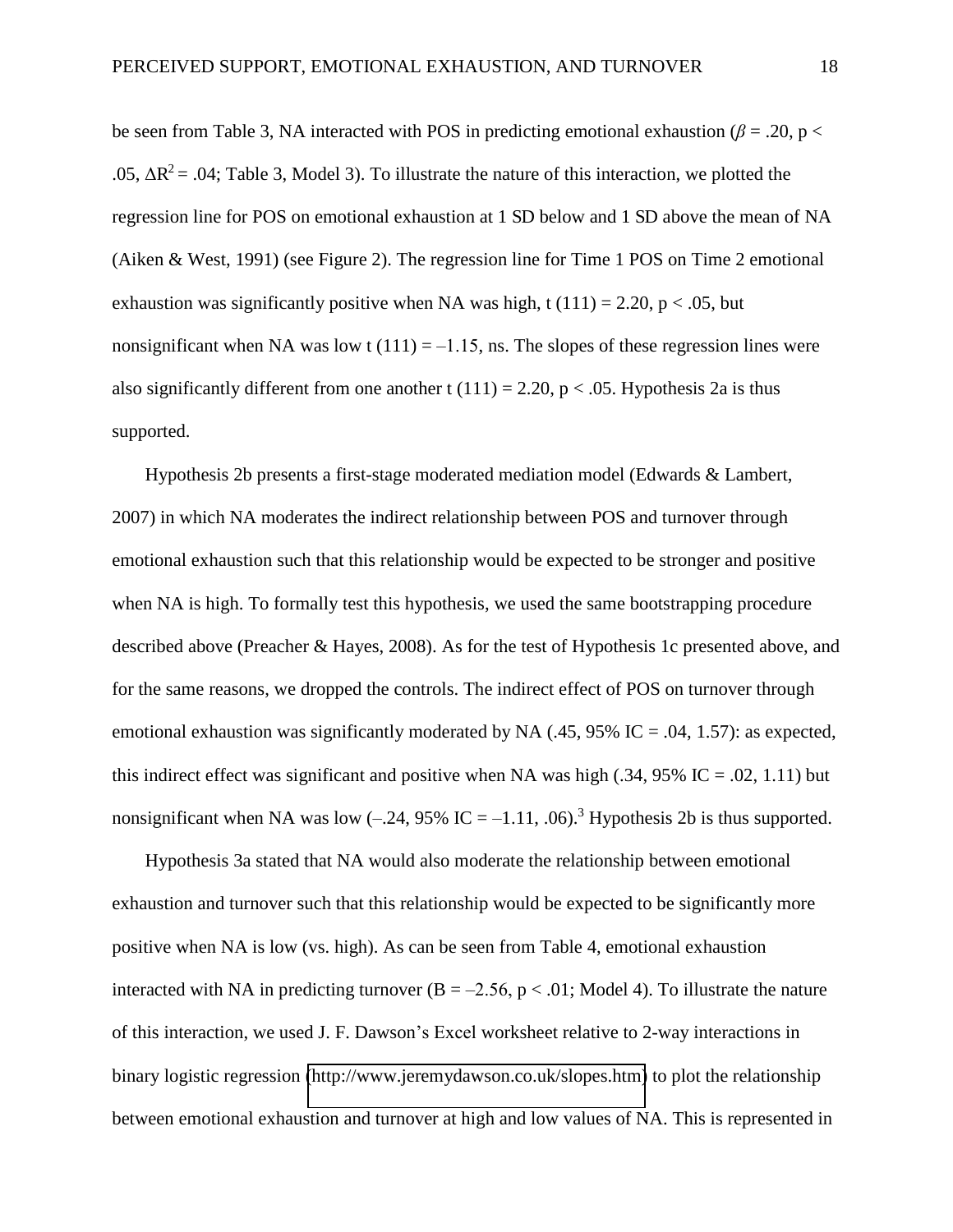Figure 3. As can be seen, there is an exponential and steep increase of the effect of emotional exhaustion on turnover after the mid-point of the scale under conditions of low NA, while the effect of emotional exhaustion is slightly positive under conditions of high NA. Further probing of this interaction using a mean-split approach reveals that emotional exhaustion has a significant and positive effect on turnover at below average values of NA ( $B = 2.05$ ,  $p < .01$ ) while emotional exhaustion is unrelated to turnover at above average values of NA  $(B = -.38, ns)$ . Hypothesis 3a is thus supported.

Finally, Hypothesis 3b describes a second-stage moderated mediation model (Edwards & Lambert, 2007) in which NA moderates the indirect relationship between POS and turnover through emotional exhaustion such that this relationship would be expected to be stronger and negative when NA is low. To test this hypothesis, we used the same bootstrapping procedure described above (Preacher & Hayes, 2008). As for the test of Hypothesis 2b, we dropped the controls from this analysis. The index of moderation mediation provided by Preacher and Hayes's macro was however nonsignificant  $(-.12, 95\% \text{ IC} = -1.34, .29)$ , indicating that the second-stage moderated mediation model was not supported. Hence, Hypothesis 3b is not supported.

#### **Discussion**

This study used a three-wave time-lagged design to examine the relationship between POS, NA, emotional exhaustion, and turnover. Time 1 POS was unrelated to Time 2 emotional exhaustion while the latter was associated with increased turnover at Time 3. Moreover, NA interacted with POS such that the latter was more strongly and positively related to Time 2 emotional exhaustion and indirectly related to increased turnover under high NA conditions. Emotional exhaustion also interacted with NA such that its positive effect on turnover was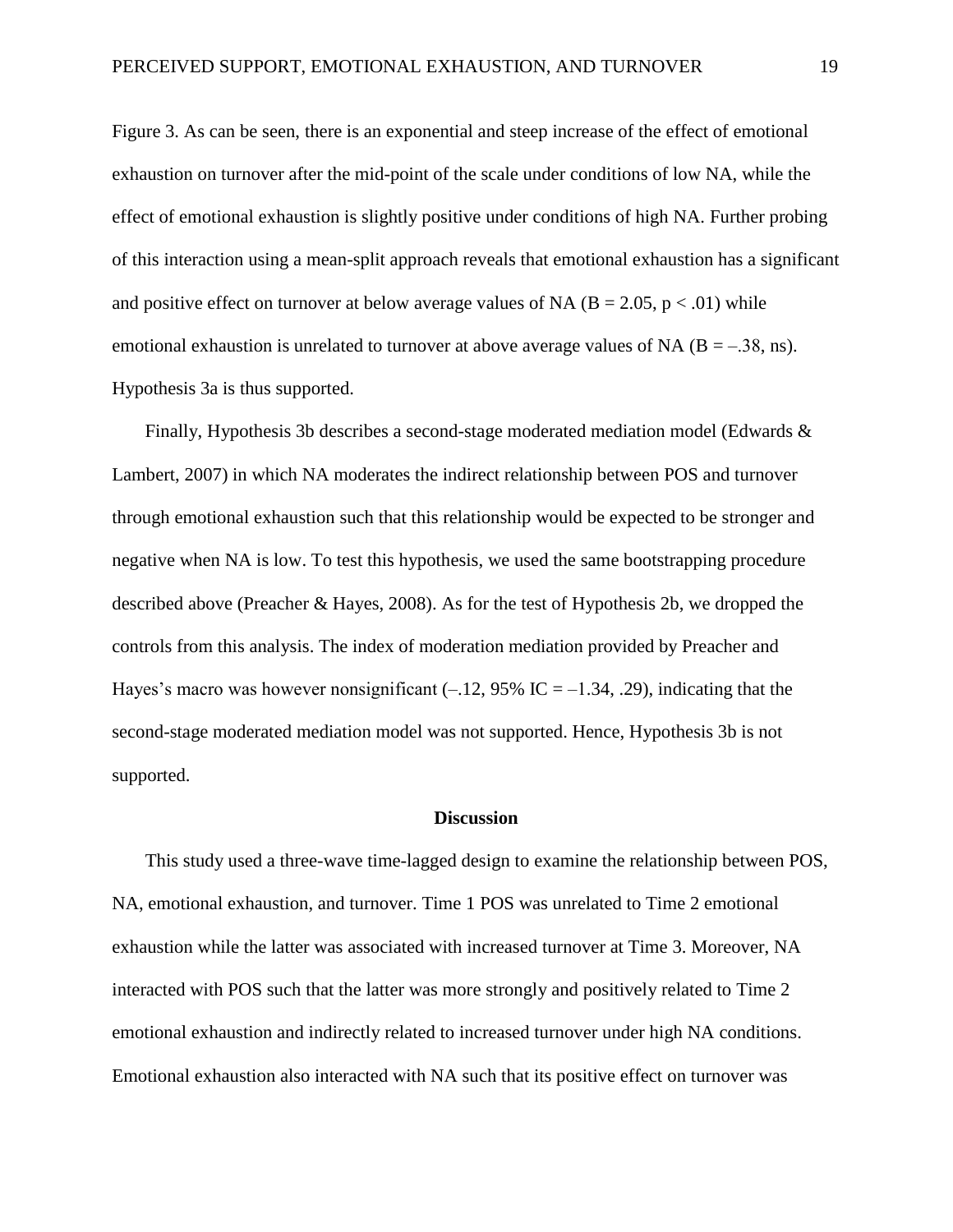enhanced at low levels of NA. These findings have a number of significant implications for theory and practice that we now discuss in the next sections.

#### **Theoretical Implications and Future Directions**

First, an important result of this study was that POS was unrelated to subsequent emotional exhaustion. This null finding may be caused by a variety of factors such as the reduced sample size, the nature of the sample, or the fact that emotional exhaustion was measured six months after POS, such time-lagged relationship having rarely been examined (Baran et al., 2012). For example, the fact that we used a French version of the POS scale may be at stake in this null finding. Yet, this scale has been validated in previous studies (Panaccio & Vandenberghe, 2009; Vandenberghe et al., 2004) and found to possess psychometric properties similar to the English version of the scale and to predict with the same magnitude affective organizational commitment, i.e., one of the strongest attitudinal correlate of POS (Rhoades & Eisenberger, 2002). Another possibility relates to the nature of the sample, which represented a cross-section of organizations and industries, rather than a homogenous sample of employees from the same organizational context. Thus, our results may reflect the confounding influence of organizationor industry-level variables.<sup>4</sup> Another specific characteristic of our sample is that it comprised on average relatively long-tenured ( $M = 8.93$  years) and middle-aged ( $M = 40.31$  years) employees. These employees are likely to be well established in their work role and may thus be less reliant on POS to experience well-being. For example, these employees may find more value in receiving support from co-workers.

There might also be a methodological explanation to the absence of a significant relationship between POS and emotional exhaustion. Figure 2 shows that the interaction between POS and NA on emotional exhaustion is disordinal in nature (Aiken & West, 1991): among high-NA people, the relationship between POS and emotional exhaustion is significantly positive while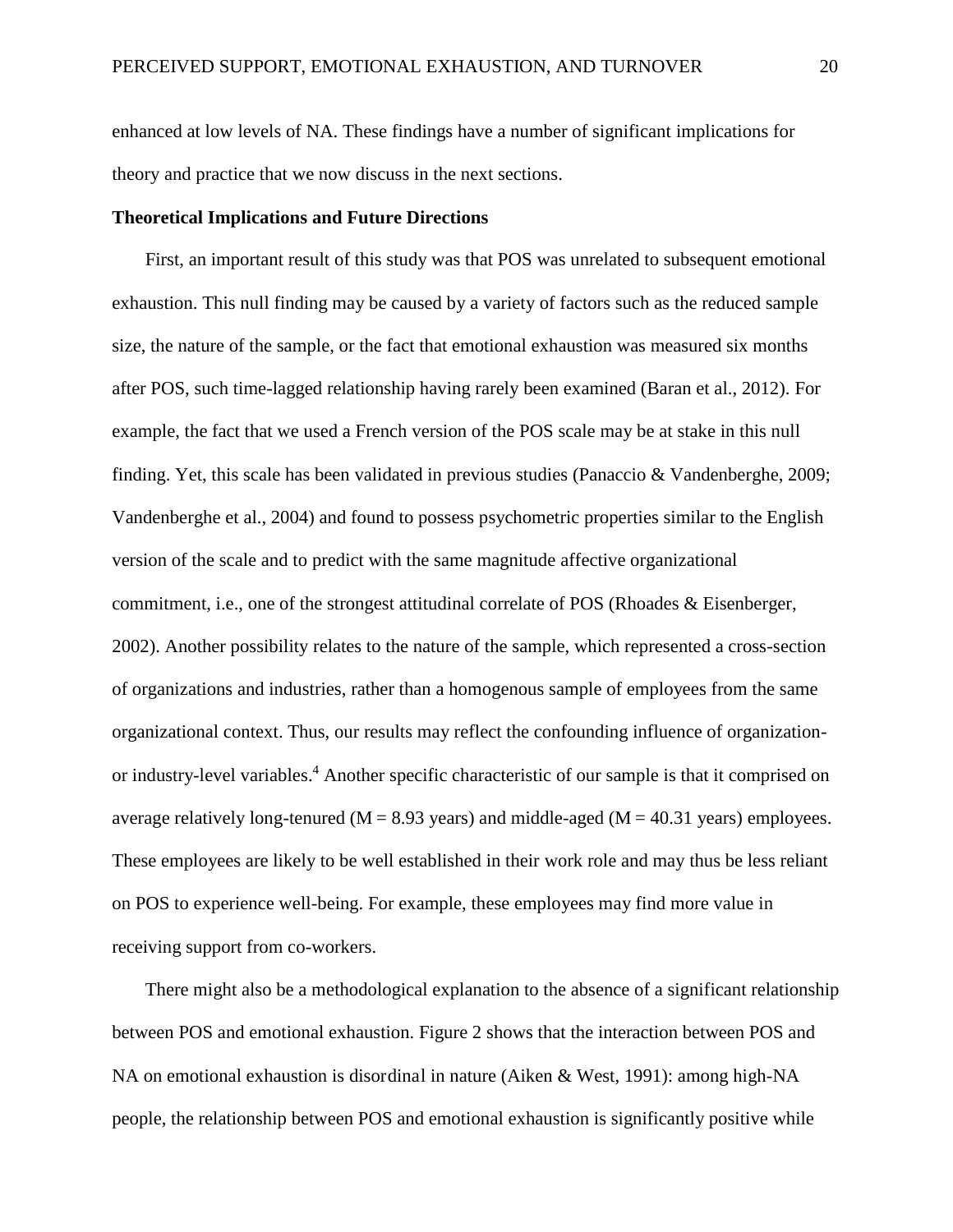when NA is low, there is a slight, albeit it nonsignificant, trend towards a negative relationship between these two variables. Thus, on average, the two slopes cancel out each other. This may explain why the overall relationship between POS and emotional exhaustion was nonsignificant. Another factor that may account for this nonsignificant relationship relates to the time lag observed between measurements of POS and emotional exhaustion. It might be that the social resources associated with POS wane out within a shorter period of time, hence cannot reduce the likelihood of experiencing emotional exhaustion at a later time. Obviously, more longitudinal research is needed to clarify this issue.

Second, as mentioned above, an important finding of this study was that POS was positively related to emotional exhaustion when NA was high. Actually, as NA reflects a lack of personal resources, hence represents a weakness factor when it comes to predict individuals' reactions to stress (e.g., Cordes & Dougherty, 1993; Ng & Sorensen, 2009), its role as a moderator of POS is particularly insightful. Indeed, research has barely considered that POS does not operate in a vacuum and could be affected by individuals' dispositions. NA is a well-known personality trait (Thoresen et al., 2003; Watson, 1988; Watson et al., 1988) that involves a pessimistic perception of the environment (Bowling et al., 2008; Weiss & Cropanzano, 1996). We advocated that NA influences how POS is perceived and that high-NA individuals would infer from indications of support received that the organization has high expectations towards them. In other words, they would perceive the organization's support as a demand rather than as a resource. This may account for the positive relationship between POS and emotional exhaustion under high NA conditions.

Third, this study breaks new ground by probing into the complex articulation between social resources (POS) and personal resources, or lack thereof (NA). However, our study only scratched the surface of the dynamics between social and personal resources. COR theory states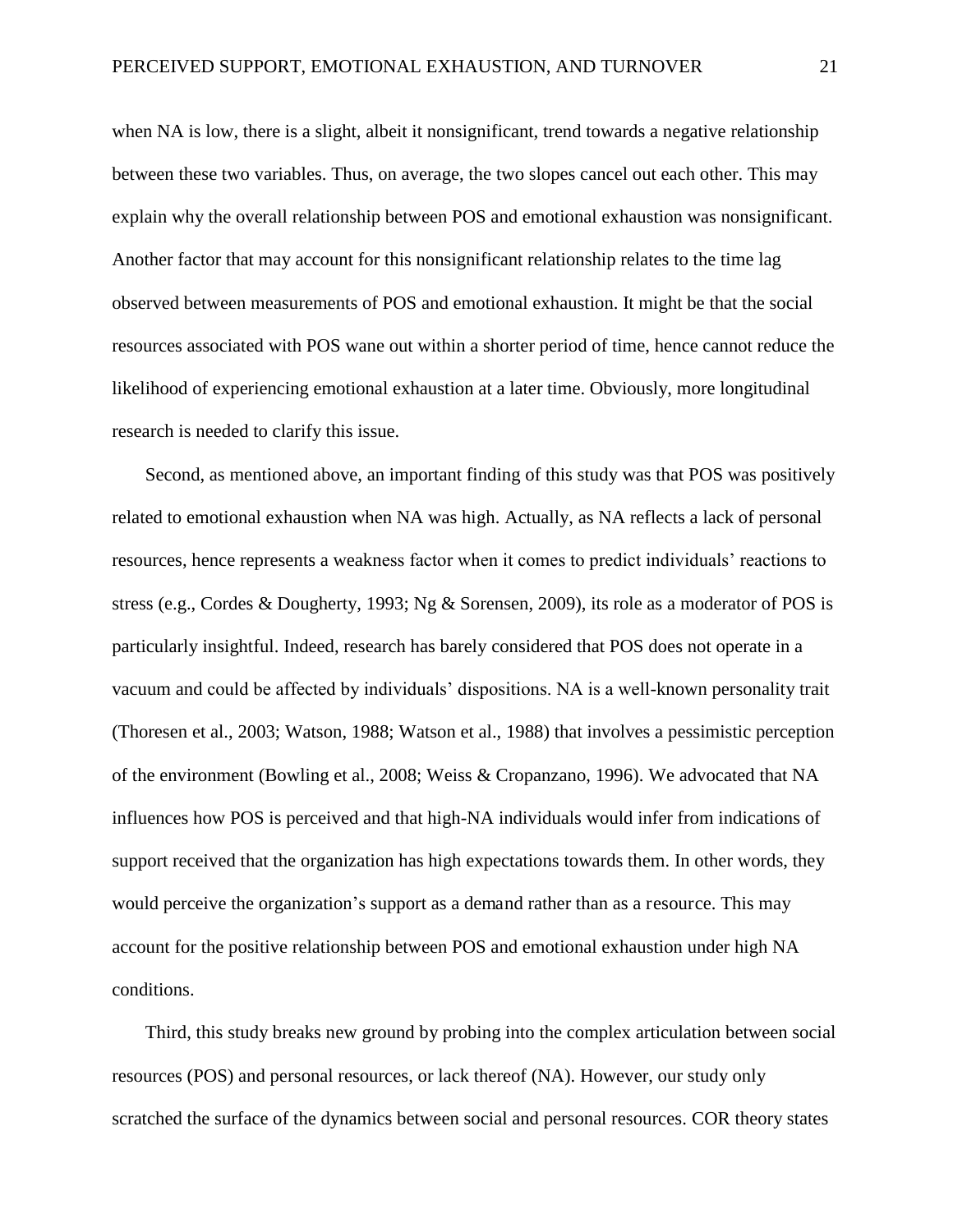that a lack of resources leads to defensive attempts to conserve remaining resources (Halbesleben, Neveu, Paustian-Underdahl, & Westman, 2014; Hobfoll, 2001). Halbesleben and colleagues describe these attempts as a reaction to resource loss. Nonetheless, COR theory remains mute regarding how people deal with a dispositional tendency to experience and/or perceive resource loss, as exemplified by high levels of NA. In fact, little is known about the effect of a lack of personal resources that has a dispositional basis. Hobfoll (2001, p. 348) stated however that a "chronic lack of resources [...] makes people more vulnerable to resources loss", suggesting that people with high NA should suffer more readily from resource loss. Besides the dispositional basis (e.g., NA) of the perception of resource loss, one may wonder whether all forms of support generated by POS would interact with NA. Indeed, POS may cover socioemotional, instrumental, or informational resources. Yet, it is unclear whether these resources have the same salience to individuals and would interact with NA. It might also be that the effect of resource loss on psychological well-being is contingent upon the specific resource at stake (Morelli & Cunningham, 2012).

Finally, this study found a compensatory interaction between emotional exhaustion and NA in predicting turnover. Actually, emotional exhaustion was more strongly and positively related to turnover when NA was low. However, one should note that this interaction did not influence the indirect relationship between POS and turnover through emotional exhaustion. This interaction is nonetheless interesting because it suggests that NA and emotional exhaustion act as comparable mechanisms of withdrawal that serve self-protective purposes (Cole & Bedeian, 2007; Maslach et al., 2001; Swider & Zimmerman, 2010; Thoresen et al. 2003; Wright & Cropanzano, 1998; Zimmerman, 2008). Therefore, one of the two variables would be sufficient to engender turnover. Our findings tend to support this view. Indeed, both NA and emotional exhaustion were positively associated with turnover in the final logistic regression model ( $B =$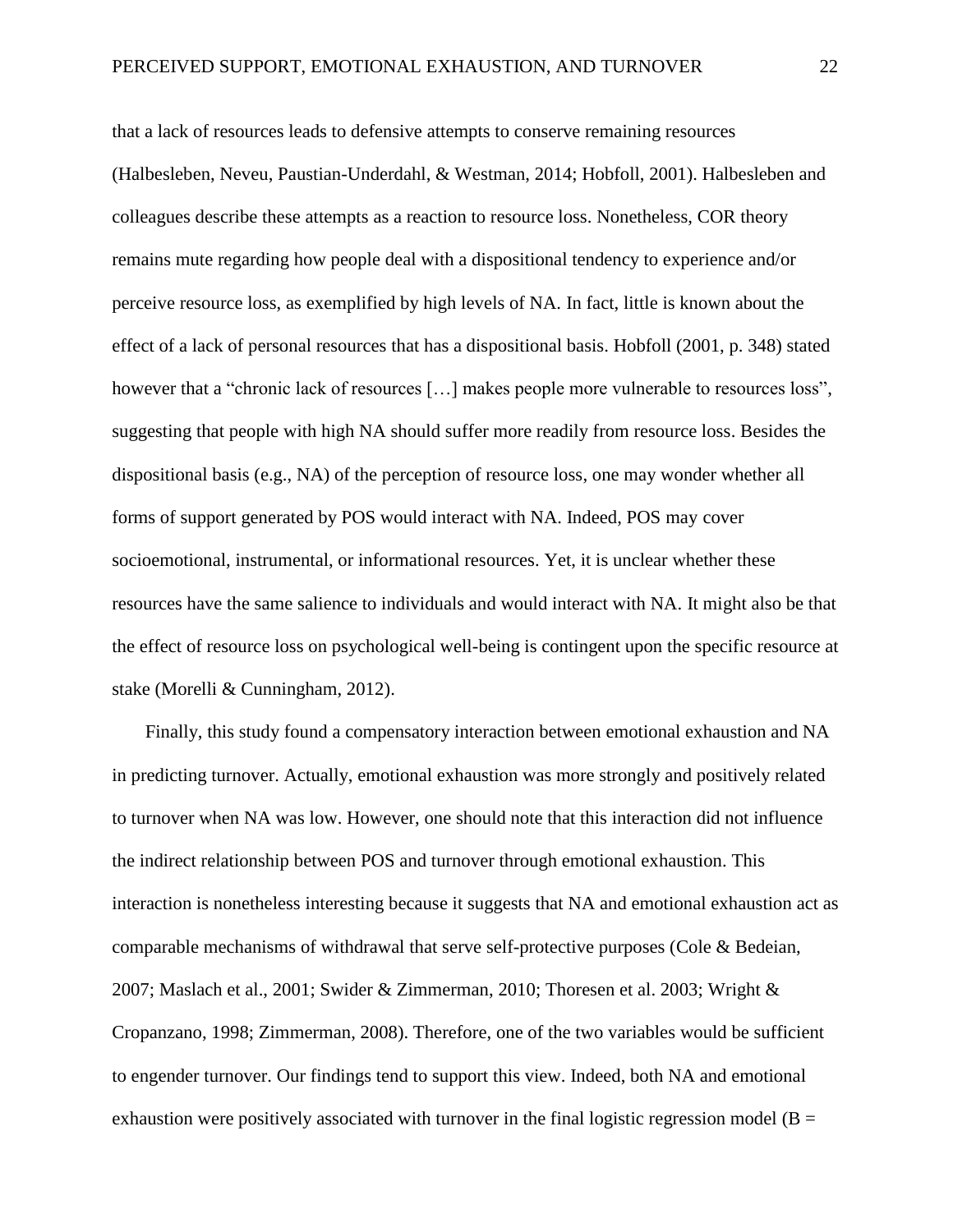2.93,  $p < .05$ , and  $B = 2.17$ ,  $p < .01$ , respectively; Table 4, Model 4). Following this logic, it makes perfect sense that emotional exhaustion was more strongly related to turnover at low levels of NA.

The above findings have important implications for how COR as a stress management theory really works. Research on COR theory suggested that psychological resources, either personal or social (Hobfoll, 2002; Hobfoll & Lilly, 1993; Morelli & Cunningham, 2012), would help individuals to cope with stressful job conditions and get additional resources to complete job duties. What the present study adds to these principles is that POS as a specific social resource does not represent a universal resource for all individuals. High-NA individuals may actually perceive support from the organization as an organizational demand rather than an organizational resource. Thus, resources such as POS may be in the eye of the beholder, suggesting that it is the appraisal of a given characteristic that makes a presumptive resource resourceful vs. demanding (Lazarus & Folkman, 1984). COR theory principles might thus be interpreted in light of individuals' appraisal tendencies. As a result, it might be as important for organizations to provide resources to their employees as to act on how employees perceive them. Therefore, communication efforts targeting the organization's sincerity and genuineness in providing valuable resources to employees are particularly important.

In terms of future research avenues, it is worth mentioning that this study did not include affective organizational commitment, which is a well-known mediator of the relationship between POS and turnover (Rhoades, Eisenberger, & Armeli, 2001; Stinglhamber & Vandenberghe, 2003). It is important to note however that affective commitment and emotional exhaustion may, at least partially, characterize a situation of competitive mediation (Zhao, Lynch, & Chen, 2010). Competitive mediation describes a situation where the two mediators point in opposite directions (affective commitment mediating a negative relationship with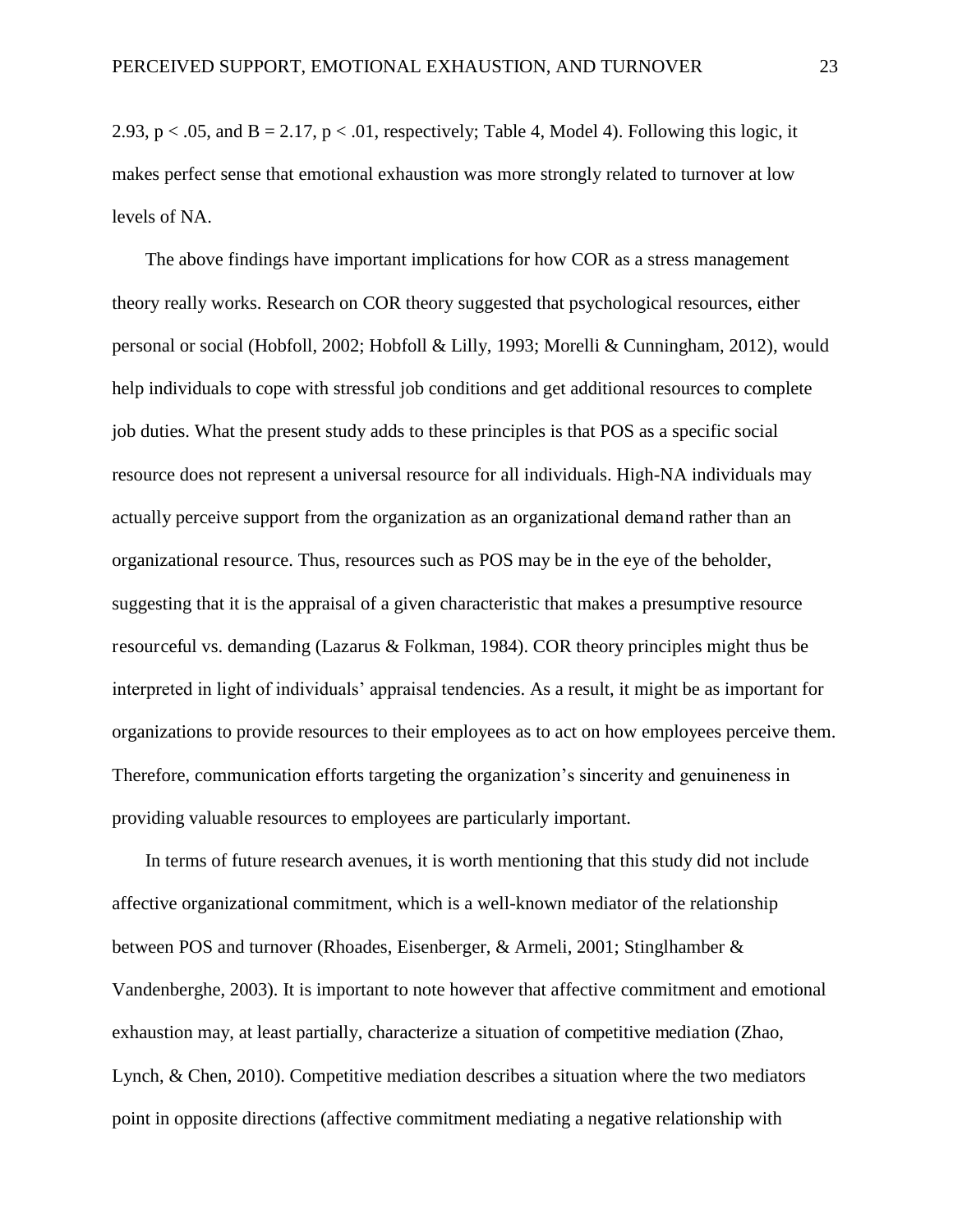turnover, and emotional exhaustion mediating a positive relationship with turnover among high-NA individuals). It is precisely the reason why one cannot rely on the nature and strength of the relationship between POS and turnover to infer that there is an "effect to be mediated" (Zhao et al., 2010, p. 199), as this relationship may be weakened by the presence of the two competitive mediators. On a different note, as discussed above, it is likely that different personal resources such as self-esteem, material resources, or emotional resources, among others, have different effects on resource loss. It would be worth investigating the unique effects of these distinctive personal resources. Finally, although resource loss was theorized to be the central process through which emotional exhaustion occurred, we did not formally assess such loss. Future research should measure this psychological variable more directly.

#### **Limitations**

This study has several limitations that should be acknowledged. First, the sample size for analyses was relatively small. The present results should thus be replicated on larger and diversified samples of employees. Second, the overall response rate for the study was quite low (12%). Yet, there was no evidence that this low response rate was affected by attrition (systematic) bias across time (see attrition analysis results in the Method section). Third, although our study was based on a three-wave time-lagged design, the study was not truly longitudinal. Thus, it would be advisable to use panel designs in the future in order to track individuals' POS and emotional exhaustion across time and examine if and how the change trajectories of these variables relate to one another (Ployhart & Vandenberg, 2010).

#### **Practical Implications**

From a practical perspective, this study yielded results that have important implications. First, as POS was unrelated to emotional exhaustion and as the latter predicted subsequent turnover behavior, organizations should think of finding ways to prevent resource loss from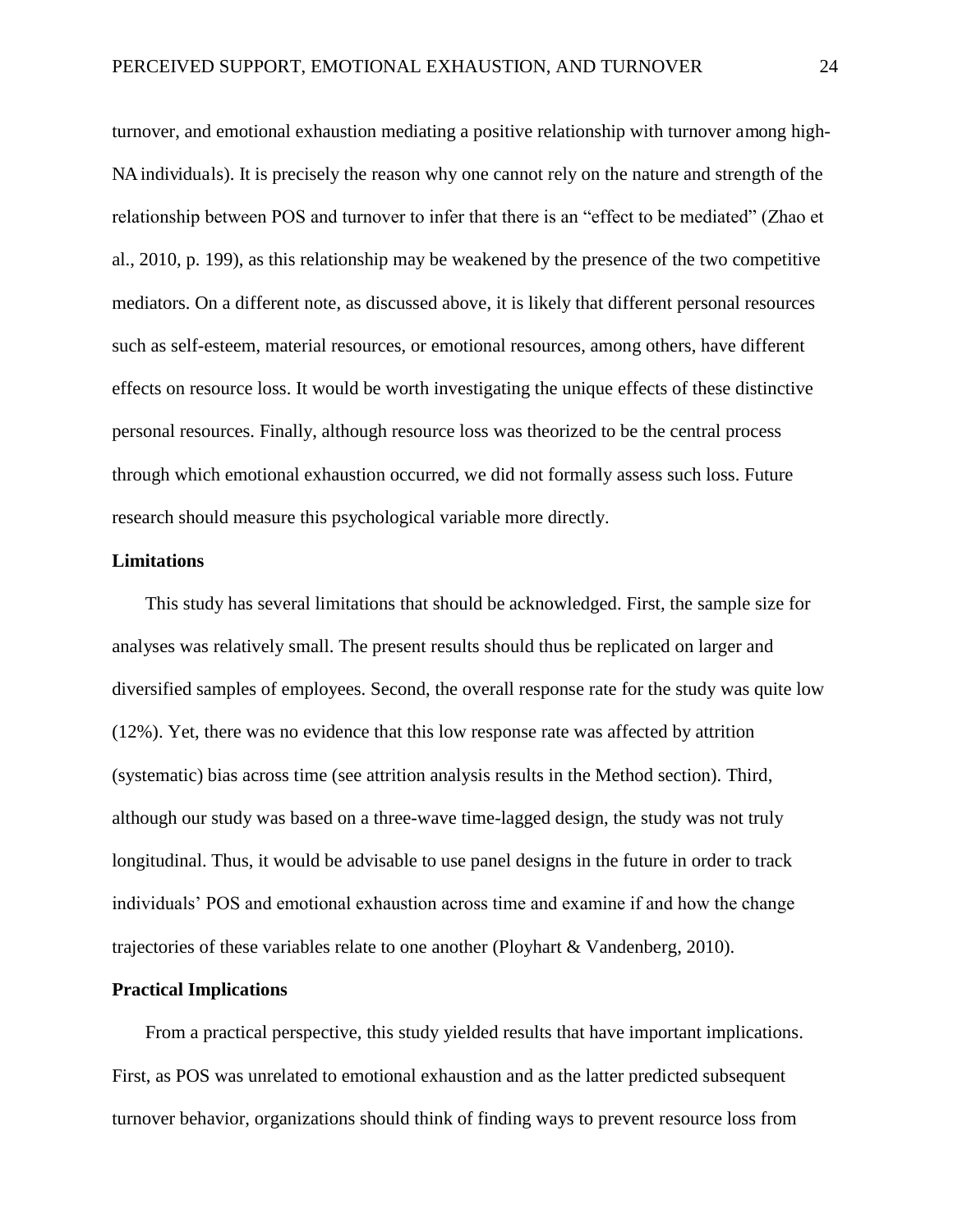occurring among their employees. This can be done through implementing strategies or practices that will help them to have access to the larger social network within the organization (i.e., coworkers from the same department or other departments, but also supervisors). These sources of social support could supplement support from the organization (which was ineffective in this study) and save employees from experiencing or perceiving resource loss and leaving as a result. Second, concrete actions can be made by organizations to counteract the detrimental interaction between POS and NA on emotional exhaustion. More precisely, as we suggested that high-NA individuals may actually interpret the actions leading up to POS in negative terms (i.e., as suggesting that the organization has no genuine support but rather expects a lot in terms of return from the employees it supports), organizations would be well advised to provide concrete indications to employees that its supportive actions are generated out of benevolent intentions (Eisenberger, Cummings, Armeli, & Lynch, 1997). Moreover, clarifying the organization's actual expectations of return from employees could emphasize procedural justice, which should build positive employee-organization relationships (Colquitt et al., 2013).

#### **Conclusion**

In conclusion, this study contributes to extend our knowledge of how personal and social resources influence resource depletion and turnover. First, it is shown that NA is an important moderator of the effects of POS and emotional exhaustion. Second, it appears that POS is experienced as a taxing work demand (rather than as a resource) among individuals with high levels of NA. Finally, turnover was predictable from the combined influences of POS, emotional exhaustion, and NA. We hope the present results will encourage future research endeavors at looking at the interplay of social and personal resources and how these resources affect the turnover process.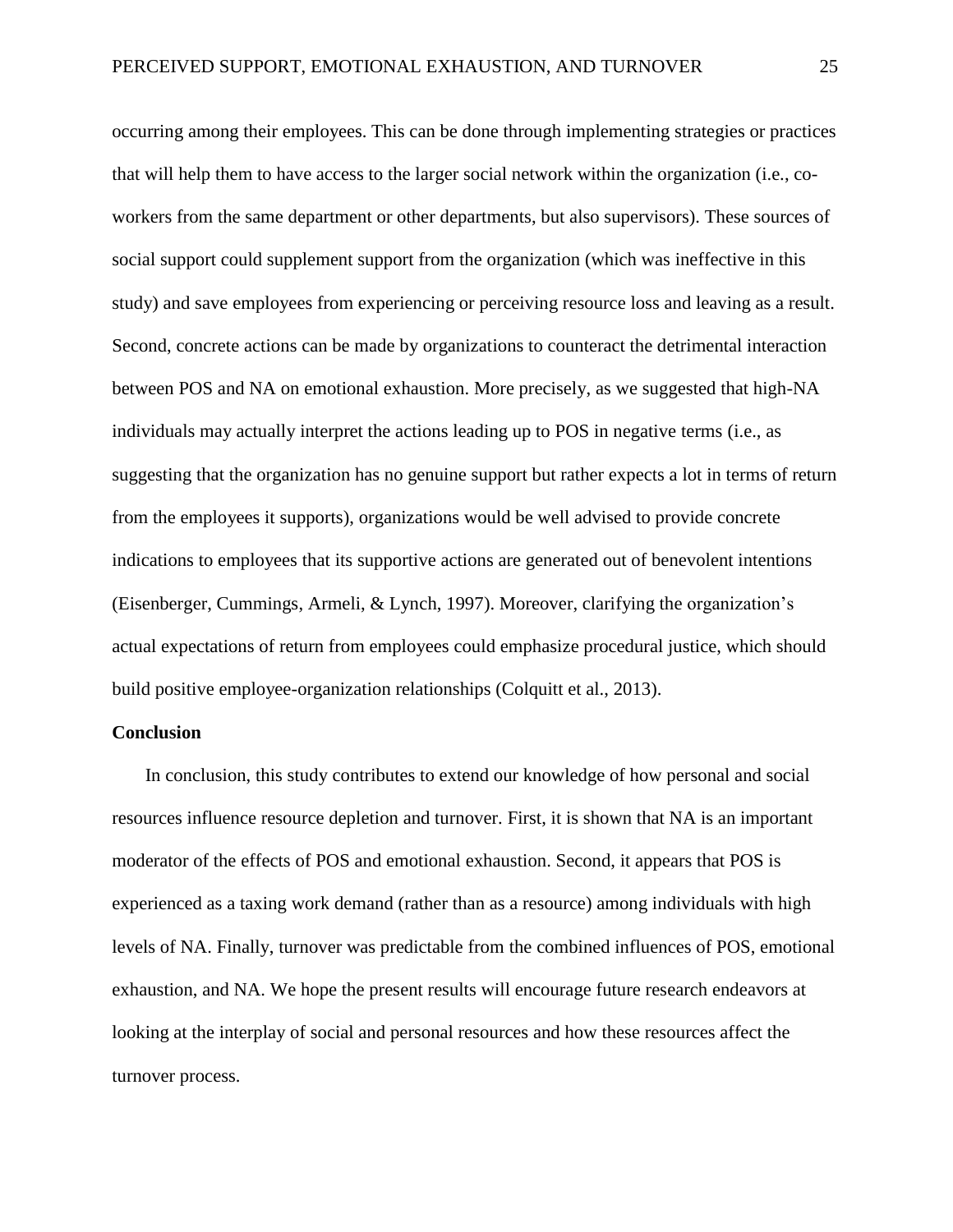#### **References**

- Abraham, R. (1999). Negative affectivity: Moderator or confound in emotional dissonanceoutcome relationships? Journal of Psychology,  $133, 61–72$ .
- Aiken, L. S., & West, S. G. (1991). Multiple regression: Testing and interpreting interactions. Thousand Oaks, CA: Sage.
- Allen, D. G., & Shanock, L. R. (2013). [Perceived organizational support and embeddedness as](http://proxy2.hec.ca:2235/full_record.do?product=WOS&search_mode=GeneralSearch&qid=4&SID=2BCPwros8VyjHy8G6jR&page=1&doc=2)  [key mechanisms connecting socialization tactics to commitment and turnover among new](http://proxy2.hec.ca:2235/full_record.do?product=WOS&search_mode=GeneralSearch&qid=4&SID=2BCPwros8VyjHy8G6jR&page=1&doc=2)  [employees. Journal of Organizational Behavior, 3](http://proxy2.hec.ca:2235/full_record.do?product=WOS&search_mode=GeneralSearch&qid=4&SID=2BCPwros8VyjHy8G6jR&page=1&doc=2)4, 350–369.
- Allen, D. G., Shore, L. M., & Griffeth, R. W. (2003). The role of perceived organizational support and supportive human resource practices in the turnover process. Journal of Management, 29, 99–118.
- Armeli, S., Eisenberger, R., Fasolo, P., & Lynch, P. (1998). Perceived organizational support and police performance: The moderating influence of socioemotional needs. Journal of Applied Psychology, 83, 288–297.
- Armstrong-Stassen, M. (2004). The influence of prior commitment on the reactions of layoff survivors to organizational downsizing. Journal of Occupational Health Psychology, 9, 46– 60.
- Baran, B. E., Shanock, L. R., & Miller, L. R. (2012). Advancing organizational support theory into the twenty-first century world of work. Journal of Business and Psychology, 27, 123– 147.
- Baron, R. M., & Kenny, D. A. (1986). The moderator–mediator variable distinction in social psychological research: Conceptual, strategic, and statistical considerations. Journal of Personality and Social Psychology, 5, 1173–1182.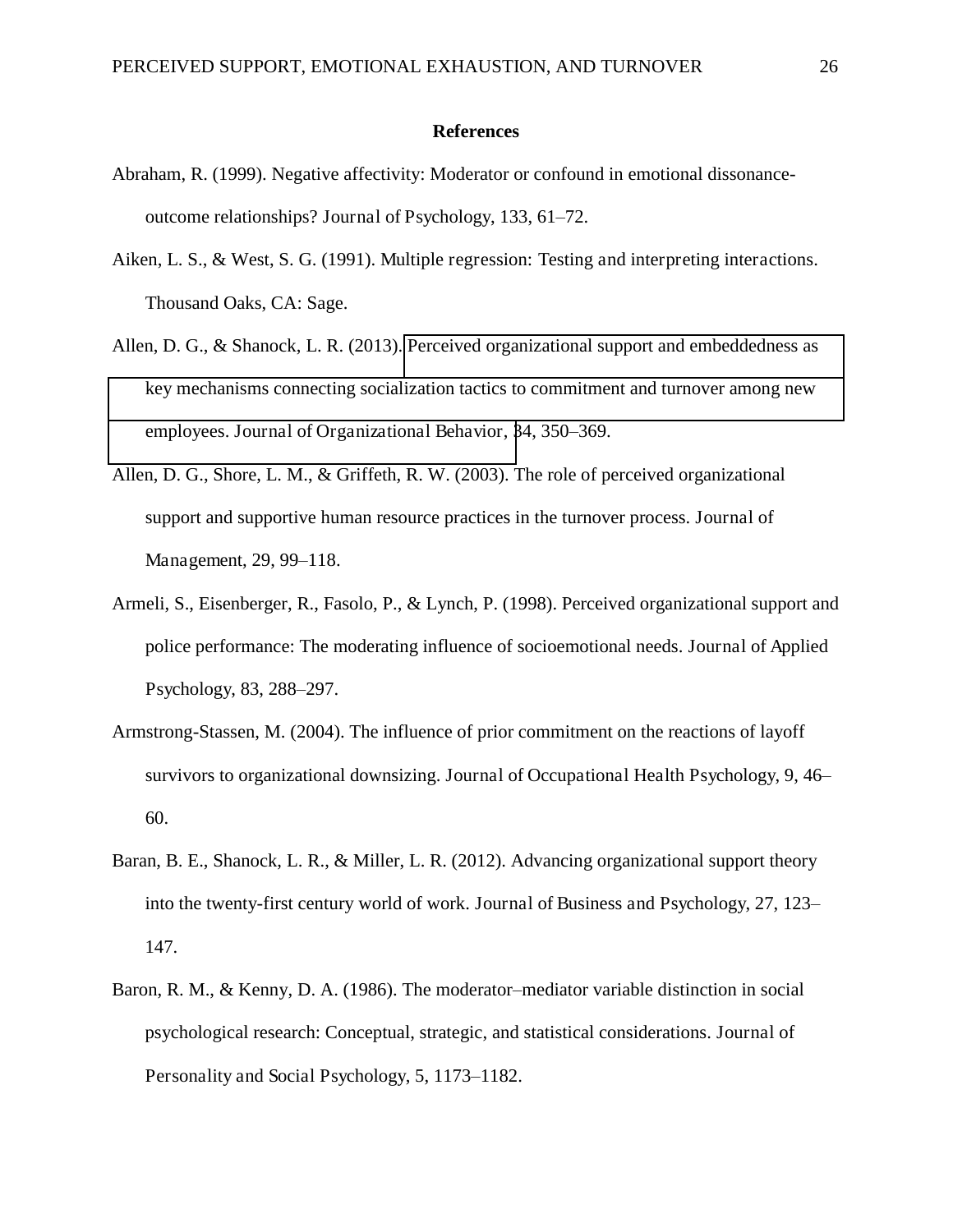- Barsade, S. G., Brief, A. P., & Spataro, S. E. (2003). The affective revolution in organizational behavior: The emergence of a paradigm. In J. Greenberg (Ed.), Organizational behavior: The state of the science (2nd ed.) (pp. 3–51). Hillsdale, NJ: Lawrence Erlbaum.
- Bentler, P. M., & Bonett, D., G. (1980). Significante tests and goodness of fit in the analysis of covariance structures. Psychological Bulletin, 88, 588–606.
- Blau, P. (1964). Exchange and power in social life. New York: Wiley.
- Bowling, N. A., Hendricks, E. A., & Wagner, S. H. (2008). [Positive and negative affectivity and](http://apps.isiknowledge.com.proxy2.hec.ca/full_record.do?product=WOS&search_mode=GeneralSearch&qid=13&SID=3EhhONh9m7Jl9ekmGnm&page=1&doc=1)  [facet satisfaction: A meta-analysis.](http://apps.isiknowledge.com.proxy2.hec.ca/full_record.do?product=WOS&search_mode=GeneralSearch&qid=13&SID=3EhhONh9m7Jl9ekmGnm&page=1&doc=1) Journal of Business and Psychology, 23, 115–125.
- Bradley, G. (2007). [Job tenure as a moderator of stressor-strain relations: A comparison of](http://proxy2.hec.ca:2235/full_record.do?product=WOS&search_mode=GeneralSearch&qid=1&SID=3F72jOCetyxLtIdkwkq&page=1&doc=2)  [experienced and new-start teachers. Work and Stress, 2](http://proxy2.hec.ca:2235/full_record.do?product=WOS&search_mode=GeneralSearch&qid=1&SID=3F72jOCetyxLtIdkwkq&page=1&doc=2)1, 48–64.
- Cole, M. S., & Bedeian, A. G. (2007). [Leadership consensus as a cross-level contextual](http://proxy2.hec.ca:2063/full_record.do?product=WOS&search_mode=GeneralSearch&qid=24&SID=3B2Pjf1P15385kH3ceb&page=1&doc=1)  [moderator of the emotional exhaustion-work commitment relationship.](http://proxy2.hec.ca:2063/full_record.do?product=WOS&search_mode=GeneralSearch&qid=24&SID=3B2Pjf1P15385kH3ceb&page=1&doc=1) Leadership Quarterly, 18, 447–462.
- Colquitt, J. A., Scott, B. A., Rodell, J. B., Long, D. M., Zapata, C. P., Conlon, D. E., & Wesson, M. J. (2013). [Justice at the millennium, a decade later: A meta-analytic test of social](http://proxy2.hec.ca:2235/full_record.do?product=WOS&search_mode=GeneralSearch&qid=6&SID=3F72jOCetyxLtIdkwkq&page=1&doc=6)  [exchange and affect-based perspectives. Journal of Applied Psychology, 98, 1](http://proxy2.hec.ca:2235/full_record.do?product=WOS&search_mode=GeneralSearch&qid=6&SID=3F72jOCetyxLtIdkwkq&page=1&doc=6)99–236.
- Connolly, J. J., & Viswesvaran, C. (2000). The role of affectivity in job satisfaction: A metaanalysis. Personality and Individual Differences, 29, 265–281.
- Cordes, C. L., & Dougherty, T. W. (1993). A review and an integration of research on job burnout. Academy of Management Review, 18, 621–656.
- Crawford, E. R., LePine, J. A., & Rich, B. L. (2010). [Linking job demands and resources to](http://proxy2.hec.ca:2063/full_record.do?product=WOS&search_mode=GeneralSearch&qid=14&SID=1A@mAAJMic1EbA3aFcg&page=1&doc=1)  [employee engagement and burnout: A theoretical extension and meta-analytic test.](http://proxy2.hec.ca:2063/full_record.do?product=WOS&search_mode=GeneralSearch&qid=14&SID=1A@mAAJMic1EbA3aFcg&page=1&doc=1) Journal of Applied Psychology,  $95, 834-848$ .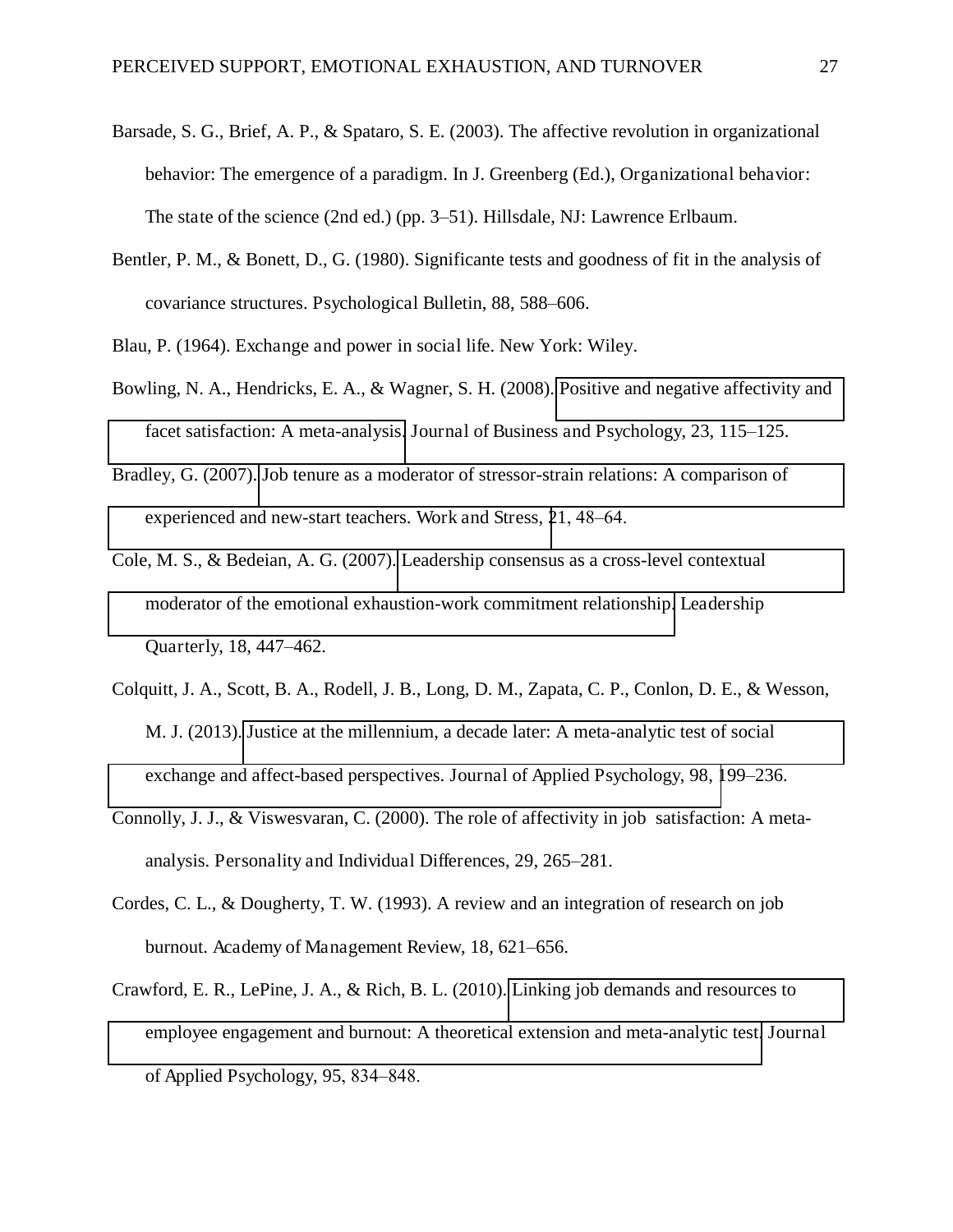- Cropanzano, R., & Mitchell, M. S. (2005). Social exchange theory: An interdisciplinary review. Journal of Management, 31, 874–900.
- Dawley, D., Houghton, J. D., & Bucklew, N. S. (2010). Perceived organizational support and turnover intention: The mediating effects of personal sacrifice and job fit. Journal of Social Psychology, 150, 238–257.
- Edwards, J. R., & Lambert, L. S. L. (2007). Methods for integrating moderation and mediation: A general analytical framework using moderated path analysis. Psychological Methods, 12, 1–22.
- Eisenberger, R., Cummings, J., Armeli, S., & Lynch, P. (1997). Perceived organizational support, discretionary treatment, and job satisfaction. Journal of Applied Psychology, 82, 812-820.
- Eisenberger, R., Huntington, R., Hutchison, S., & Sowa, D. (1986). Perceived organizational support. Journal of Applied Psychology, 71, 500–507.
- Eisenberger, R., Stinglhamber, F., Vandenberghe, C., Sucharski, I., & Rhoades, L. (2002). Perceived supervisor support: Contributions to perceived organizational support and employee retention. Journal of Applied Psychology, 87, 565–573.
- Goodman, J. S., & Blum, T. C. (1996). Assessing the non-random sampling effects of subject attrition in longitudinal research. Journal of Management,  $22, 627-652$ .
- Griffeth, R. W., Hom, P. W., & Gaertner, S. (2000). [A meta-analysis of antecedents and](http://wos01.isiknowledge.com/?SID=ihgOIGHLN4iGPgDKaEP&Func=Abstract&doc=1/101)  [correlates of employee turnover: Update, moderator tests, and research implications for the](http://wos01.isiknowledge.com/?SID=ihgOIGHLN4iGPgDKaEP&Func=Abstract&doc=1/101)  [next millennium.](http://wos01.isiknowledge.com/?SID=ihgOIGHLN4iGPgDKaEP&Func=Abstract&doc=1/101) Journal of Management, 26, 463–488.
- Halbesleben, J. R. B. (2006). Sources of social support and burnout: A meta-analytic test of the conservation of resources model. Journal of Applied Psychology, 91, 1134–1145.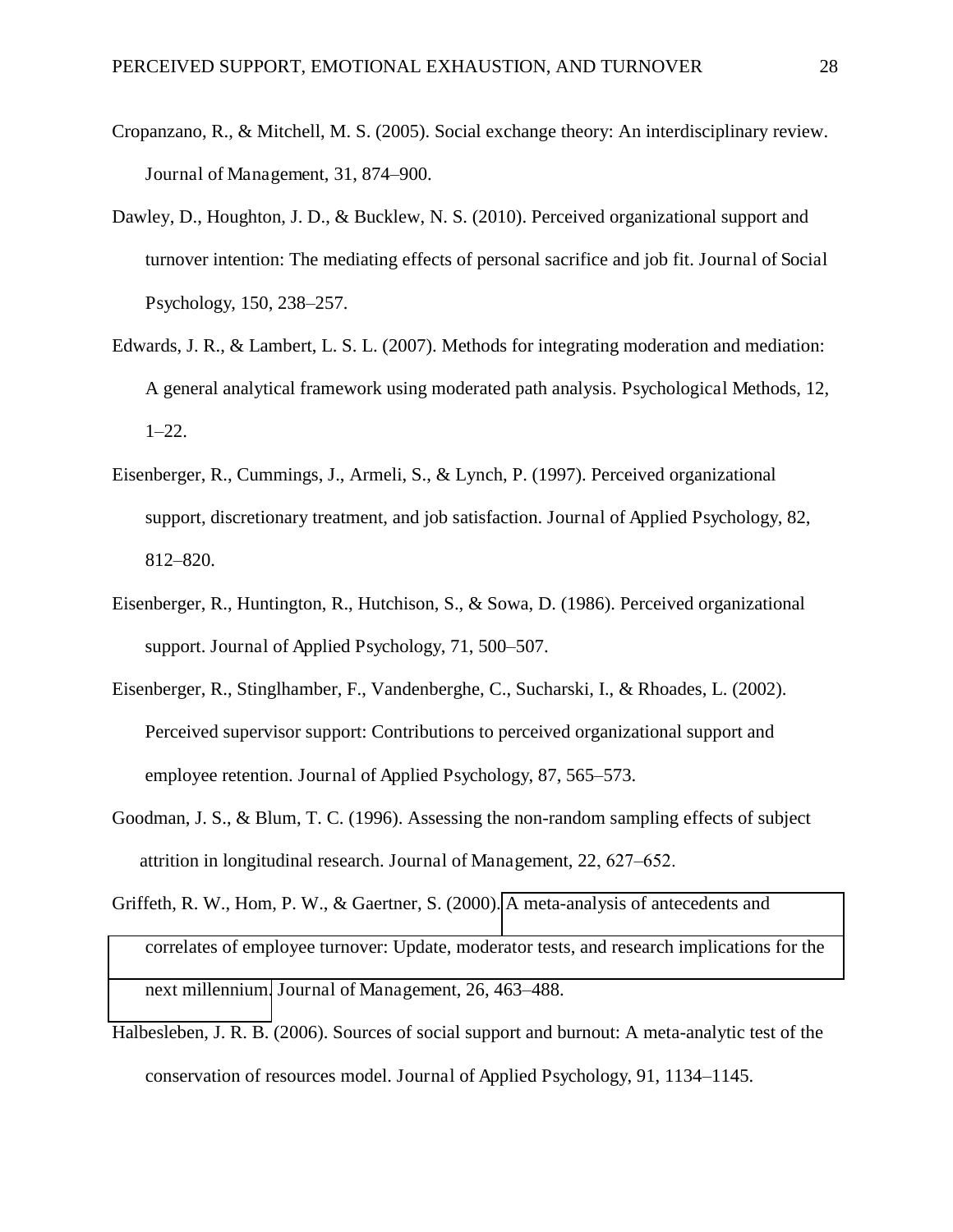- Halbesleben, J. R. B., Neveu, J.-P., Paustian-Underdahl, S. C., & Westman, M. (2014). Getting to the "COR": Understanding the role of resources in conservation of resources theory. Journal of Management,  $40, 1334-1364$ .
- Harris, R. B., Harris, K. J., & Harvey, P. (2007). A test of competing models of the relationships among perceptions of organizational politics, perceived organizational support, and individual outcomes. Journal of Social Psychology, 147, 631–655.
- Hobfoll, S. E. (1988). The ecology of stress. Washington, DC: Hemisphere Publishing Corp.
- Hobfoll, S. E. (1989). Conservation of resources: A new attempt at conceptualizing stress. American Psychologist, 44, 513–524.
- Hobfoll, S. E. (2001). The influence of culture, community, and the nested-self in the stress process: Advancing conservation of resources theory. Applied Psychology: An International Review, 50, 337–369.
- Hobfoll, S. E. (2002). Social and psychological resources and adaptation. Review of General Psychology, 6, 307–324.
- Hobfoll, S. E. (2011). Commentary. Conservation of resource caravans and engaged settings. Journal of Occupational and Organizational Psychology, 84, 116–122.
- Hobfoll, S. E., Freedy, J., Lane, C., & Geller, P. (1990). Conservation of social resources: Social support resource theory. Journal of Social and Personal Relationships, 7, 465–478.
- Hobfoll, S. E., & Lilly, R. S. (1993). Resource conservation as a strategy for community psychology. Journal of Community Psychology, 21, 128–148.
- Hobfoll, S. E., & Stokes, J. P. (1988). The process and mechanism of social support. In S. W. Duck (Ed.), The handbook of research in personal relationships (pp. 497–517). London: Wiley.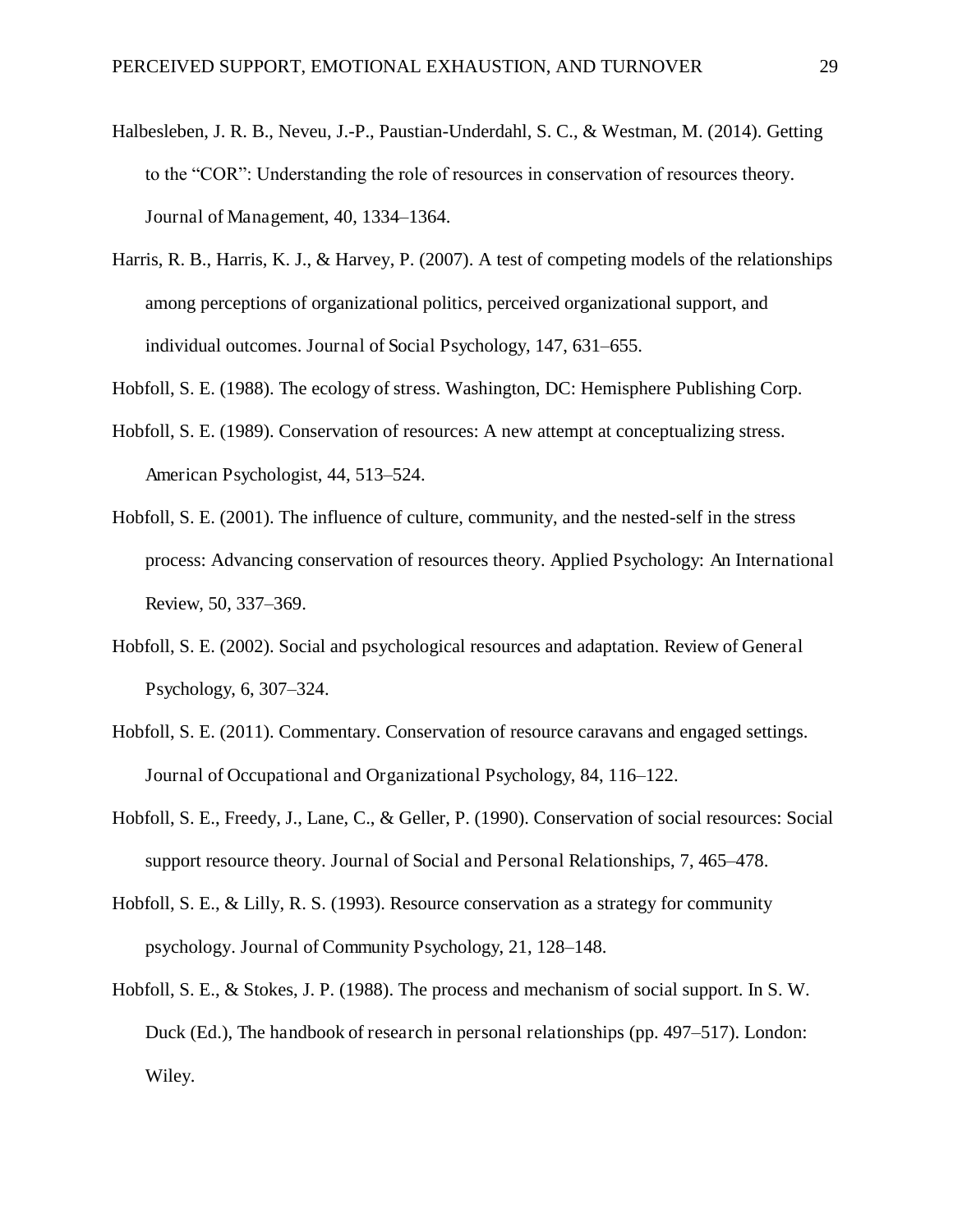- Hochwarter, W. A., Kacmar, C., Perrewe, P. L., & Johnson, D. (2003). Perceived organizational support as a mediator of the relationship between politics perceptions and work outcomes. Journal of Vocational Behavior, 63, 438–456.
- Hochwarter, W. A., Perrewé, P. L., Hall, A. T., & Ferris, G. R. (2005). Negative affectivity as a moderator of the form and magnitude of the relationship between felt accountability and job tension. Journal of Organizational Behavior, 26, 517–534.
- Holahan, C. J., Moos, R. H., Holahan, C. K., & Cronkite, R. C. (1999). Resource loss, resource gain, and depressive symptoms: A 10-year model. Journal of Personality and Social Psychology, 77, 620–629.
- Ilies, R., Dimotakis, N., & De Pater, I. E. (2010). Psychological and physiological reactions to high workloads: Implications for well-being. Personnel Psychology, 63, 407–436.
- Iverson, R. D., Olekalns, M., & Erwin, P. J. (1998). Affectivity, organizational stressors, and absenteeism: A causal model of burnout and its consequences. Journal of Vocational Behavior, 52, 1-23.
- Jawahar, I. M., Stone, T. H., & Kisamore, J. L. (2007). Role conflict and burnout: The direct and moderating effects of political skill and perceived organizational support on burnout dimensions. International Journal of Stress Management, 14, 142–159.
- Johnson, R. E., Groff, K. W., & Taing, M. U. (2009). Nature of the interactions among organizational commitments: Non-existent, competitive, or synergistic? British Journal of Management, 20, 431–447.
- Jöreskog, K. G., Sörbom, D., Du Toit, S., & Du Toit, M. (2001). LISREL 8: New statistical features. Chicago, IL: Scientific Software International.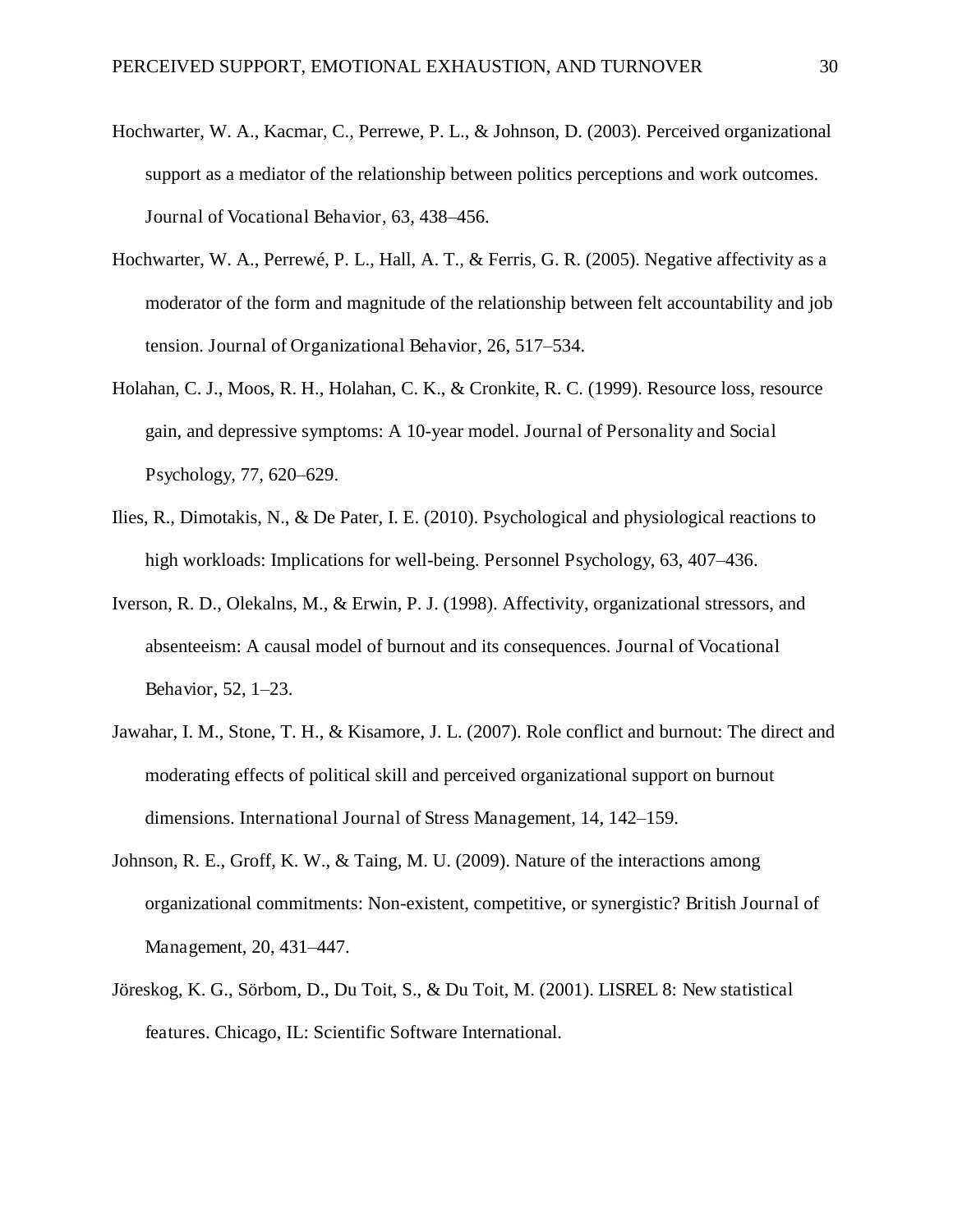- Lapointe, E., Vandenberghe, C., & Panaccio, A. (2011). Organizational commitment, organization-based self-esteem, emotional exhaustion, and turnover: A conservation of resources perspective. Human Relations, 64, 1609–1631.
- Lazarus, R. S., & Folkman, S. (1984). Stress, appraisal, and coping. New York: Springer.
- Lee, R. T., & Ashforth, B. E. (1996). A meta-analytic examination of the correlates of the three dimensions of job burnout. Journal of Applied Psychology, 81, 123–133.
- Little, T. D., Cunningham, W. A., Shahar, G., & Widaman, K. F. (2002). To parcel or not to parcel: Exploring the question, weighing the merits. Structural Equation Modeling, 9, 151– 173.
- Loi, R., Hang-Yue, N., & Foley, S. (2006). Linking employees' justice perceptions to organizational commitment and intention to leave: The mediating role of perceived organizational support. Journal of Occupational and Organizational Psychology, 79, 101挑 120.
- Mackey, J. D., & Perrewe, P. L. (2014). [The AAA \(appraisals, attributions, adaptation\) model of](http://proxy2.hec.ca:2235/full_record.do?product=WOS&search_mode=GeneralSearch&qid=6&SID=3DVXI8CxVydsKcYKYyW&page=1&doc=1)  [job stress: The critical role of self-regulation. Organizational Psychology Review, 4, 2](http://proxy2.hec.ca:2235/full_record.do?product=WOS&search_mode=GeneralSearch&qid=6&SID=3DVXI8CxVydsKcYKYyW&page=1&doc=1)58– 278.
- MacKinnon, D. P., Lockwood, C. M., Hoffman, J. M., West, S. G., & Sheets, V. (2002). A comparison of methods to test mediation and other intervening variable effects. Psychological Methods, 7, 83–104.
- MacKinnon, D. P., Lockwood, C. M., & Williams, J. (2004). Confidence limits for the indirect effect: Distribution of the product and resampling methods. Multivariate Behavioral Research, 39, 99–123.
- Maertz, C. P., Griffeth, R. W. (2004). Eight motivational forces and voluntary turnover: A theoretical synthesis with implications for research. Journal of Management, 30, 667–683.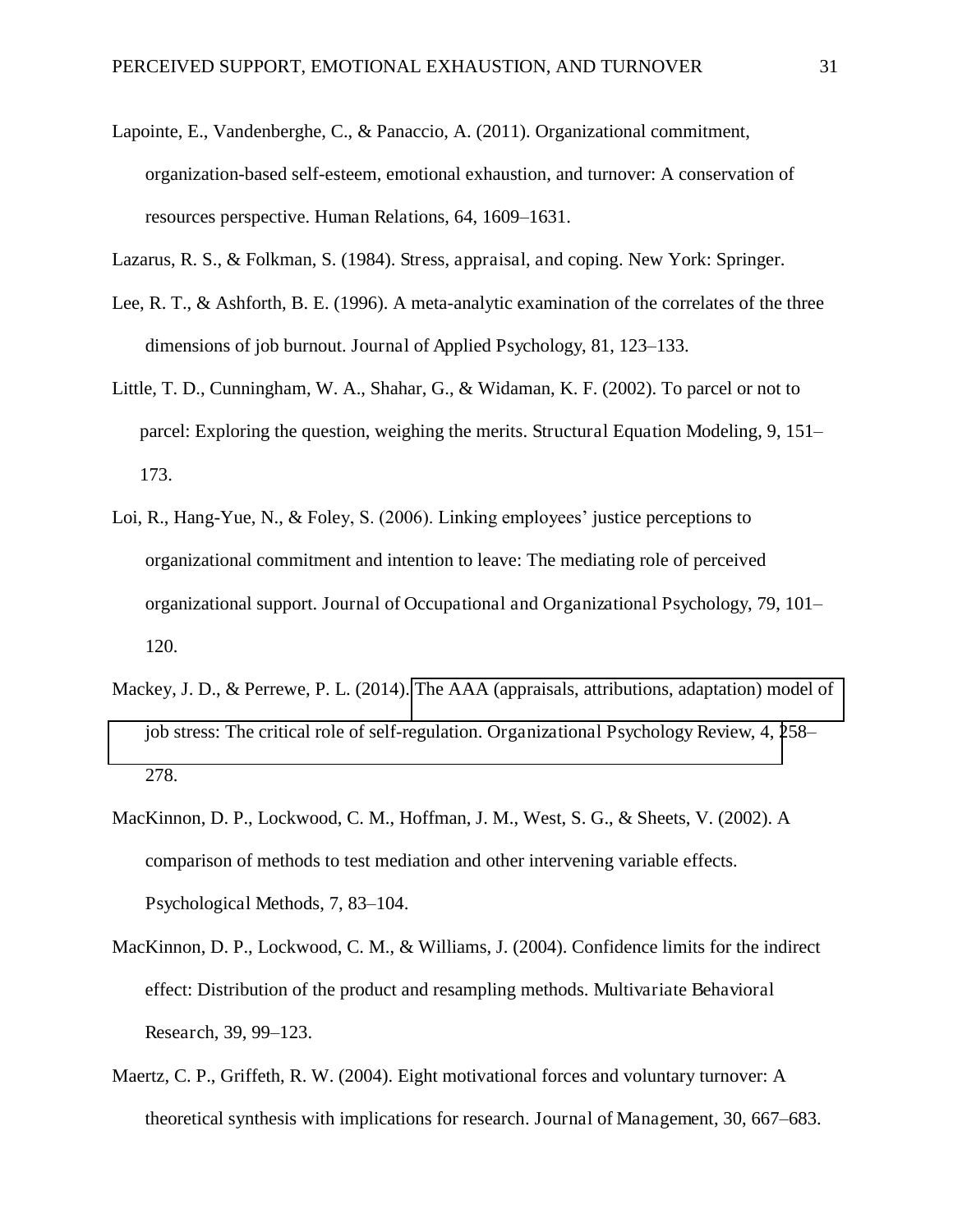- Maertz, C. P., Jr., Griffeth, R. W., Campbell, N. S., & Allen, D. G. (2007). The effects of perceived organizational support and perceived supervisor support on employee turnover. Journal of Organizational Behavior, 28, 1059–1075.
- Maslach, C., Schaufeli, W. B., & Leiter, M. P. (2001). Job burnout. Annual Review of Psychology, 52, 397–422.
- Morelli, N. A., & Cunningham, C. J. L. (2012). Not all resources are created equal: COR theory, values, and stress. Journal of Psychology, 146, 393–415.
- Ng, T. W. H., & Sorensen, K., L. (2009). Dispositional affectivity and work-related outcomes: A meta-analysis. Journal of Applied Social Psychology, 39, 1255–1287.
- O'Neill, O. A., Vandenberg, R. J., Dejoy, D. M., & Wilson, M. G. (2009). Exploring relationships among anger, perceived organizational support, and workplace outcomes. Journal of Occupational Health Psychology, 14, 318–333.
- Panaccio, A., & Vandenberghe, C. (2009). Perceived organizational support, organizational commitment and psychological well-being: A longitudinal study. Journal of Vocational Behavior, 75, 224-236.
- Panaccio, A., Vandenberghe, C., & Ben Ayed, A. K. (2014). The role of negative affectivity in the relationships between pay satisfaction, affective and continuance commitment, and voluntary turnover: A moderated mediation model. Human Relations, 67, 821–848.
- Ployhart, R. E., & Vandenberg, R. J. (2010). Longitudinal research: The theory, design, and analysis of change. Journal of Management, 36, 94–120.
- Podsakoff, P. M., MacKenzie, S. B., & Podsakoff, N. P. (2012). Sources of method bias in social science research and recommendations on how to control it. Annual Review of Psychology, 63, 539–569.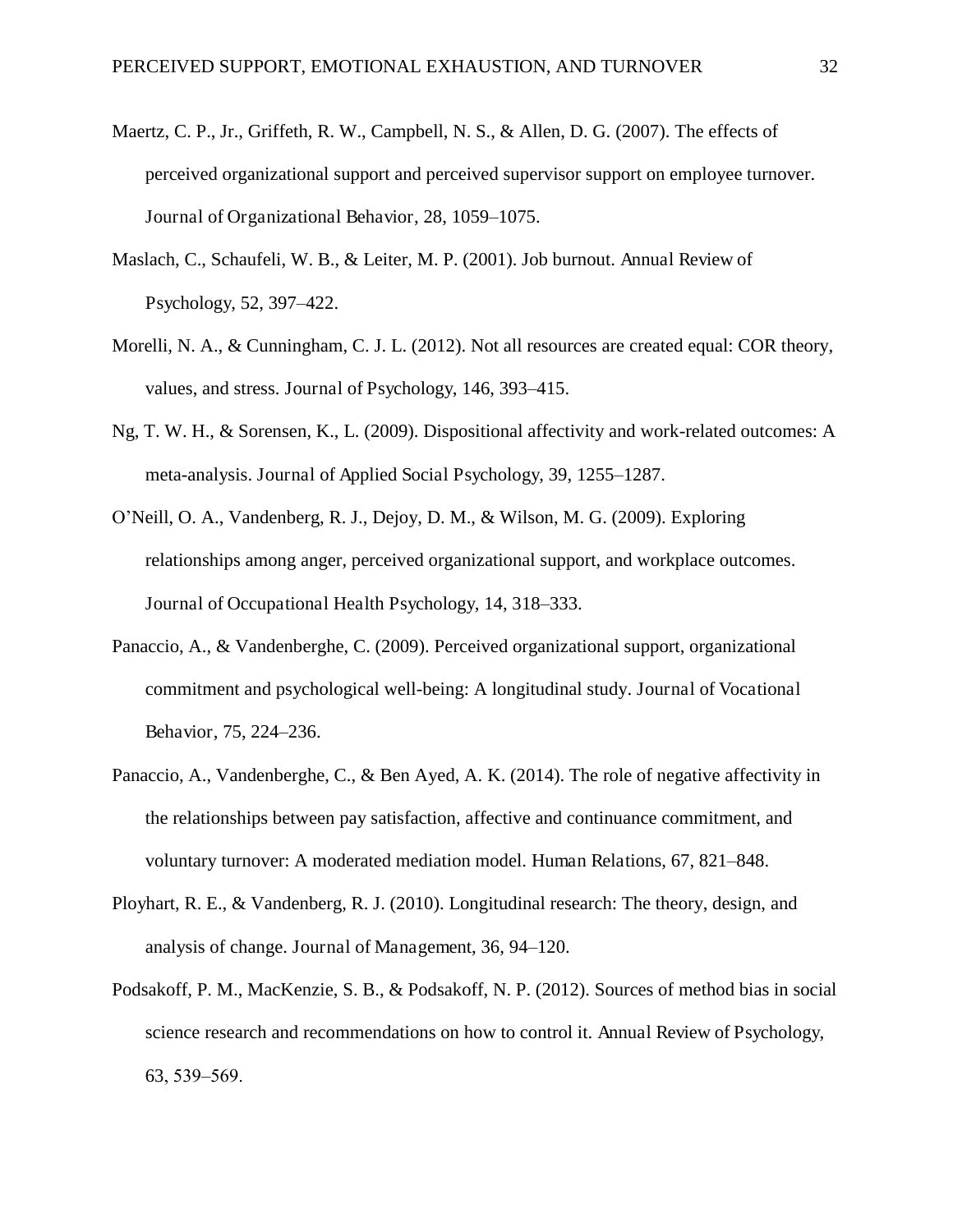- Preacher, K. J., & Hayes, A. F. (2008). Asymptotic and resampling strategies for assessing and comparing indirect effects in multiple mediator models. Behavior Research Methods, 40, 879-891.
- Rhoades, L., & Eisenberger, R. (2002). Perceived organizational support: A review of the literature. Journal of Applied Psychology, 87, 698–714.
- Rhoades, L., Eisenberger, R., & Armeli, S. (2001). Affective commitment to the organization: The contribution of perceived organizational support. Journal of Applied Psychology, 86, 825–836.
- Riggle, R. J., Edmondson, D. R., & Hansen, J. D. (2009). A meta-analysis of the relationship between perceived organizational support and job outcomes: 20 years of research. Journal of Business Research, 62, 1027–1030.
- Schaufeli, W. B., Leiter, M. P., Maslach, C., & Jackson, S. E. (1996). The MBI-General Survey. In C. Maslach, S. E. Jackson, & M. P. Leiter (Eds.), Maslach Burnout Inventory Manual (3d ed.) (pp.19-26). Palo Alto, CA: Consulting Psychologists Press.
- Sluss, D. M., Klimchak, M., & Holmes, J. J. (2008). Perceived organizational support as a mediator between relational exchange and organizational identification. Journal of Vocational Behavior, 73, 457-464.
- Sobel, M. E. (1982). Asymptotic confidence intervals for indirect effects in structural equation models. In S. Leinhart (Ed.), Sociological methodology 1982 (pp. 290–312). San Francisco: Jossey-Bass.
- Spector, P. E., Zapf, D., Chen, P. Y., & Frese, M. (2000). Why negative affectivity should not be controlled in job stress research: Don't throw out the baby with the bath water. Journal of Organizational Behavior, 21, 79–95.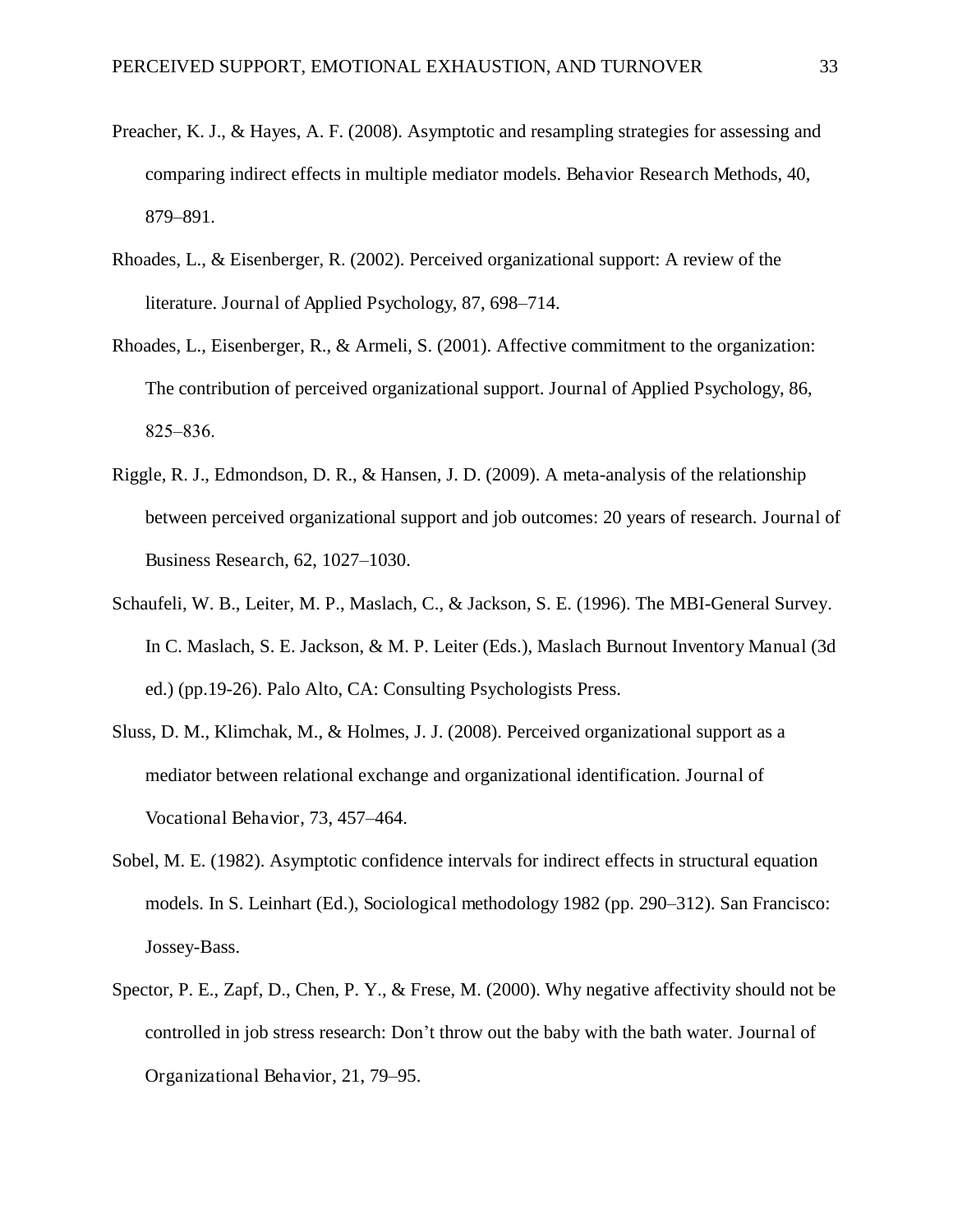- Stinglhamber, F., & Vandenberghe, C. (2003). Organizations and supervisors as sources of support and targets of commitment: A longitudinal investigation. Journal of Organizational Behavior, 24, 251–270.
- Stinglhamber, F., & Vandenberghe, C. (2004). Favorable job conditions and perceived support: The role of organizations and supervisors. Journal of Applied Social Psychology, 34, 1470– 1493.
- Stoeva, A. Z., Chiu, R. K., & Greenhaus, J. H. (2002). Negative affectivity, role stress, and work-family conflict. Journal of Vocational Behavior, 60, 1–16.
- Swider, B. W., & Zimmerman, R. D. (2010). [Born to burnout: A meta-analytic path model of](http://proxy2.hec.ca:2063/full_record.do?product=WOS&search_mode=GeneralSearch&qid=5&SID=1A@mAAJMic1EbA3aFcg&page=1&doc=1)  [personality, job burnout, and work outcomes.](http://proxy2.hec.ca:2063/full_record.do?product=WOS&search_mode=GeneralSearch&qid=5&SID=1A@mAAJMic1EbA3aFcg&page=1&doc=1) Journal of Vocational Behavior, 76, 487–506.
- Thoresen, C. J., Kaplan, S. A., Barsky, A. P., de Chermont, K., & Warren, C. R. (2003). The affective underpinnings of job perceptions and attitudes: A meta-analytic review and integration. Psychological Bulletin, 129, 914–945.
- Vandenberghe, C., Bentein, K., & Stinglhamber, F. (2004). Affective commitment to the organization, supervisor, and work group: Antecedents and outcomes. Journal of Vocational Behavior, 64, 47-71.
- Watson, D. (1988). Intraindividual and interindividual analyses of postive and negative affect: Their relation to health complaints, perceived stress, and daily activities. Journal of Personality and Social Psychology, 54, 1020–1030.
- Watson, D., & Clark, L. A. (1984). Negative affectivity: The disposition to experience aversive emotional states. Psychological Bulletin, 96, 465–490.
- Watson, D., Clark, L. A., & Tellegen, A. (1988). Development and validation of brief measures of positive and negative affect: The PANAS scales. Journal of Personality and Social Psychology, 56, 1063–1070.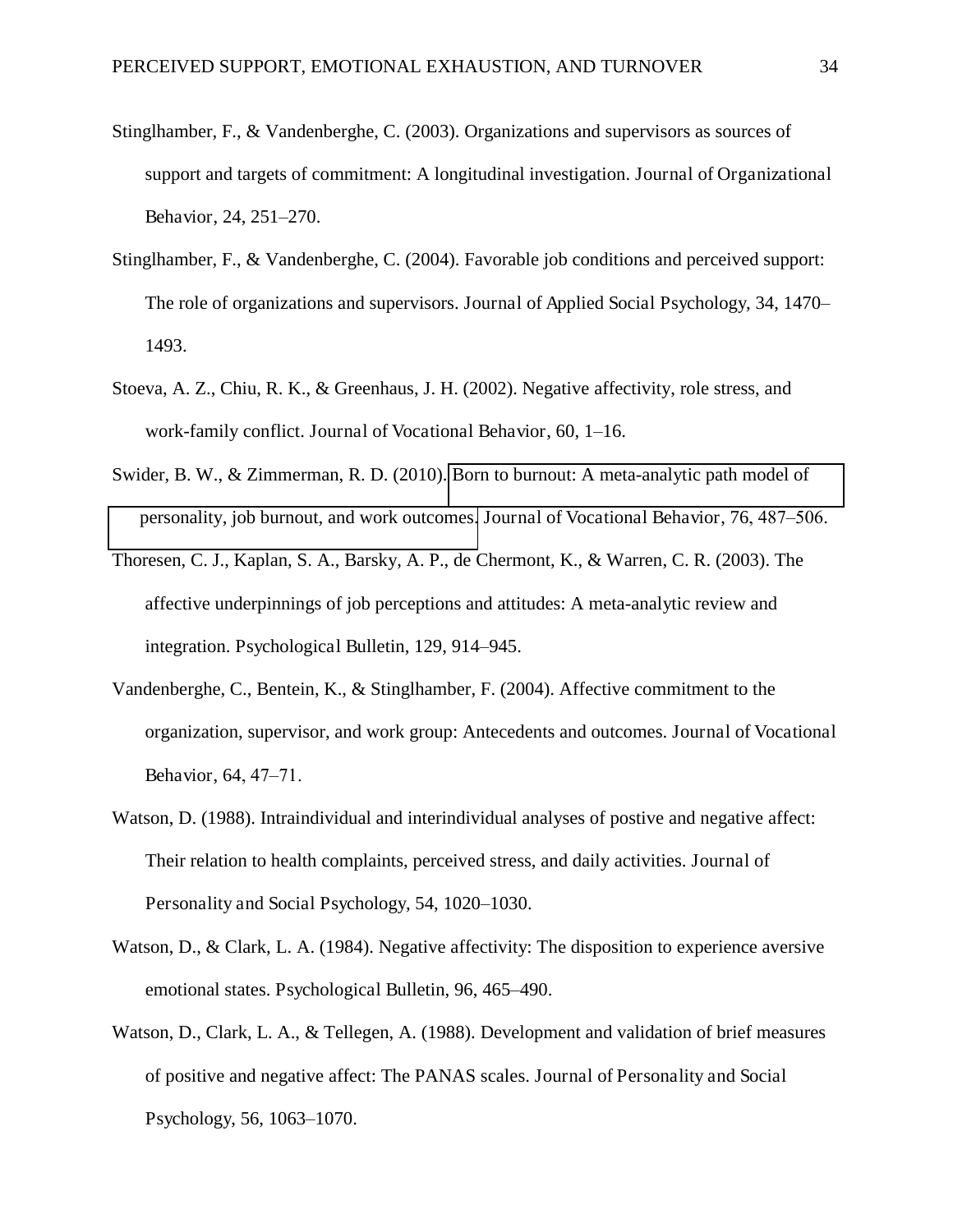- Watson, D., & Pennebaker, J. W. (1989). Health complaints, stress, and distress: Exploring the central role of negative affectivity. Psychological Review, 96, 234–254.
- Watson, D., Wiese, D., Vaidya, J., & Tellegen, A. E. (1999). The two general activation systems of affect: Structural findings, evolutionary considerations, and psychobiological evidence. Journal of Personality and Social Psychology, 76, 820–838.
- Weiss, H. M., & Cropanzano, R. (1996). Affective events theory: A theoretical discussion of the structure, causes, and consequences of affective experiences at work. Research in Organizational Behavior, 18, 1–74.
- Whitman, M. V., Halbesleben, J. R. B., & Holmes, O. (2014). Abusive supervision and feedback [avoidance: The mediating role of emotional exhaustion. J](http://proxy2.hec.ca:2235/full_record.do?product=WOS&search_mode=GeneralSearch&qid=3&SID=3F72jOCetyxLtIdkwkq&page=1&doc=2)ournal of Organizational Behavior, 35, 38–53.
- Wong, Y.-T., Wong, C.-S., & Ngo, H.-Y. (2012). The effects of trust in organization and perceived organizational support on organizational citizenship behavior: A test of three competing models. International Journal of Human Resource Management, 23, 278–293.
- Wright, T. A., & Cropanzano, R. (1998). [Emotional exhaustion as a predictor of job performance](http://proxy2.hec.ca:2063/full_record.do?product=WOS&search_mode=GeneralSearch&qid=6&SID=1A@mAAJMic1EbA3aFcg&page=1&doc=6)  [and voluntary turnover.](http://proxy2.hec.ca:2063/full_record.do?product=WOS&search_mode=GeneralSearch&qid=6&SID=1A@mAAJMic1EbA3aFcg&page=1&doc=6) Journal of Applied Psychology, 83, 486–493.
- Zhao, X., Lynch, J. G. Jr., & Chen, Q. (2010). Reconsidering Baron and Kenny: Myths and truths about mediation analysis. Journal of Consumer Research, 37, 197-206.
- Zimmerman, R. D. (2008). Understanding the impact of personality traits on individuals' turnover decisions: A meta-analytic path model. Personnel Psychology, 61, 309–348.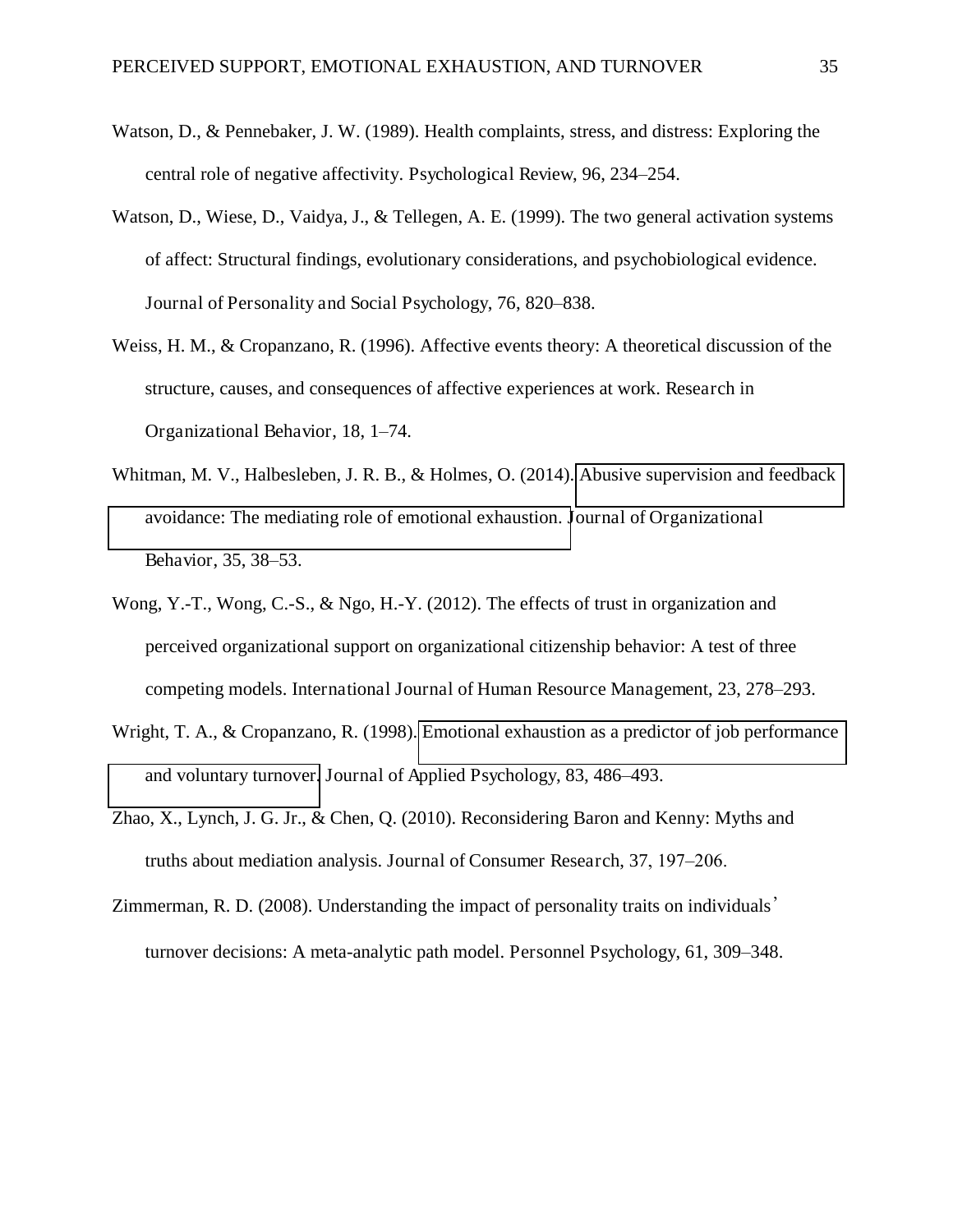#### Footnotes

<sup>1</sup>Note that the regression results related to our hypotheses, as displayed in Tables 3 and 4, remained roughly similar when control variables were dropped. For example, the  $POS \times NA$ product term was significant ( $\beta$  = .22, p < .05) (Table 3), while emotional exhaustion (B = 1.31,  $p < .01$ ) and the emotional exhaustion  $\times$  NA product term (B = -1.85, p < .01) were significant (Table 4), when the controls were dropped.

<sup>2</sup>The indirect effect of POS on turnover through Time 2 emotional exhaustion was also nonsignificant when control variables (age, gender, and tenure) were included (.10, 95% IC =  $-.35, 1.53$ .

<sup>3</sup>It should be noted that the indirect effect of POS on turnover through Time 2 emotional exhaustion was not significantly moderated by NA when control variables (age, gender, and tenure) were included (.60, 95% IC =  $-12$ , 3.25), which we attribute to the fact that the sample size dropped significantly (from 126 to 112) with the inclusion of controls, resulting in reduced power to detect effects on an outcome (turnover) with an uneven distribution of scores. The exclusion of controls is further justified by the fact that these variables were unrelated to turnover in logistic regression results (Table 4).

<sup>4</sup>We thank an anonymous reviewer for suggesting this possibility.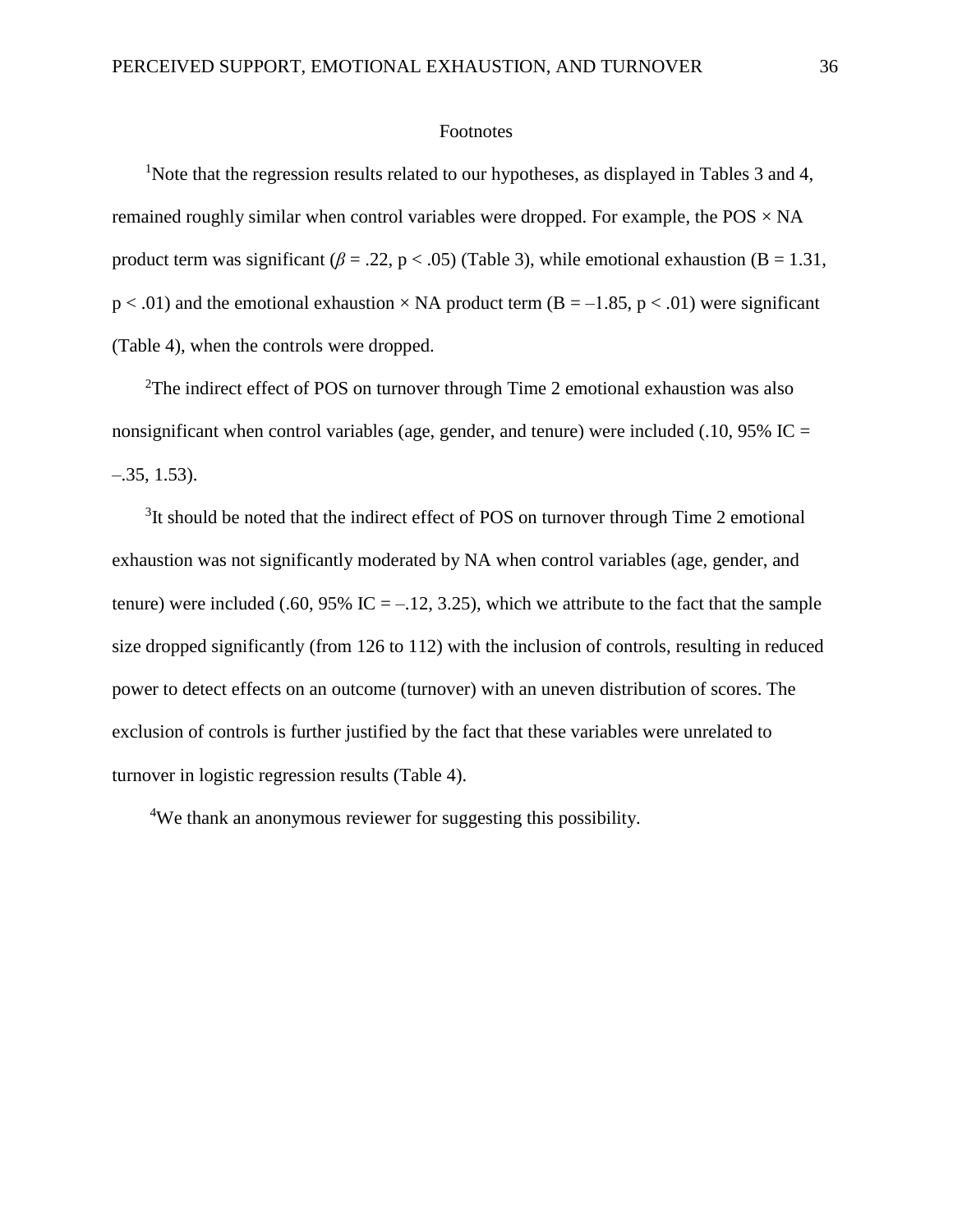# Confirmatory Factor Analysis of Measurement Models: Fit Indices

| Model                                  | $\chi^2$ | df | $\Delta \chi^2$ | ∆df            | <b>NNFI</b> | <b>CFI</b> | <b>SRMR</b> | <b>RMSEA</b> |
|----------------------------------------|----------|----|-----------------|----------------|-------------|------------|-------------|--------------|
| 1. Hypothesized three-factor model     | 56.00    | 41 |                 |                | .98         | .98        | .05         | .05          |
| 2. Two-factor models                   |          |    |                 |                |             |            |             |              |
| Combining POS and NA                   | 352.01*  | 43 | $296.01*$       | 2              | .58         | .67        | .18         | .21          |
| Combining POS and emotional exhaustion | 346.62*  | 43 | $290.62*$       | $\overline{2}$ | .59         | .68        | .17         | .21          |
| Combining NA and emotional exhaustion  | 258.39*  | 43 | 202.39*         | 2              | .71         | .77        | .15         | .19          |
| 3. One-factor model                    | 549.08*  | 44 | 493.08*         | 3              | .33         | .47        | .22         | .27          |

Note.  $N = 133$ . POS = Perceived organizational support;  $NA = Negative$  affectivity; df = degrees of freedom; NNFI = nonnormed fit index; CFI = comparative fit index; SRMR = standardized root mean square residual; RMSEA = root mean square error of approximation.

 $*p < .01$ .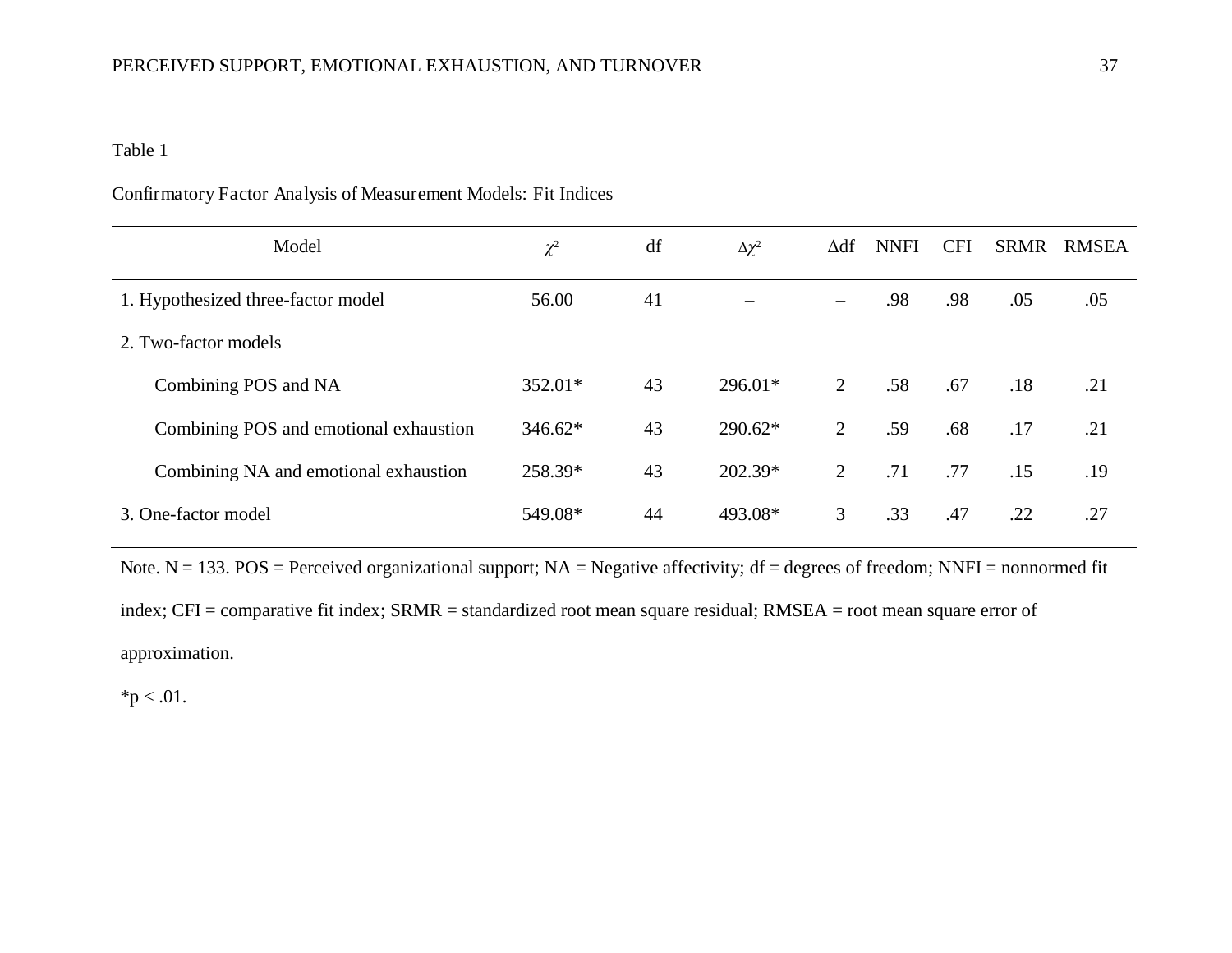## Descriptive Statistics and Correlations among Variables

| Variable                              | M     | <b>SD</b> | $\mathbf{1}$    | 2      | 3        | $\overline{4}$ | 5      | 6       | 7 |
|---------------------------------------|-------|-----------|-----------------|--------|----------|----------------|--------|---------|---|
| 1. Age (years) $(T1)$                 | 40.31 | 9.60      | $\qquad \qquad$ |        |          |                |        |         |   |
| 2. Gender $(T1)$                      | 0.35  | 0.48      | $-.02$          |        |          |                |        |         |   |
| 3. Organizational tenure (years) (T1) | 8.93  | 6.95      | $.48**$         | .11    | —        |                |        |         |   |
| 4. POS (T1)                           | 3.03  | 0.87      | $.22*$          | .03    | .02      | (.92)          |        |         |   |
| 5. NA(T1)                             | 2.02  | 0.67      | $-.26**$        | $-.08$ | $-.37**$ | $-.01$         | (.88)  |         |   |
| 6. Emotional exhaustion (T2)          | 2.29  | 0.96      | $-.14$          | $-.12$ | $-.28**$ | .06            | $.20*$ | (.87)   |   |
| 7. Turnover (T3)                      | 0.07  | 0.26      | .03             | .06    | $-.03$   | $-.12$         | .09    | $.24**$ |   |

Note. Ns = 113-135. POS = Perceived organizational support;  $NA$  = Negative affectivity; T1 = Time 1; T2 = Time

2; T3 = Time 3. For Gender:  $0 =$  female,  $1 =$  male; for Turnover:  $0 =$  stayers,  $1 =$  leavers. Reliability coefficients

are reported in parentheses on the diagonal.

 $*p < .05; **p < .01.$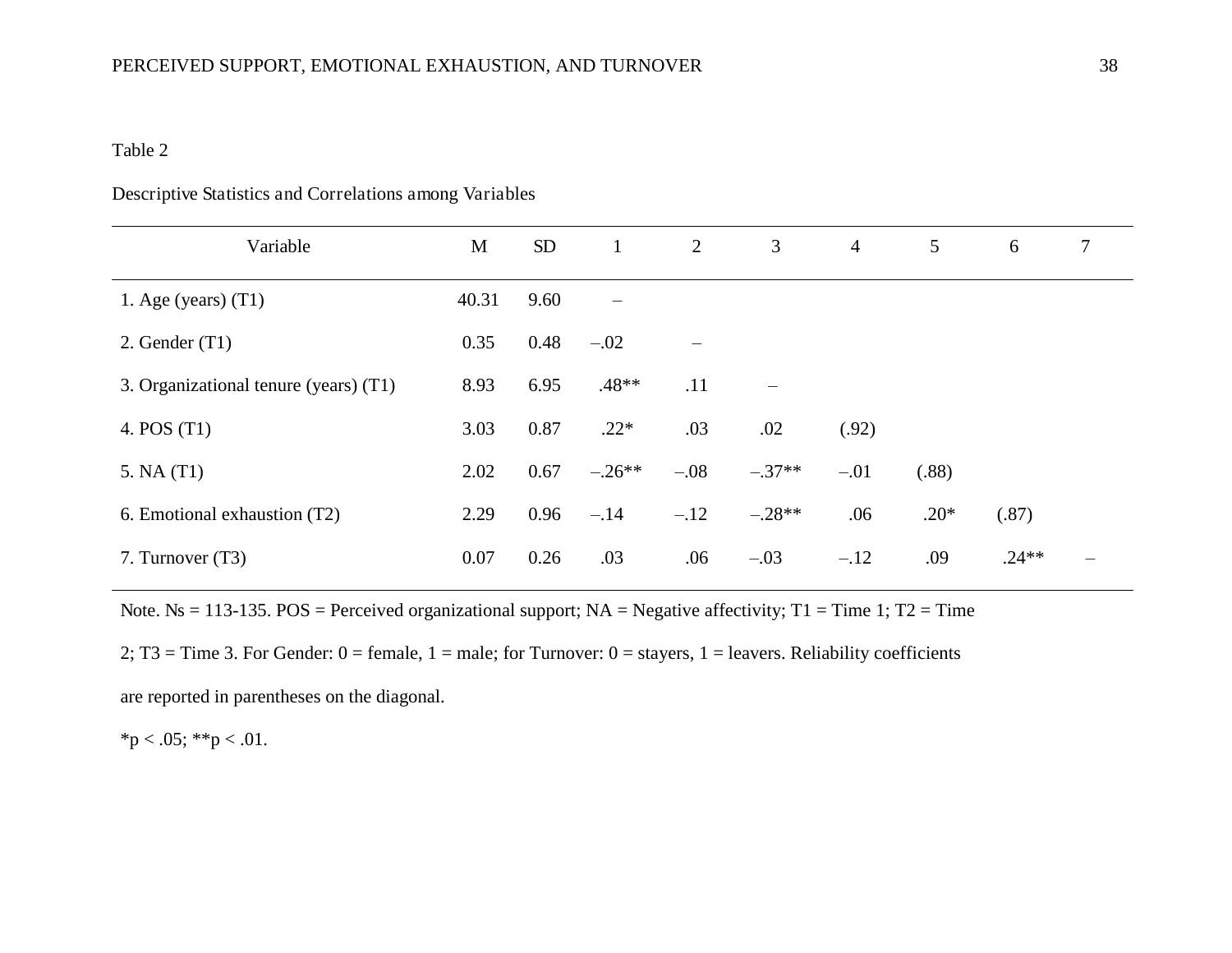| <b>Step</b>    | Variable(s) entered                | Model 1 | Model 2 | Model 3 |
|----------------|------------------------------------|---------|---------|---------|
| $\mathbf{1}$   | Age (years) $(T1)$                 | $-.06$  | $-.08$  | $-.09$  |
|                | Gender (T1)                        | $-.08$  | $-.08$  | $-.07$  |
|                | Organizational tenure (years) (T1) | $-.25*$ | $-.20$  | $-.20$  |
| $\overline{2}$ | POS(T1)                            |         | .07     | .08     |
|                | NA(T1)                             |         | .13     | .13     |
| 3              | $POS \times NA$                    |         |         | $.20*$  |
|                | $\Delta R^2$                       | .03     | .04     | $.04*$  |

Results of Moderated Multiple Regression Analysis for Time 2 Emotional Exhaustion

Note.  $N = 112$ . POS = Perceived organizational support;  $NA$  = Negative affectivity; T1 = Time 1. For Gender:  $0 =$  female,  $1 =$  male. Except for the  $\Delta R^2$  row, entries are standardized regression coefficients.  $*p < .05$ .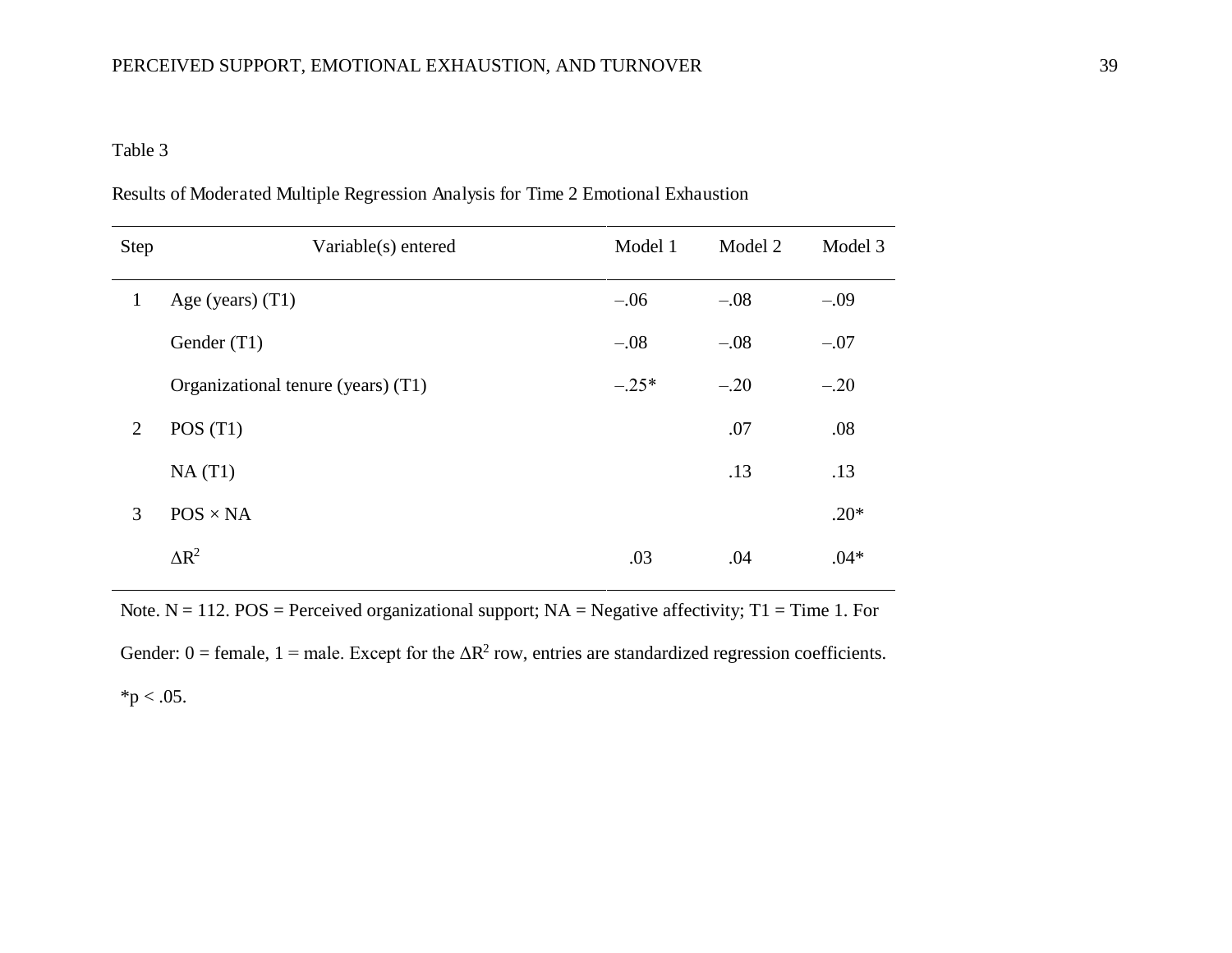## Results of Moderated Logistic Regression Analysis for Turnover

|              |                                    | Model 1<br>Model 2 |        | Model 3  |        | Model 4  |        |           |        |
|--------------|------------------------------------|--------------------|--------|----------|--------|----------|--------|-----------|--------|
| Step         | Variable(s) entered                | $\bf{B}$           | Exp(B) | $\bf{B}$ | Exp(B) | $\bf{B}$ | Exp(B) | $\bf{B}$  | Exp(B) |
| $\mathbf{1}$ | Age (years) $(T1)$                 | .03                | 1.03   | .06      | 1.06   | .05      | 1.05   | .11       | 1.12   |
|              | Gender (T1)                        | .14                | 1.15   | .31      | 1.36   | .27      | 1.31   | .88       | 2.41   |
|              | Organizational tenure (years) (T1) | $-.04$             | 0.97   | $-.04$   | 0.96   | $-.04$   | 0.97   | .07       | 1.07   |
| 2            | POS(T1)                            |                    |        | $-.57$   | 0.57   | $-.60$   | 0.55   | $-.83$    | 0.44   |
|              | NA(T1)                             |                    |        | .43      | 1.54   | .50      | 1.64   | $2.93*$   | 18.80  |
| 3            | $POS \times NA$                    |                    |        |          |        | .56      | 1.75   | .36       | 1.43   |
| 4            | Emotional exhaustion (T2)          |                    |        |          |        |          |        | $2.17**$  | 8.77   |
|              | Emotional exhaustion $\times$ NA   |                    |        |          |        |          |        | $-2.56**$ | 0.08   |
|              | $R^2$                              | .01                |        | .06      |        | .07      |        | .49       |        |

Note.  $N = 112$ . POS = Perceived organizational support;  $NA = Negative$  affectivity; T1 = Time 1; T2 = Time 2. For Gender: 0 = female,  $1 =$  male. The  $R^2$  row includes Nagelkerke  $R^2$  values. Final model statistics:  $\chi^2(8) = 24.61$ ,  $p < .01$ ,  $-2LL = 33.03$ , constant =  $-4.60$ . Nagelkerke R<sup>2</sup> = .49. \*p < .05; \*\*p < .01.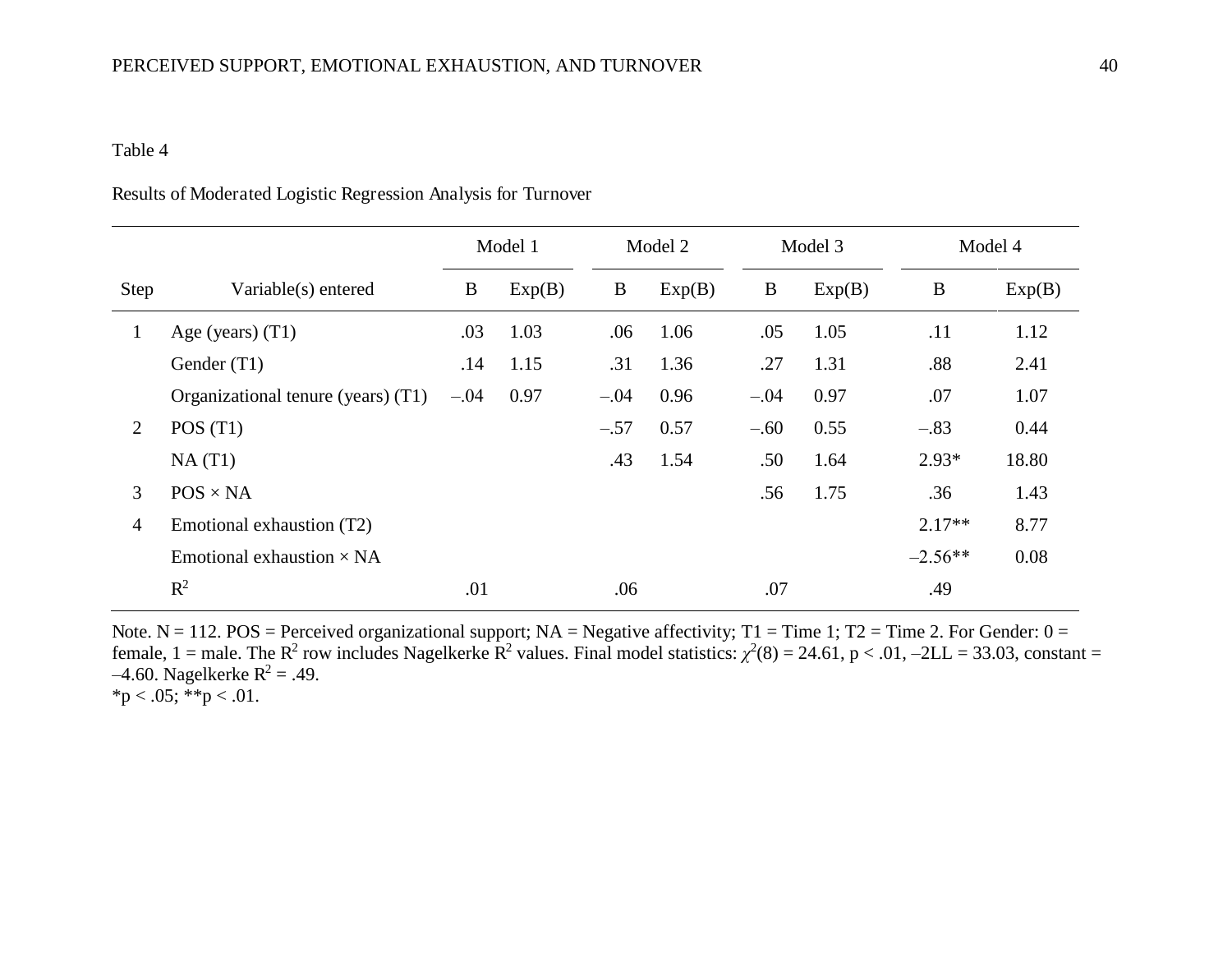# Figure Captions

Figure 1. Theoretical model for the study.

Figure 2. Interaction between Time 1 POS and T1 NA in predicting Time 2 emotional exhaustion.

Figure 3. Interaction between Time 2 Emotional exhaustion and T1 NA in predicting

Time 3 Turnover.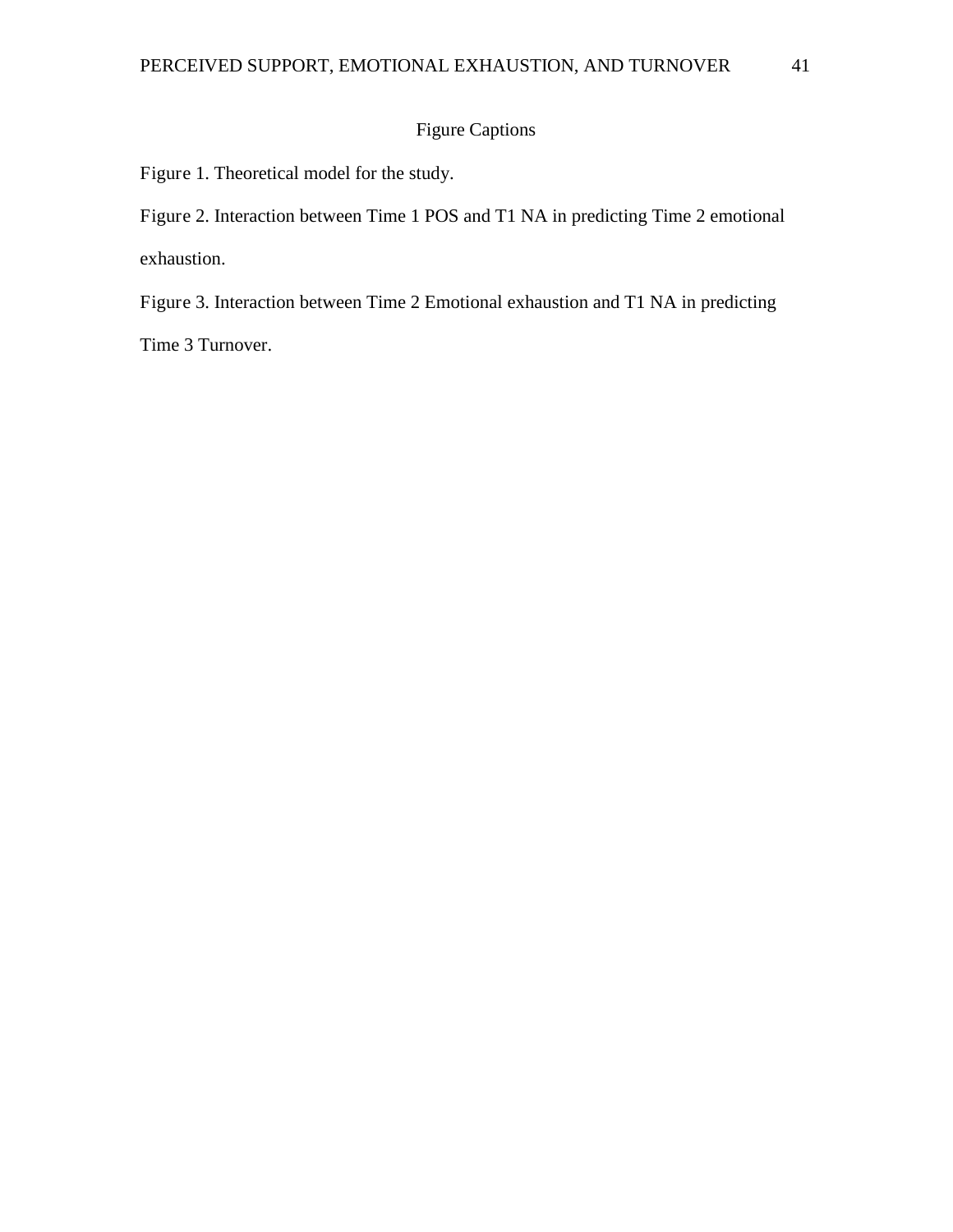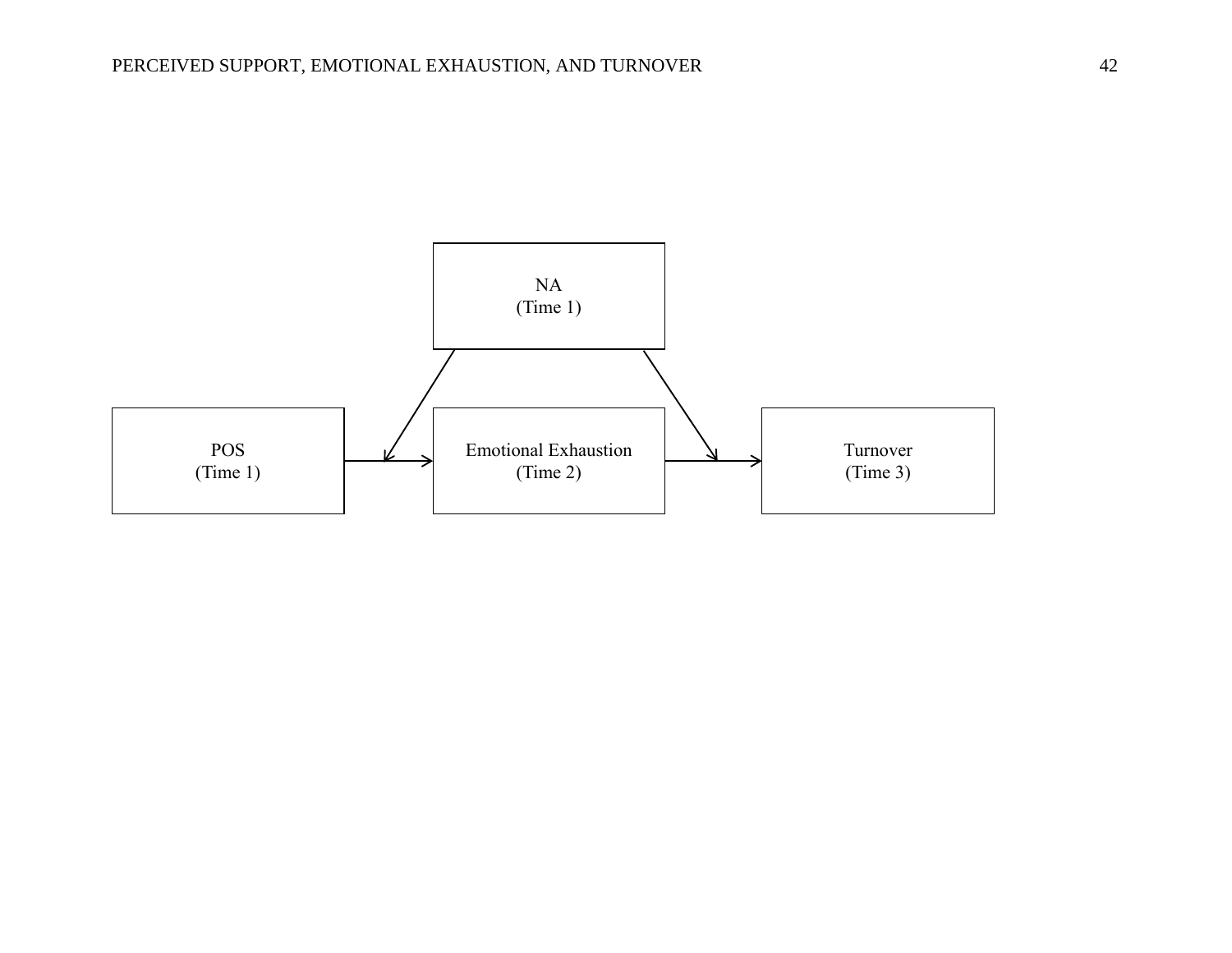

--------- High T1 NA ------- Low T1 NA